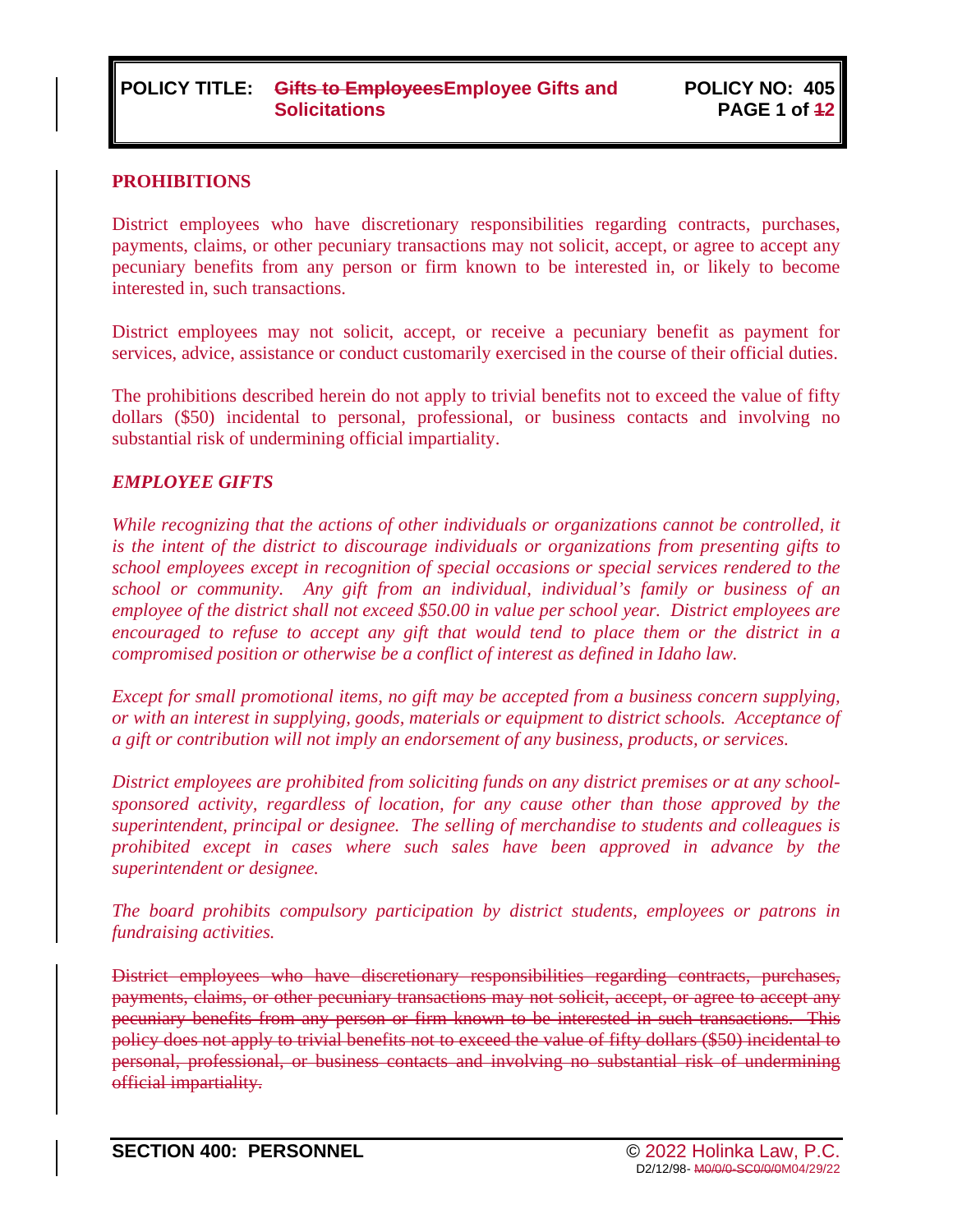*Discipline for violation of this policy may involve actions up to, and including, dismissal.*

#### **♦ ♦ ♦ ♦ ♦ ♦ ♦**

### **LEGAL REFERENCE:**

Idaho Code Sections 18-1351 through 18-1360 – Bribery and Corrupt Influence 18-1356 74-401 *et seq*. – Ethics in Government 18-1359 18-1360

### **ADOPTED:**

**AMENDED:**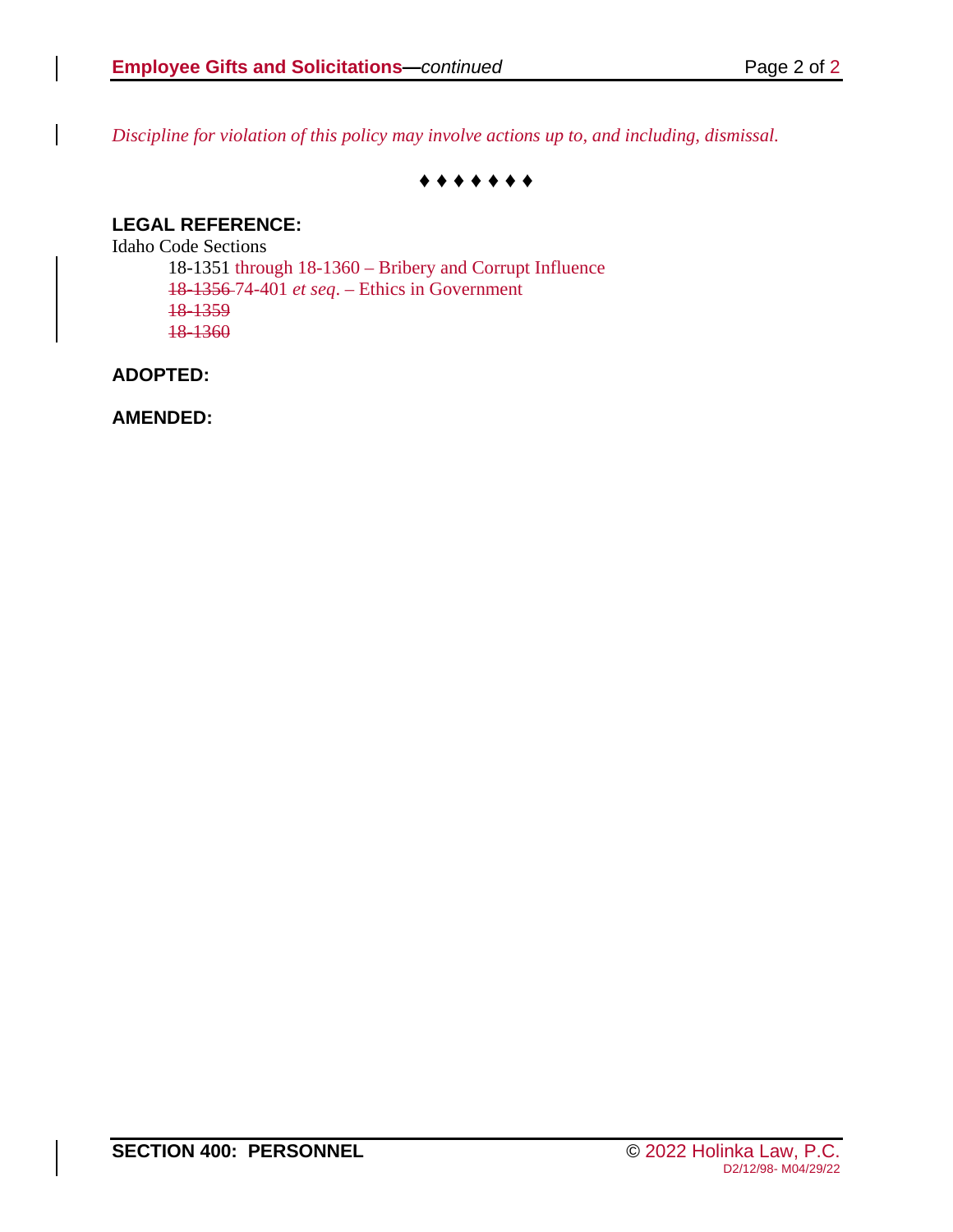An employee in District No. 55 will be given a full year of employment experience if the employee successfully works at least 95 81 contiguous working days within Blackfoot School District No. 55. The 95 81 day contiguous employment in-district shall apply to all 490 161 day contract employees.

An employee in a one-half (1/2) time teaching position will receive a full year of experience as a one-half (1/2) time teacher if he or she works at least 95 81 contiguous days in District No. 55 in that position.

An employee will receive a full year of experience on the salary schedule when their employment equals at least  $9581$  contiguous days on a full-time equivalency basis. An employee in a two-thirds (2/3) time position will receive a full year experience as a two-thirds (2/3) teacher if he or she works at least 95 81 contiguous days in District No. 55 in that position.

Employees working more than 190 161 days shall work at least one-half of their scheduled contract days in-district to receive credit for a full year of experience. District No. 55 will give a full year of employment experience on the salary schedule for out-of-district experience only if the out-of-district experience is a full year of experience for teachers (180days); 10 months for administrators (210 days}, nine months (190 days) for non-certificated positions, or 12 months for full-time (12 months) non-certificated positions.

District No. 55 will not give a year of experience for in or out-of-district experience if the employee is absent for sick leave  $80,68$  or more days of work in a given year.

Summer school teaching experience cannot count towards teaching experience applicable towards movement on the salary schedule.

**♦ ♦ ♦ ♦ ♦ ♦ ♦**

**LEGAL REFERENCE:** Idaho Code Section 33-506

**ADOPTED:** March 27, 1997

**REVIEWED:**January 21, 2016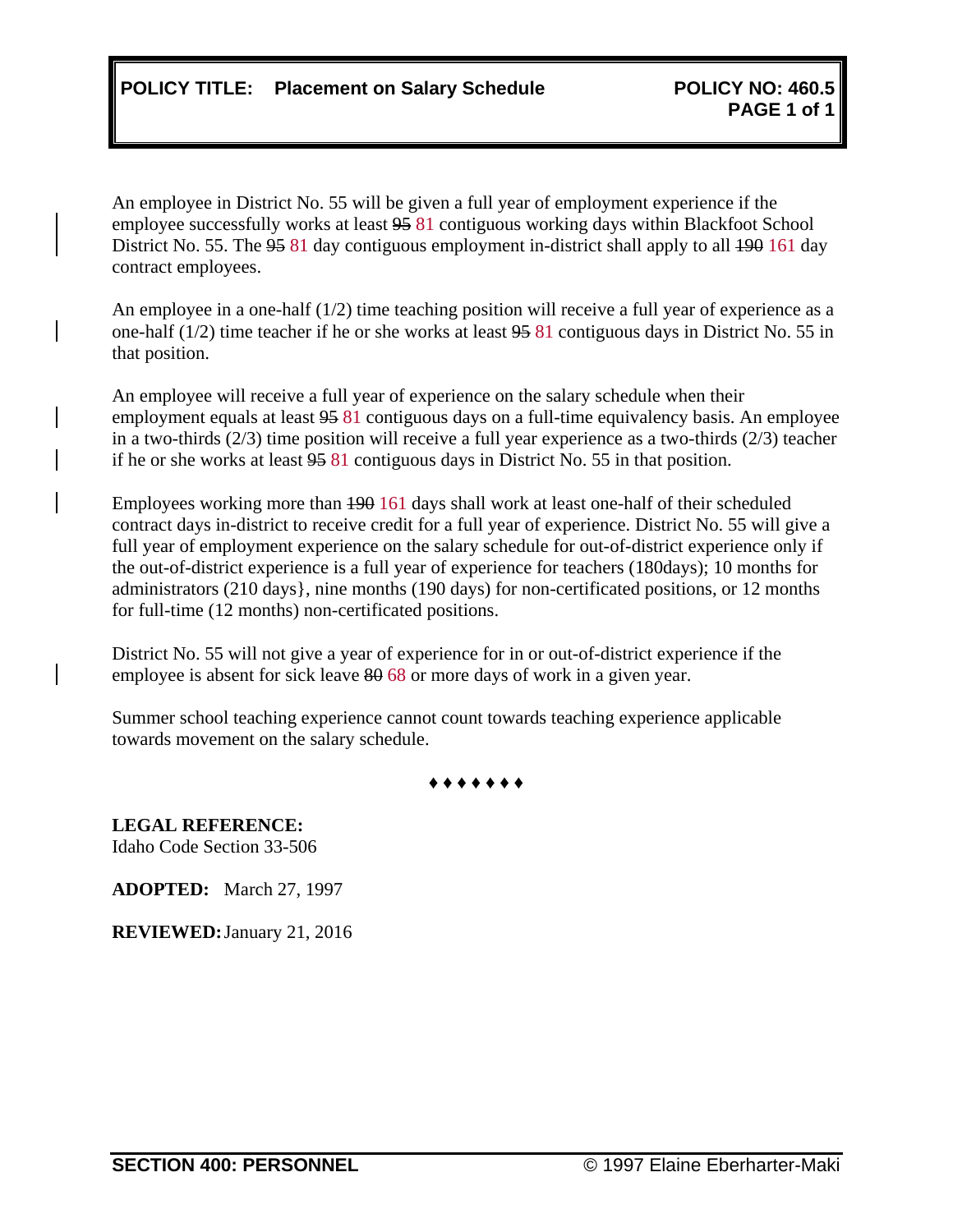This district will follow all requirements set forth in the Fair Labor Standards Act (FLSA) and its implementing regulations. Pursuant to the FLSA, all exempt employees of the district shall be paid  $\theta$ -on a salary basis, which means that the employee regularly receives a predetermined amount of compensation each pay period. This predetermined amount may not be reduced because of variations in the quality or quantity of the employee's work. and no additional compensation will be paid for hours worked in excess of 40 in a given workweek by an exempt employee. Exempt employees are not subject to the minimum wage or the overtime requirements of the FLSA and will not be paid for hours worked in excess of 40 in any workweek. The salary for an exempt employee will be set forth in the annual employment contract.

### **DEFINITIONS**

"Exempt Employees" means those employees excluded from the overtime provisions of the FLSA, including all employees employed in a bona fide executive, administrative, or professional capacity (including any employee employed in the capacity of academic administrative personnel or teacher in elementary or secondary schools) or as computer systems analysts, computer programmers, software engineers, and other similarly skilled computer employees. Exempt employees are paid a monthly salary.

"Safety Rule of Major Significance" means those district policies relating to the prevention of serious danger in the workplace or to other employees.

"Salary" means a predetermined monetary amount constituting all or part of an exempt employee's compensation.

"Teacher" means any employee with the primary duty of teaching, tutoring, instructing or lecturing in the activity of imparting knowledge and who is employed and engaged in this activity as a teacher in this district. Employees who are engaged as teachers but also spend a considerable amount of their time in extracurricular activities such as coaching athletic teams or acting as moderators or advisors in such areas as drama, speech, debate or journalism are engaged in teaching.

"Workweek" consists of five consecutive days during a seven-day period. In this district, the regular workweek begins at *midnight Saturday and ends at midnight the following Saturday, although a regular work schedule is generally based on a Monday through Friday week*.

### **DEDUCTIONS IN SALARY**

The district is authorized to take deductions from an exempt employee's salary without jeopardizing the employee's exempt status. Deductions may occur under  $\frac{1}{\text{ln}}$ -the following circumstances:

1. An exempt employee is absent from work for one or more full days for personal reasons, other than sickness or disability, and the employee has no accumulated personal leave.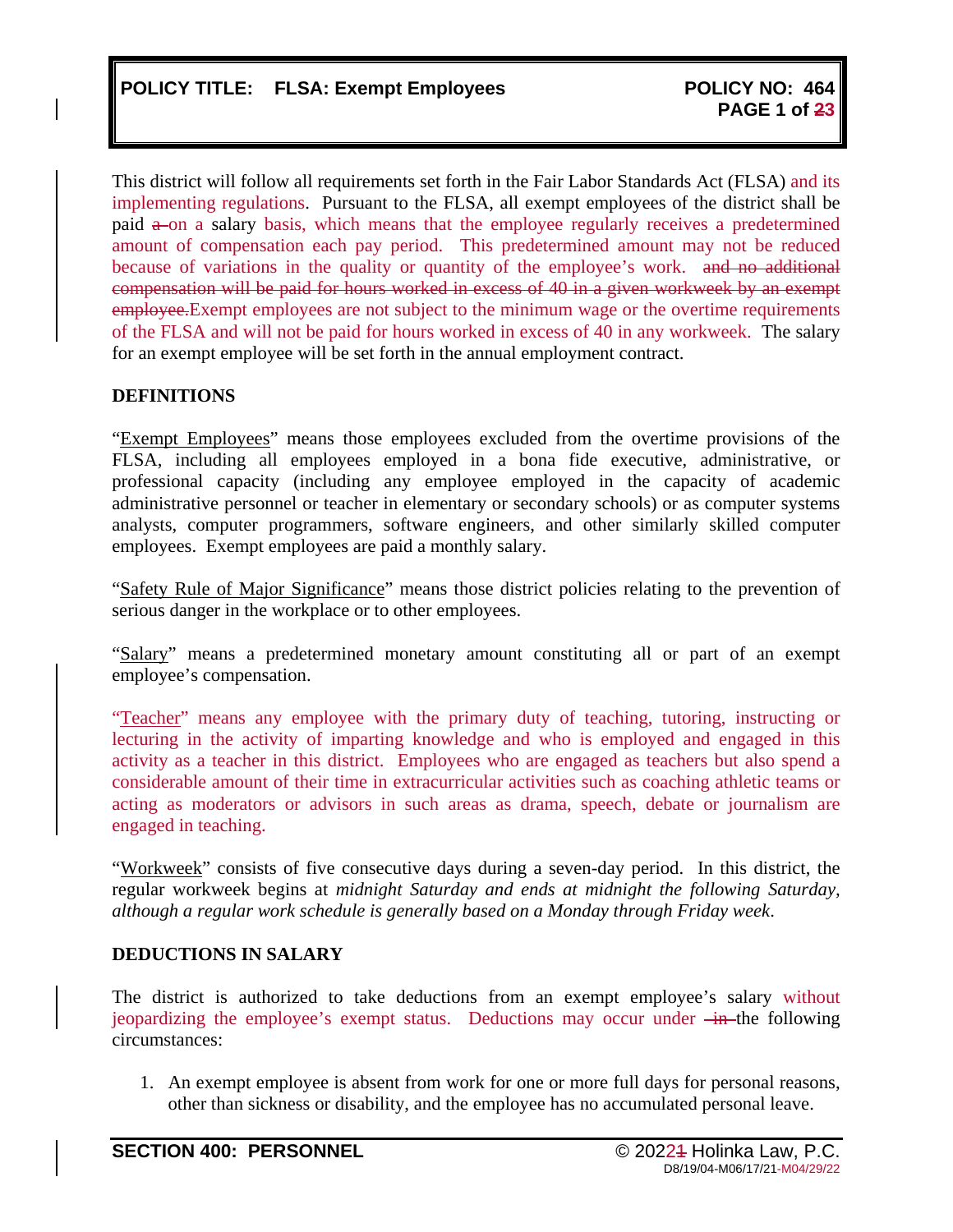- 2. An exempt employee is absent for one or more full days due to sickness or disability (including work-related accidents) if the deduction is made in accordance with a bona fide plan, policy or practice of providing compensation for loss of salary occasioned by such sickness or disability<del>, and the employee has no accumulated sick leave</del>. Deductions for such full day absences may also be made before the employee has qualified under the plan, policy or practice, and after the employee has exhausted the leave allowance under such plan, policy or practice.
- 3. An exempt employee violates any safety rule of major significance and the board in good faith imposes such a deduction in pay as a disciplinary action.
- 4. An exempt employee violates district rules or is otherwise disciplined pursuant to Idaho Code §33-513, and the board imposes an unpaid disciplinary suspension of one or more full days. Such suspensions will be imposed pursuant to written board policies applicable to all district employees.
- 5. The district will not pay exempt employees for any workweek in which they perform no work. The district will pay a proportionate share of an exempt employee's full salary for the time actually worked in the first and last week of employment, basing the payment on an hourly or daily equivalent of the employee's full salary for the time actually worked.
- 6. Exempt employees on unpaid leave, pursuant to the Family and Medical Leave Act, will be paid a proportionate share of their full salary for time actually worked.
- 7. The district may offset any amounts received by an exempt employee for jury fees, witness fees, or military pay against the salary due for that particular workweek.
- 8. The district will make other deductions from the exempt employee's salary, as authorized in writing by the employee or ordered by a court of competent jurisdiction.

When calculating the amount of a deduction, the district may use the hourly or daily equivalent of the exempt employee's full weekly salary or any other amount proportional to the time actually missed by the employee. A deduction from pay as a penalty for violations of major safety rules may be made in any amount.

In addition to the foregoing, exempt employees who accrue personal leave and sick leave may have their pay reduced or may be placed on unpaid leave for absences due to personal reasons of less than one (1) fully day when leave is not used by the employee because:

- 1. Permission for its use has not been sought or has been sought and denied;
- 2. The employee's accrued leave has been exhausted; or
- 3. The employee chooses to use leave without pay.

The provisions provided in this policy do not require a deduction if an employee has applicable leave available under the district's leave policies.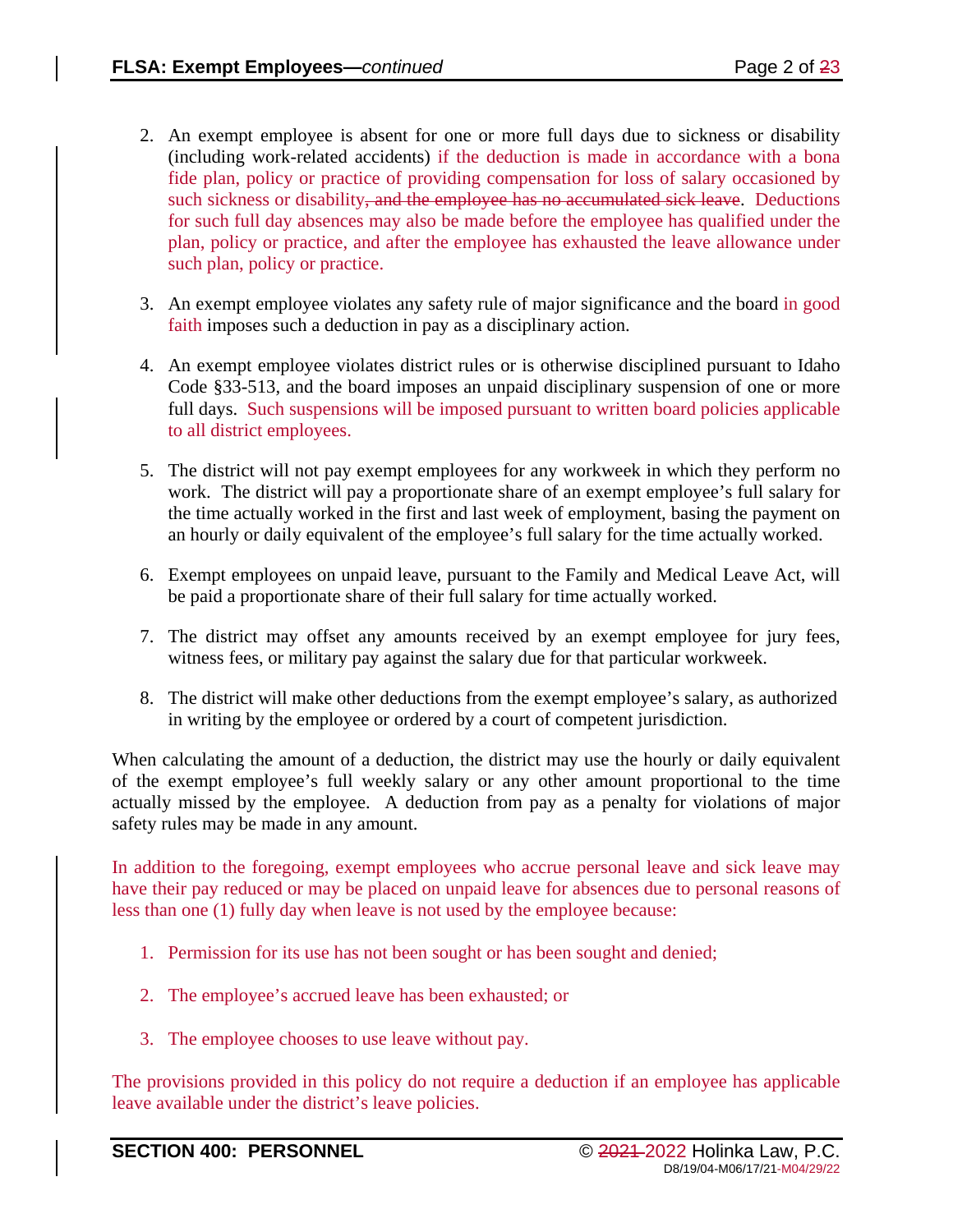Deductions from the pay of a district employee for absences due to a budget-required furlough shall not disqualify the employee from being paid on a salary basis except in the workweek in which the furlough occurs and for which the employee's pay is accordingly reduced.

It is the intent of this district that all salaried employees are properly compensated. This district will not allow improper pay deductions to occurThe board recognizes that with limited legally permissible exceptions as described herein, no deductions should be taken from the salaries of exempt employees. In the event an exempt employee feels that an improper pay deduction has occurred, the employee may file a written complaint with the *payroll office*. The *payroll office* shall review the matter, and determine whether an improper pay deduction occurred. In the event it is determined that an improper deduction did occur, the employee shall be reimbursed the proper amount in his/her next regularly scheduled paycheck.

*This policy shall be distributed to employees upon initial hire and to all employees on an annual basis.*



# **LEGAL REFERENCE:**

Fair Labor Standards Act 29 CFR §Section 541, *et seq.*

### **ADOPTED:**

### **AMENDED:**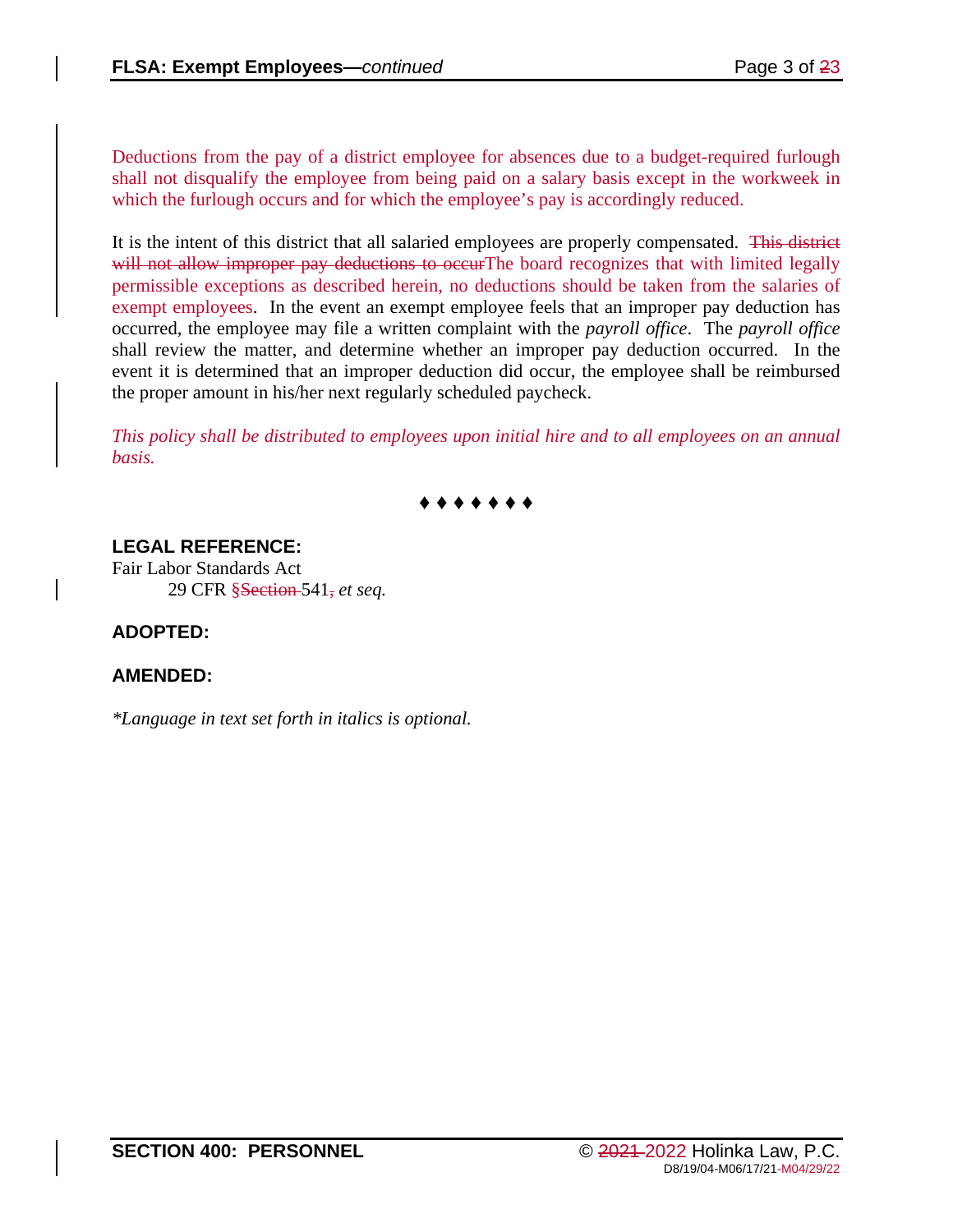School District No. \_\_\_\_\_\_ may adopt curricular materials consistent with district policy, Idaho Code Section §33-512A<del>, Idaho Code,</del> and the contents standards as established by the Idaho State Board of Education (SBOE) in subject areas offered by the district for which materials are not covered by the state curriculum materials committee.

The district will have available to the public the titles, authors, and publishers of all textbooks curricular materials being used in the district. The public has the right to inspect the instructional materials, except students' tests, used in this district's schools.

Purchases of cCurricular materials are exempt from public bidding requirements.

### **DEFINITION**

"Curricular materials" means textbook and instructional media including software, audio/visual media, and internet resources.

### **STATE APPROVED MATERIALS**

The SBOE has prescribesd the minimum courses to be taught in all public elementary and secondary schools. The board is required to have and preparesd and issuesd such syllabi, study guides, and other instructional aids as the boardit will from time to time deem necessary. The board SBOEwill also determines how and under what regulations curricular materials will be adopted for the public schools.

The SBOE will requires all publishers of textbooks approved for use to furnish the Deepartment of Eeducation with electronic format for literary and nonliterary subjects when electronic formats become available for nonliterary subjects, in a standard format approved by the boardSBOE, from which reproductions can be made for use by the blind.

The SBOE adopts curricular materials (textbooks) for a period of six (6) years in the following subject matters: reading, English, spelling, speech, journalism, languages other than English, art, drama, social studies, music, mathematics, business education, career education and counseling, vocational/technical education, science, health, physical education, handwriting, literature, driver education, and limited English proficiency.

### **CURRICULAR MATERIALS ADOPTION COMMITTEE**

Curricular materials for courses offered by the district for which materials are not covered by the state curricular materials adoption committee may be selected by a district curricular materials committee appointed by the board of trustees.

In the event the board of trustees elects to appoint a district curricular materials committee, onefourth half (1/24) of the committee members will be persons who are not public educators or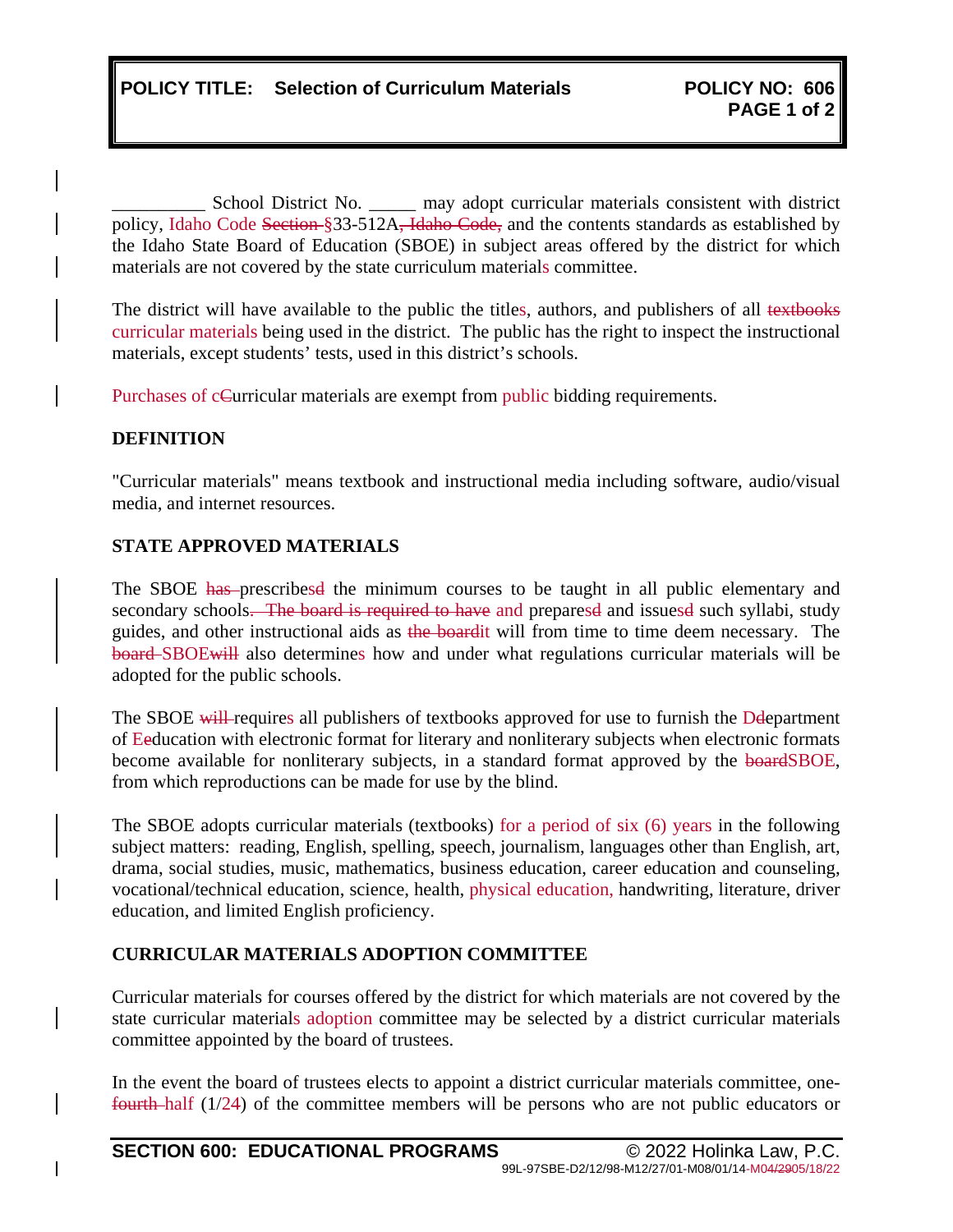school trustees and shall include parents of a child or children attending a school or schools within the school district. All meetings of the committee will be open to the public and any member of the public may attend such a meeting and file written or make oral objections to any textbook curricular materials under consideration.

#### *CONTROVERSIAL MATERIALS*

*The teacher, prior to presenting curriculum materials of a possibly controversial nature, will review the matter with the building principal. If it is determined that the material is potentially controversial, but is an effective method of addressing some aspect of the curriculum, the teacher and principal will determine what notification should be provided to the parent/guardian.* 

*An alternative lesson will be made available for students whose parents/guardians notify the school that they do not want their student exposed to the material. The alternative lesson will substitute for the planned lesson.* 

## **♦ ♦ ♦ ♦ ♦ ♦ ♦**

### **LEGAL REFERENCE:**

Idaho Code Sections

33-118 – Courses of Study – Curricular Materials

33-118A – Curricular Materials – Adoption Procedures

33-512 – Governance of Schools

33-512A – District Curricular Materials Adoption Committees

33-601(2) – Real and Personal Property (exception for curricular materials from bidding requirements)

IDAPA 08.02.03.128 – Curricular Materials Selection and Oonline Course Approval

### **ADOPTED:**

### **AMENDED:**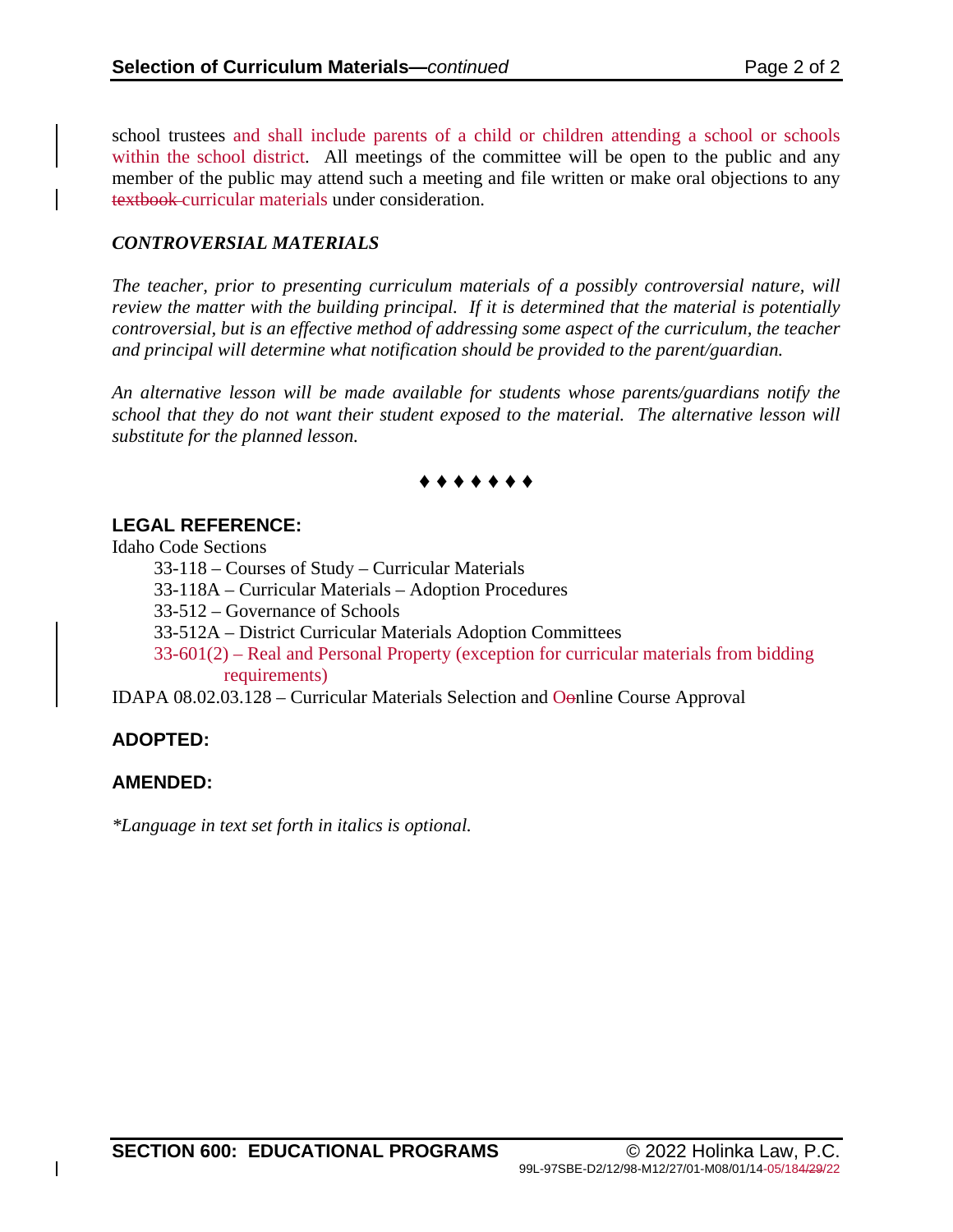Blackfoot School District No. 55 is an open enrollment district and tuition will be waived for out-of-district students who attend this district's schools pursuant to the terms of this policy.

### **APPLICATION**

This district will take no action to prohibit or prevent application by its students to attend school at another district or to attend another school within this district.

A student's parent/guardian must apply annually for admission to a school in this district or to another school within this district on a form provided by the Idaho State Department of Education (SDE). The application, accompanied by the student's accumulative record, must be submitted to this district by February 1 for enrollment during the following school year. The notice of application must also be given to the home district.

*The superintendent or designee will review and accept or deny the applications.* This district will notify the applicant within sixty (60) days. If the request for enrollment in this district or enrollment in another school is denied, the denial will include a written explanation. *The denial of an application for open enrollment is not appealable to the board.*

Upon agreement between the home school district and this district, or between the affected schools within this district, the deadline for applications may be waived.

### **HARDSHIP**

The district will receive and admit students transferring from outside of the district whose tuition is paid by the district in which the student resides, or waived by this district or other legal obligation, except when such transfer would constitute a hardship on this district or the receiving school within this district.

The district may deny out-of-district student enrollment for circumstances that constitute a hardship including, but not limited to, enlarged student-teacher ratios; overcapacity of any program, class, grade level, or building; or to protect the health, safety, and welfare of its existing students and/or its educational processes.

This district is concerned about its class size and the effect enlargement of the student-teacher ratios will have upon the educational program. Therefore, this district has determined that admission of students in excess of the following ratios would work a hardship on the district, its teachers, staff, students, and educational program:

| Grade                       | Ratio                            |
|-----------------------------|----------------------------------|
| $K-3$                       | 20:1                             |
| $4-6$                       | 26:1                             |
| 7-12                        | 160 students per teacher per day |
| <b>Exceptional Students</b> | $12 \cdot 1$                     |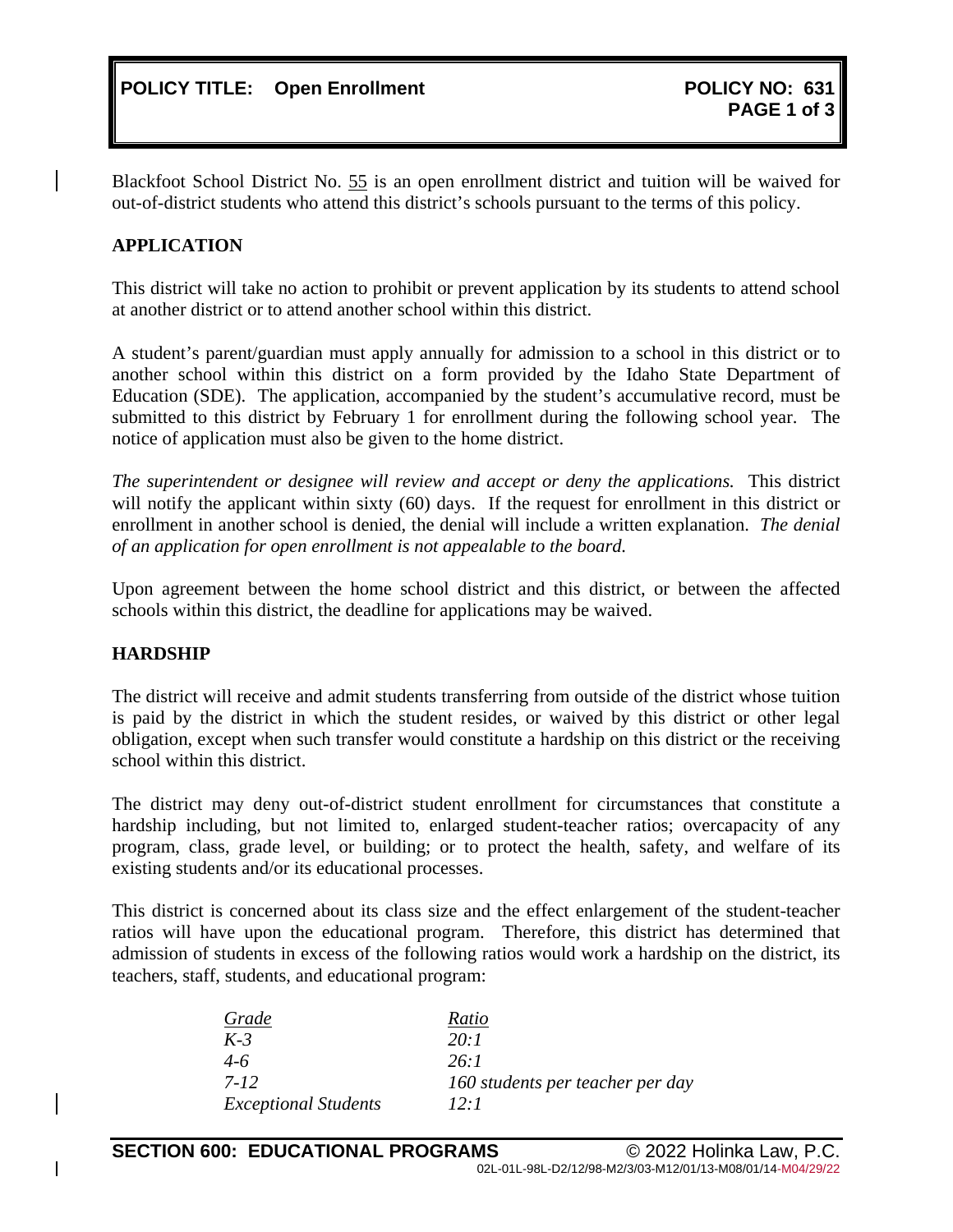### *Alternative School (7-12) 18 average daily class load*

The district will not consider previous academic achievement, athletic or other extracurricular ability, disabling conditions, or proficiency in the English language in the acceptance or rejection of applications for out-of-district students.

### **COURT ORDERED STUDENT PLACEMENT**

Non-resident students who are placed by court order under provisions of the Idaho juvenile corrections or child protective acts and reside in licensed homes, agencies, and institutions will be received and admitted by the school district in which the facility is located without payment of tuition.

### **HOMELESS STUDENTS**

Homeless children and youth as defined by the McKinney-Vento Homeless Assistance Act may attend any school district or school within a district without payment of tuition when it is determined to be in the best interest of that child.

### **TRANSPORTATION**

For those students attending this district's schools from out-of-district, the parent/guardian will be responsible for transporting the student to and from the school or to an appropriate bus stop within this district. For those students attending another school, rather than their assigned school within this district, the parent/guardian is responsible for transporting the student to an appropriate bus stop.

### **PARTICIPATION IN EXTRACURRICULAR ACTIVITIES**

No student will gain eligibility to participate in extracurricular activities in violation of policies governing eligibility as a result of enrollment option transfer to this district.

#### **INELIGIBLE STUDENTS**

If a student applies and is accepted in this district from out of district, but fails to attend, that student will be ineligible to apply again for an enrollment option in this district.

A student who has been suspended, expelled, or may otherwise be lawfully denied enrollment is ineligible for enrollment in this district pursuant to the provisions of this policy.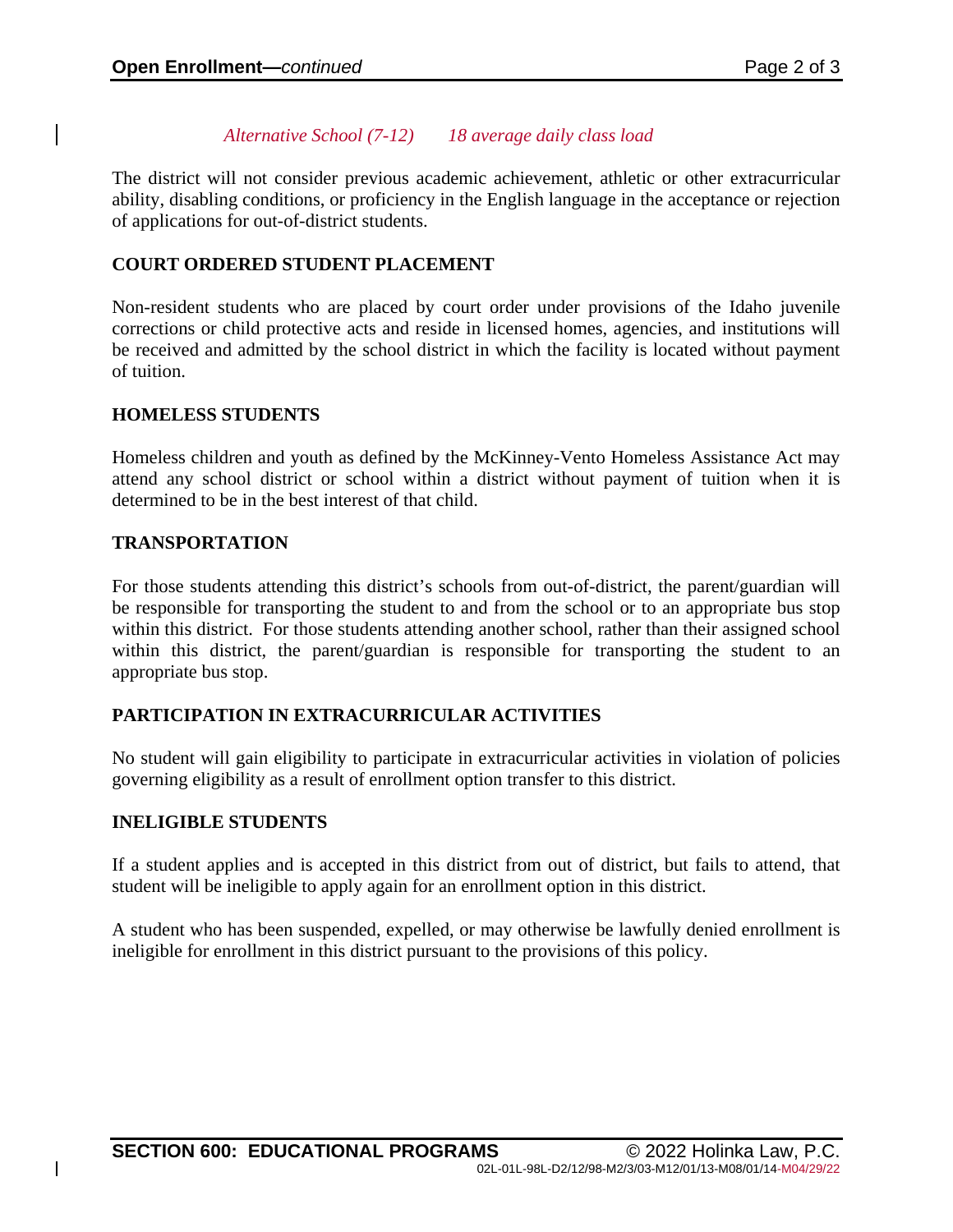## **♦ ♦ ♦ ♦ ♦ ♦ ♦**

# **LEGAL REFERENCE:**

Idaho Code Sections 33-205 – Denial of School Attendance 33-1002B – Pupil Tuition-Equivalency Allowances 33-1401, *et seq.* – Transfer of Pupils IDAPA 08.02.02.110 – Personnel Standards

# **ADOPTED:**

# **AMENDED:**

 $\overline{\phantom{a}}$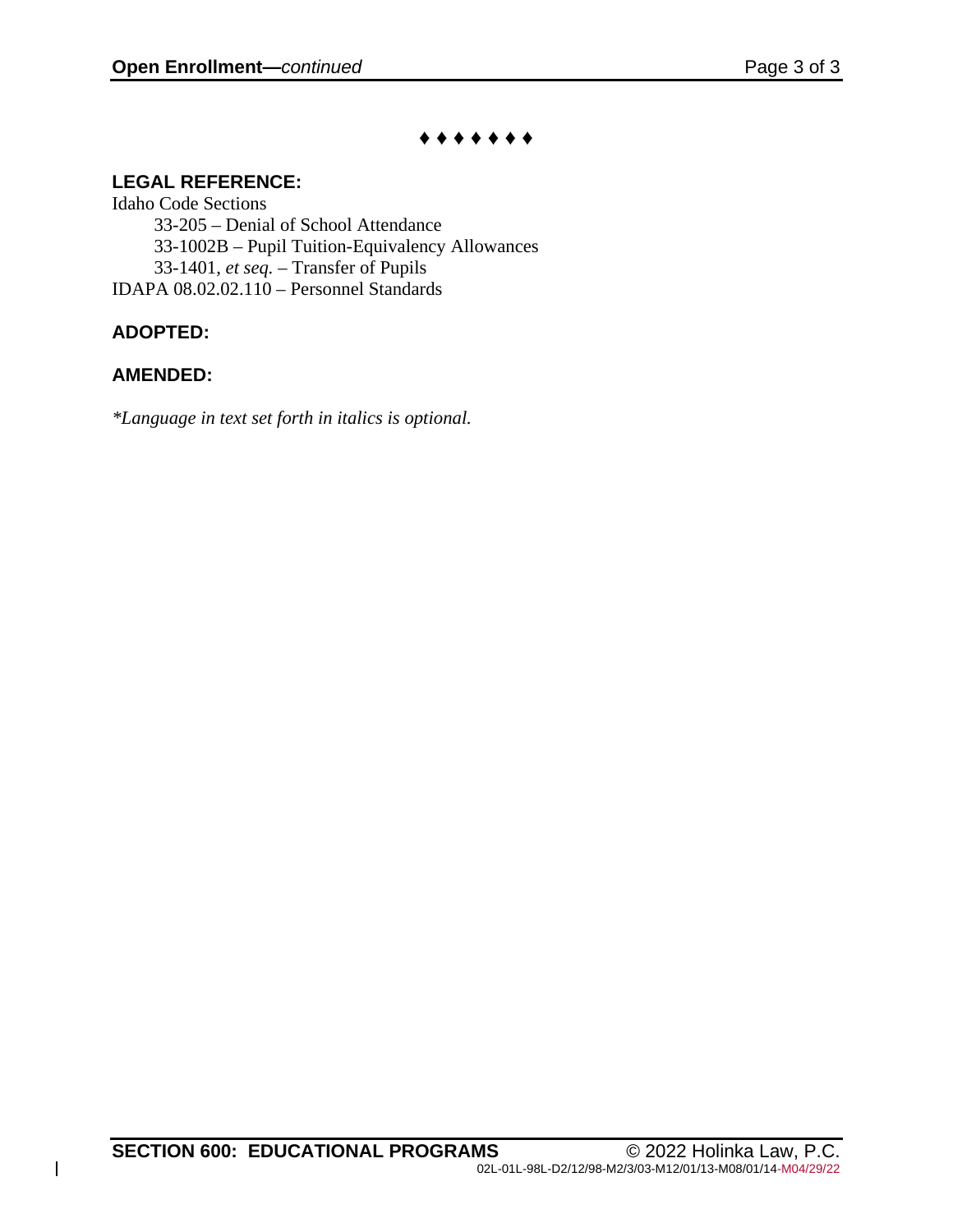The board of trustees recognizes the benefits to the district of applying for fFederal Impact Aid funds<del>, which are available through Title VIII to supplement taxes and other revenue sources</del>, which are authorized by Title VII of the Elementary and Secondary Education Act, as amended by the Every Student Succeeds Act (ESSA). Impact Aid is designed to assist local school districts that have lost property tax revenue due to the presence of tax-exempt federal property, or that have experienced increased expenditures due to the enrollment of federally connected children, including children living on Indian lands, military bases or other federal properties. As a condition of applying for Federal-Impact Aid Funds, the district will comply with all Title VIII requirements of federal law and regulations, including seeking the input of the parents of eligible Indian children and Indian tribes.

"Eligible children" shall include those children residing on Indian lands, military bases, low-rent income housing properties, and other federal properties and those children whose parents are in the uniformed services or employed on eligible federal properties who do not live on federal property.

### **ELIGIBILITY**

The district is eligible to receive Impact Aid funding if it has (1) at least 400 eligible students in its Average Daily Attendance (ADA); or (2) at least three percent (3%) of all children in its ADA are eligible. The number and percentage of eligible students in the district is a critical factor in determining how much Impact Aid the district may receive each year.

### **ANNUAL SURVEY**

In order to receive Impact Aid funding, the district is required to collect specific information each year to verify its eligible students. For each student, this information includes both enrollment information (such as name, birth date and school) and residence and parent employment information (including, but not limited to, student address if on federal property; name and address of the federal property on which a parent is employed; and name, rank and branch of service of a parent who is a member of the uniformed services on active duty). The form must be signed and dated by the parent supplying the information. Information on the form is used only for purposes of submitting the district's Impact Aid application and is subject to the district's student privacy policy, as well as federal and state laws protecting the privacy of students and families.

### **ADVISORY CONSULTATION AND INPUT FROM INDIAN TRIBES AND PARENTS OF INDIAN CHILDREN**

As a part of the annual review of school programming and prior to the annual budget review meeting of the board of trustees, the district shall seek the advisory consultation and input of parents of eligible-Indian children and officials of relevant Indian tribes to assist in planning and development of programs and activities. In particular, the district will: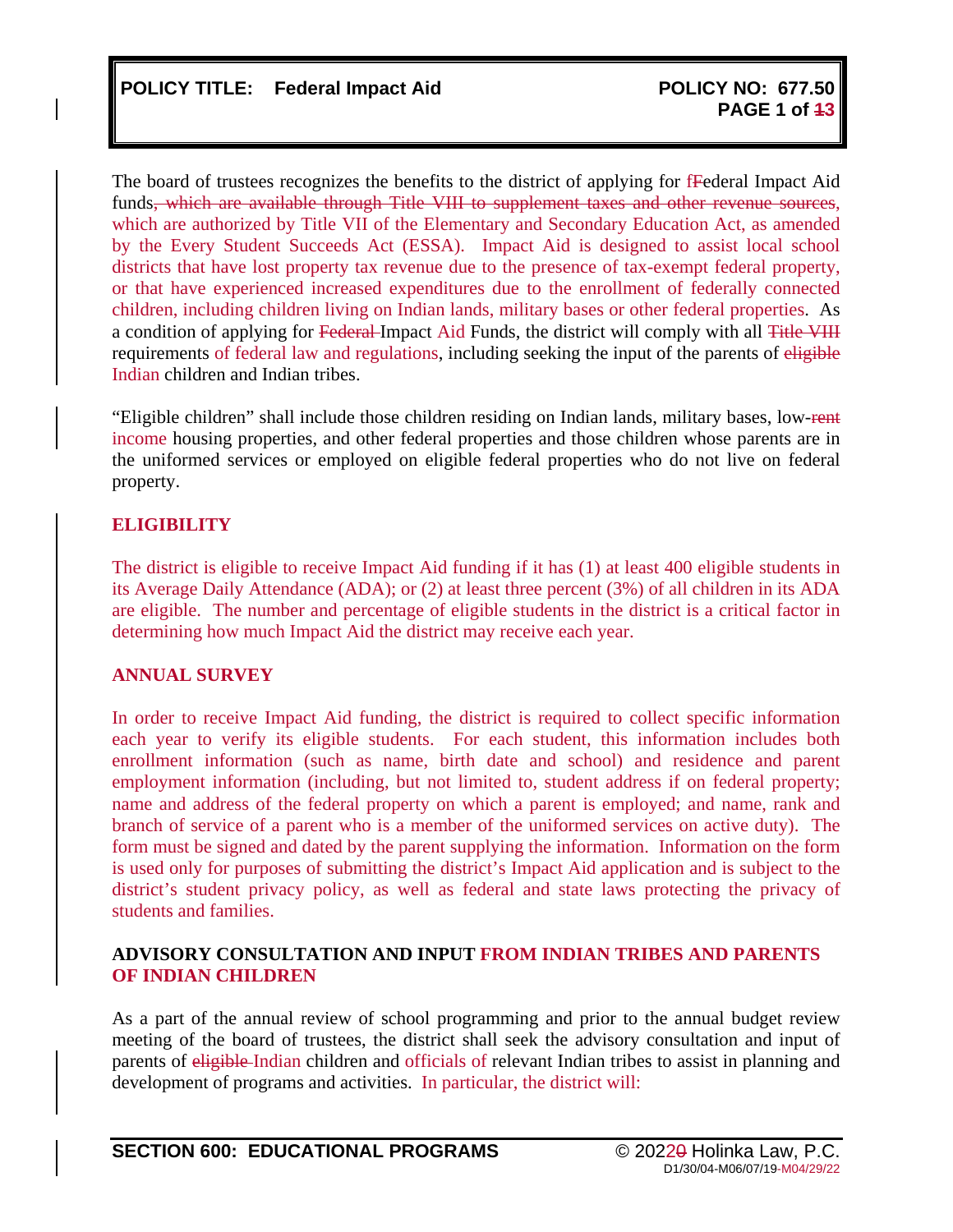- 1. Disseminate relevant applications, evaluations, program plans and information related to the district's education program and activities with sufficient advance notice to allow tribes and parents of Indian children the opportunity to review and make recommendations.
- 2. Provide an opportunity for tribes and parents of Indian children to provide their views on the district's educational program and activities, including recommendations on the needs of their children and on how the district may help those children realize the benefits of the district's education programs and activities. As part of this requirement, the district will:
	- a. Notify tribes and the parents of Indian children of the opportunity to submit comments and recommendations, considering the tribe's preference for method of communication; and
	- b. Modify the method of and time for soliciting Indian views, if necessary, to ensure the maximum participation of tribes and parents of Indian children.
- 3. At least annually, assess the extent to which Indian children participate on an equal basis with non-Indian children in the district's education program and activities. As part of this requirement, the district will:
	- a. Share relevant information related to Indian children's participation in the district's education program and activities with tribes and parents of Indian children; and
	- b. Allow tribes and parents of Indian children the opportunity and time to review and comments on whether Indian children participate on an equal basis with non-Indian children.
- 4. Modify its Indian policies and procedures, if necessary, based upon the results of any assessment or input provided by tribes and parents of Indian children.
- 5. Respond at least annually in writing to comments and recommendations made by tribes or parents of Indian children, and disseminate the responses to the tribes or parents of Indian children prior to the submission of the district's Indian policies and procedures by the district.
- 6. Provide a copy of the district's Indian policies and procedures annually to the affected tribe or tribes.
- The board will afford the parents of eligible children and Indian tribes the opportunity to present recommendations on the needs of eligible children and how the district may help the children realize the benefits of the Federal Impact Aid funding.

A record of this input and consultation shall be retained, including documentation of all recommendations;, written district responses to the comments, concerns and recommendations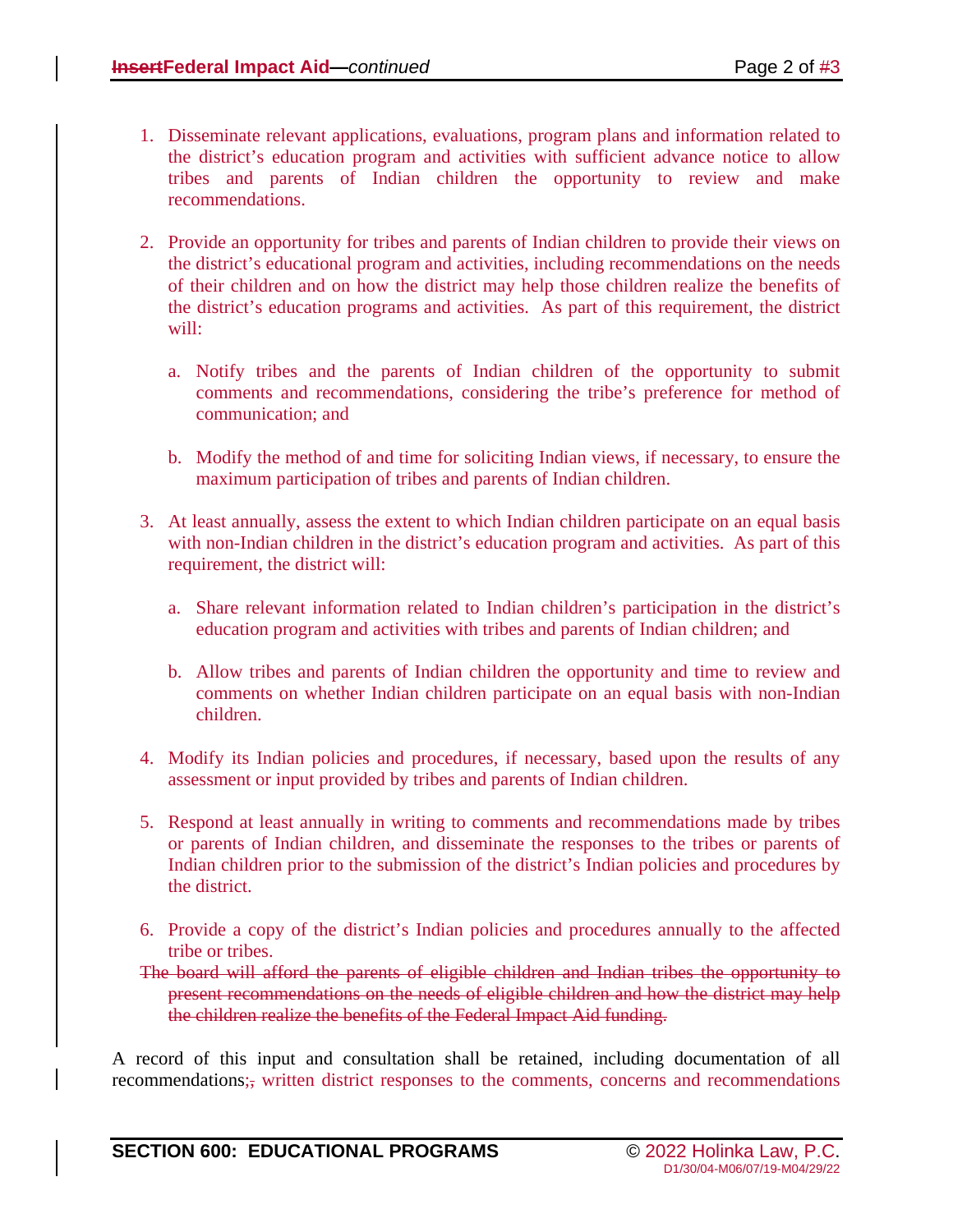Indian tribal officials and parents of eligible children; dates of hearings or meetings held; and names and addresses of parents attending.

If the district determines, after input from the tribe and parents of Indian children, that its Indian policies and procedures do not comply with this policy or federal law and regulations, the district will amend its Indian policies and procedures to conform to those requirements within ninety (90) days of its determination. Amendments to the district's Indian policies and procedures will be disseminated to the federal Impact Aid Program Director for approval and to the affected tribe or tribes, within thirty (30) days.

### **WAIVER**

The board may seek a written waiver from Indian tribal officials of the requirement for consultation and input from an Indian tribe if it is determined that such opportunity is not necessary as the tribe is satisfied with the district's provision of educational services to Indian children.

### **USE OF FEDERAL IMPACT AID**

Federal-Impact Aid is to be used to supplement education programs for all students enrolled in the district, regardless of whether they qualify as eligible children. Such funds may be used in the sound discretion of the board.

### **♦ ♦ ♦ ♦ ♦ ♦ ♦**

### **LEGAL REFERENCE:**

20 U.S.C. §7703 – Payments for eligible federally connected children 20 USC §7704 – Policies and procedures relating to children residing on Indian Lands 34 CFR §222.94Part 222 – Impact Aid Programs

**ADOPTED: AMENDED:**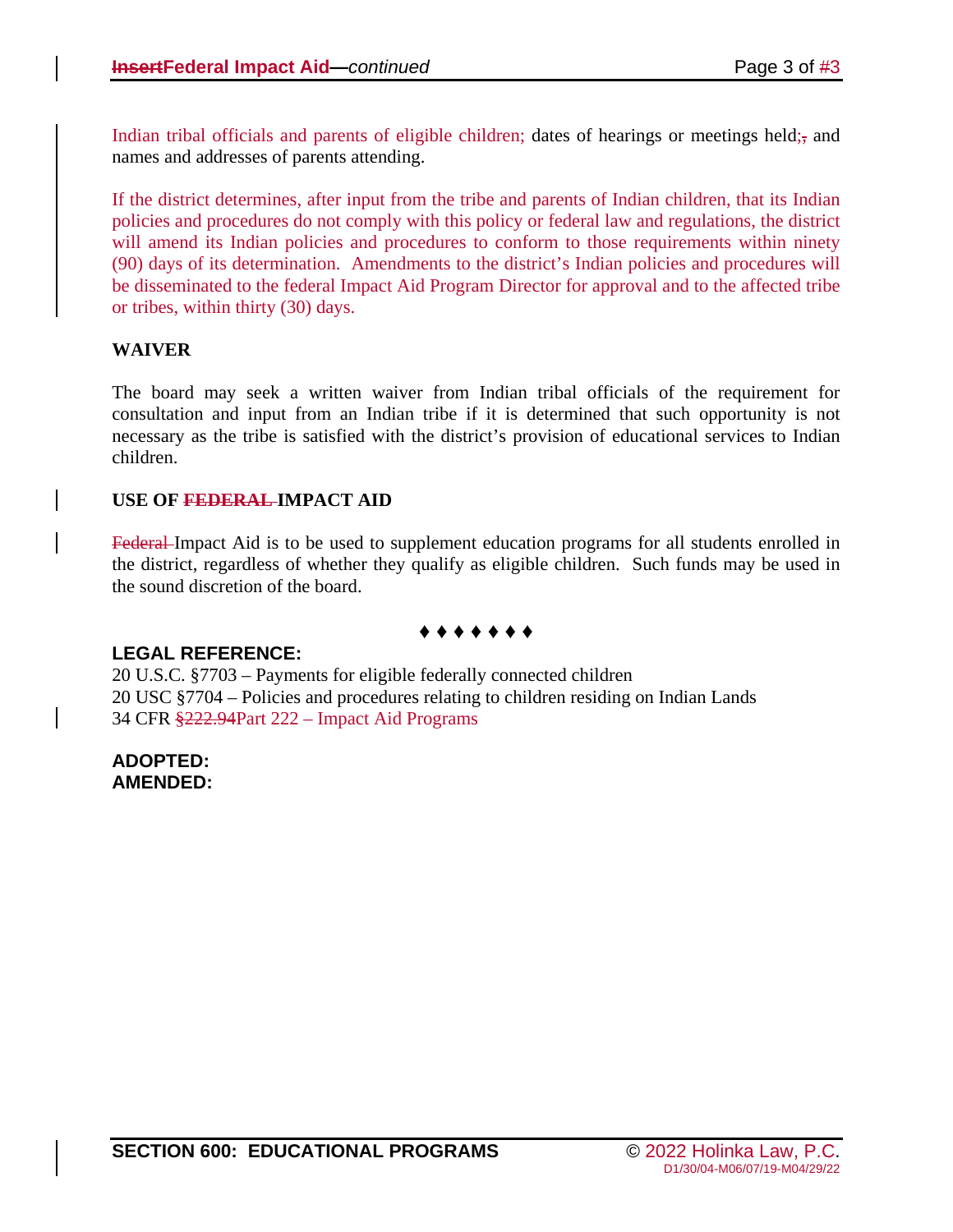# **POLICY TITLE: Bus Driver Drug and Alcohol Testing Program**

This district has an interest in establishing a work environment free from the influence of drugs and alcohol for the benefit of its drivers, students and the public. This policy is adopted to ensure that the district's transportation drivers are free from the effects of drugs and alcohol while at work or on district business. Questions pertaining to this policy will be directed to the superintendent or his or her designee.

### **DEFINITIONS**

Adulterated specimen: A specimen that has been altered, as evidenced by test results showing either a substance that is not a normal constituent for that type of specimen or showing an abnormal concentration of an endogenous substance.

Alcohol: The intoxicating agent in beverage alcohol, ethyl alcohol, or other low molecular weight alcohols, including methyl and isopropyl alcohol.

Alcohol concentration (or content): The alcohol in a volume of breath expressed in terms of grams per alcohol per 210 liters of breath as indicated by an evidential breath test (EBT).

Alcohol use: The consumption drinking or swallowing of any beverage, liquid mixture, or preparation, including any medication, containing alcohol.

Confirmation alcohol test: A second test using an EBT, following a screening test with a result of point zero two (0.02) or greater, that provides quantitative data of alcohol concentration.

Confirmation drug test: For controlled substances testing, confirmation test means aA second analytical procedure performed on a urine specimen to identify and quantify the presence of a specific drug or metabolite which is independent of the initial test and which uses a different technique and chemical principal from that of the initial test in order to ensure reliability and accuracy. Gas chromatography/mass spectrometry (GC/MS) is the only authorized confirmation method for cocaine, marijuana, opiates, amphetamines, and phencyclidine.

Controlled substance: The substances identified in federal regulations (49 CFR Part 40) which must be tested for, including: marijuana, cocaine, opioids, phencyclidine (PCP) and amphetamines.

Covered employee: Any employee that is subject to the alcohol and drug testing requirements of 49 CFR 382 or this policy.

Covered position: One that is subject to the alcohol and drug testing requirements of 49 CFR 382 or this policy.

Designated employer representative (DER): An individual identified by the district as able to receive communications and test results from service agents and who is authorized to take immediate actions to remove employees from safety-sensitive duties and to make required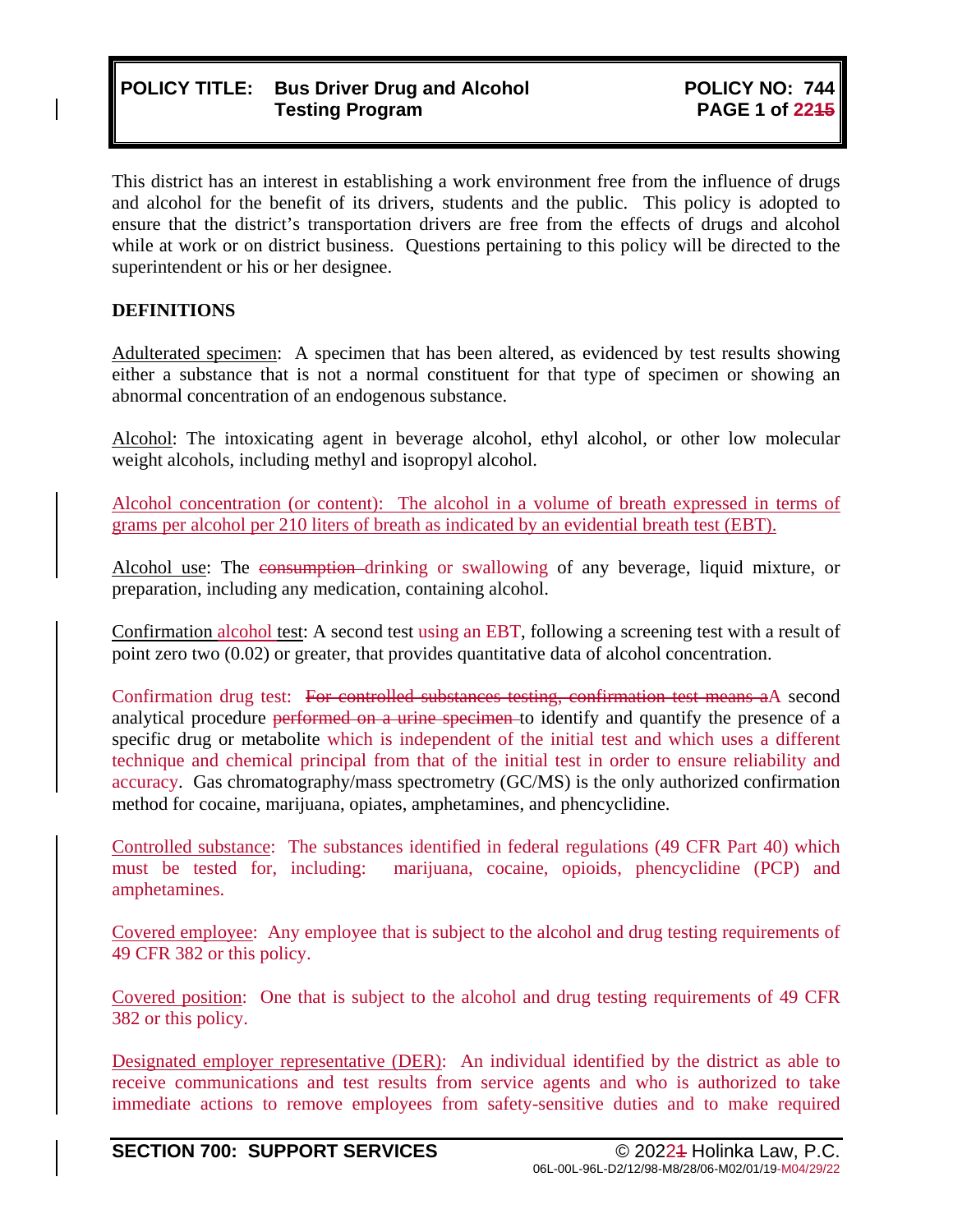decisions in the testing and evaluation process. For purposes of this policy, the DER is the superintendent or designee(s).

Driver: Any person operating a school bus or other commercial motor vehicle owned or operated by the district. This includes full-time, regularly employed drivers; casual, intermittent or occasional drivers; leased drivers and independent owner-operator contractors.

Medical review officer (MRO): A licensed physician responsible for receiving laboratory results generated by the district's drug testing program who has knowledge of substance abuse disorders, possesses a certificate of completion or certification from an approved MRO program and has appropriate medical training to interpret and evaluate an individual's confirmed positive test result together with his or her medical history and any other relevant biomedical information.

Performing (a safety sensitive function): A driver is considered to be performing a safetysensitive function during any period in which he or she is actually performing, ready to perform, or immediately available to perform any safety-sensitive functions.

Positive drug test: A drug test that is confirmed by G.C./M.S. technology at or above the cut-off levels established by the U.S. Department of Health and Human Services (DHHS). These cutoff levels may change from time to time depending upon DHHS rules. The district will always test at the currently required DHHS levels. The district will attempt to notify covered employees if these levels change. Currently, the cut-off levels, expressed in nanograms per milliliters (ng/mL), are:

| <b>Drug</b>                 | <b>Screening Level</b> | <b>Confirmation Level</b> |
|-----------------------------|------------------------|---------------------------|
| Marijuana                   | 50                     | 15                        |
| Cocaine                     | 150                    | 100                       |
| Opioids                     |                        |                           |
| <b>Codeine and Morphine</b> | 2000                   | 2000                      |
| 6-acetylomorphine (6-AM)    | 10                     | 10                        |
| Hydrocodone/Hydromorphone   | 300                    | 100                       |
| Oxycodone/Oxymorphone       | 100                    | 100                       |
| Phencyclidine (PCP)         | 25                     | 25                        |
| Amphetamines                |                        |                           |
| Methamphetamines            | 500                    | 250                       |
| MDMA, MDA, MDEA             | 500                    | 250                       |

Refusal to submit (to an alcohol or controlled substances test): Means that a driver:

1. Fails to appear for any test (except a pre-employment test) within a reasonable time, as determined by the district, consistent with applicable federal motor carrier safety regulations, after being directed to do so by the district;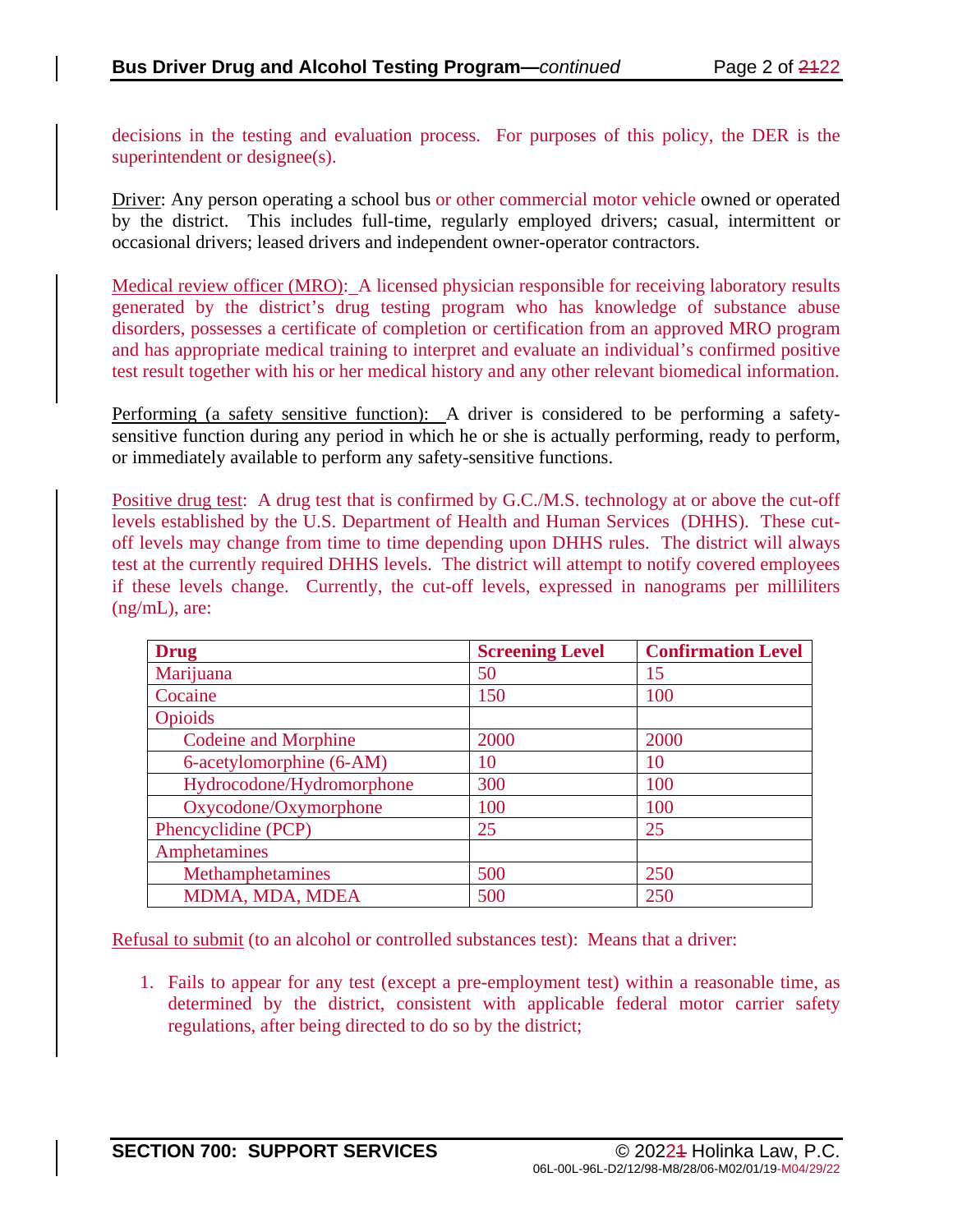- 2. Fails to remain at the testing site until the testing process is complete, provided that an employee who leaves the testing site before the testing process commences a preemployment test is not deemed to have refused to test;
- 3. Fails to provide a urine specimen for any required drug test, provided that an employee who does not provide a urine specimen because he or she has left the testing site before the testing process commences for a pre-employment test is not deemed to have refused a test;
- 4. In the case of a directly observed or monitored collection in a drug test, fails to permit the observation or monitoring of the driver's provision of a specimen;
- 5. Fails to provide a sufficient amount of urine when directed, and it has been determined, through a required medical evaluation, that there was no adequate medical explanation for the failure;
- 6. Fails or declines to take a second test the district/contractor or collector has directed the driver to take;
- 7. Fails to undergo a medical examination of evaluation, as directed by the MRO as part of the verification process. In the case of a pre-employment drug test, the employee is deemed to have refused to test on this basis only if the pre-employment test is conducted following a contingent offer of employment;
- 8. Fails to cooperate with any part of the testing process (e.g. refuse to empty pockets when so directed by the collector, behave in a confrontational way that disrupts the collection process; or
- 9. Is reported by the MRO as having a verified adulterated or substituted test result.

Safety-sensitive function (also known as "on-duty time"): All time from the time a bus driver begins to work or is required to be in readiness to work until the time he/she is relieved from work and all responsibility for performing work. Safety-sensitive functions shall include:

- 1. All time at a district/contractor facility or other property, or on any public property, waiting to be dispatched, unless the driver has been relieved from duty by the district/contractor;
- 2. All time inspecting equipment as required by federal motor carrier safety regulations or otherwise inspecting, servicing, or conditioning any school bus or other commercial motor vehicle at any time;
- 3. All time spent at the driving controls of a school bus or other commercial motor vehicle in operation;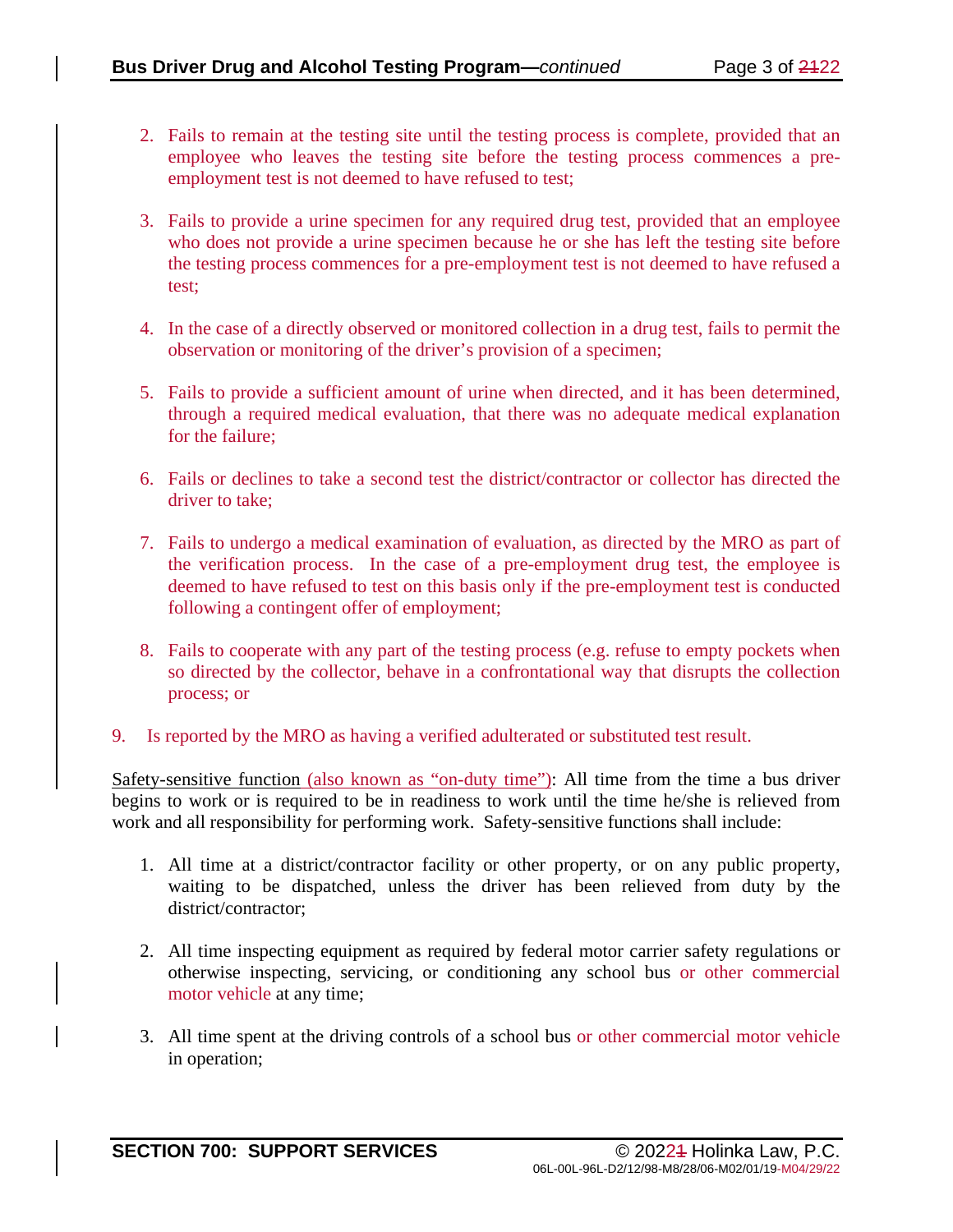- 4. All time repairing, obtaining assistance, or remaining in attendance upon a disabled school bus or other commercial motor vehicle;
- 5. All time, other than driving time, in or upon any school bus or other commercial motor vehicle;
- 6. All time loading or unloading a school bus or other commercial motor vehicle, supervising, or assisting in the loading or unloading, attending a vehicle being loaded or unloaded, or remaining in readiness to operate the vehicle; or
- 7. All time spent performing the requirements relating to accidents.

Screening (or initial) test: In drug testing, a test to eliminate "negative" urine specimens from further analysis or to identify a specimen that requires additional testing for the presence of drugs. In alcohol testing, an analytical procedure to determine whether a driver may have a prohibited concentration of alcohol in a breath or saliva specimen.

Refusal to submit to an alcohol or controlled substances test means that a driver:

- 1. Fails to appear for any test (except a pre-employment test) within a reasonable time, as determined by the district, consistent with applicable federal motor carrier safety regulations, after being directed to do so by the district;
- 2. Fails to remain at the testing site until the testing process is complete, provided that an employee who leaves the testing site before the testing process commences a preemployment test is not deemed to have refused to test;
- 3. Fails to provide a urine specimen for any required drug test, provided that an employee who does not provide a urine specimen because he or she has left the testing site before the testing process commences for a pre-employment test is not deemed to have refused a test;
- 4. In the case of a directly observed or monitored collection in a drug test, fails to permit the observation or monitoring of the driver's provision of a specimen;
- 5. Fails to provide a sufficient amount of urine when directed, and it has been determined, through a required medical evaluation, that there was no adequate medical explanation for the failure;
- 6. Fails or declines to take a second test the district/contractor or collector has directed the driver to take:
- 7. Fails to undergo a medical examination of evaluation, as directed by the medical review officer (MRO) as part of the verification process. In the case of a pre-employment drug test, the employee is deemed to have refused to test on this basis only if the preemployment test is conducted following a contingent offer of employment;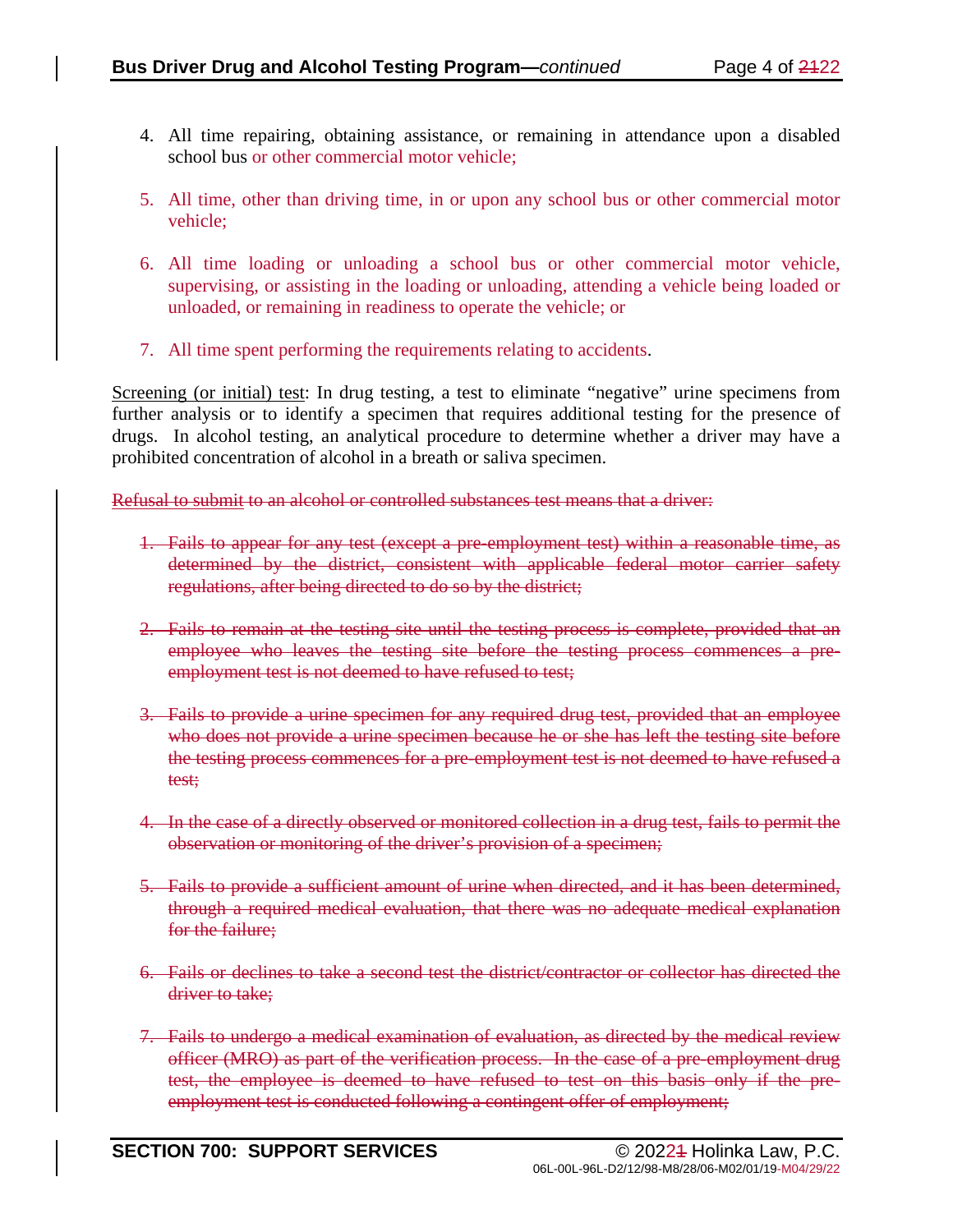- 8. Fails to cooperate with any part of the testing process (e.g. refuse to empty pockets when so directed by the collector, behave in a confrontational way that disrupts the collection process; or
- 9. Is reported by the MRO as having a verified adulterated or substituted test result.

#### **PROHIBITED CONDUCTIONS**

A bus driver for this district will not:

- 1. Report to duty or remain on duty requiring the performance of safety-sensitive functions while having an alcohol concentration of point zero four  $(0.04)$  or greater.
- 2. Be on duty or operate a school bus while in possession of alcohol.
- 3. Use alcohol while performing safety-sensitive functions.
- 4. Perform safety-sensitive functions within four (4) hours after using alcohol.
- 5. For drivers required to take a post-accident alcohol test pursuant to 49 CFR 382 or this policy, Uuse alcohol for eight (8) hours following an accident, or until he/she undergoes a post-accident alcohol test, whichever occurs first.
- 6. Refuse to submit to a pre-employment controlled substances test, post-accident alcohol or controlled substances test, a random alcohol or controlled substances test, a reasonable suspicion alcohol or controlled substances test, a return-to-duty alcohol or controlled substances test, or a follow-up alcohol or controlled substances test.
- 7. Report for duty or remain on duty requiring the performance of safety-sensitive functions when the driver uses any controlled substances identified in 21 CFR 1308.11 Schedule I. No driver shall report for duty or remain on duty requiring the performance of safetysensitive functions when the driver uses any non-Schedule I drug or substance, except when the use is pursuant to the instructions of a licensed medical practitioner who is familiar with the driver's medical history and has advised the driver that the substance does not adversely affect the driver's ability to safely operate a school bus.
- 8. Report for duty, remain on duty, or perform a safety-sensitive function if he/she tests positive for controlled substances or has adulterated or substituted a test specimen for controlled substances.

#### **DISTRICT RESPONSIBILITIES**

The district will not allow, require, permit or authorize a driver to operate a school bus or other commercial motor vehicle during any period in which the district determines that a driver is not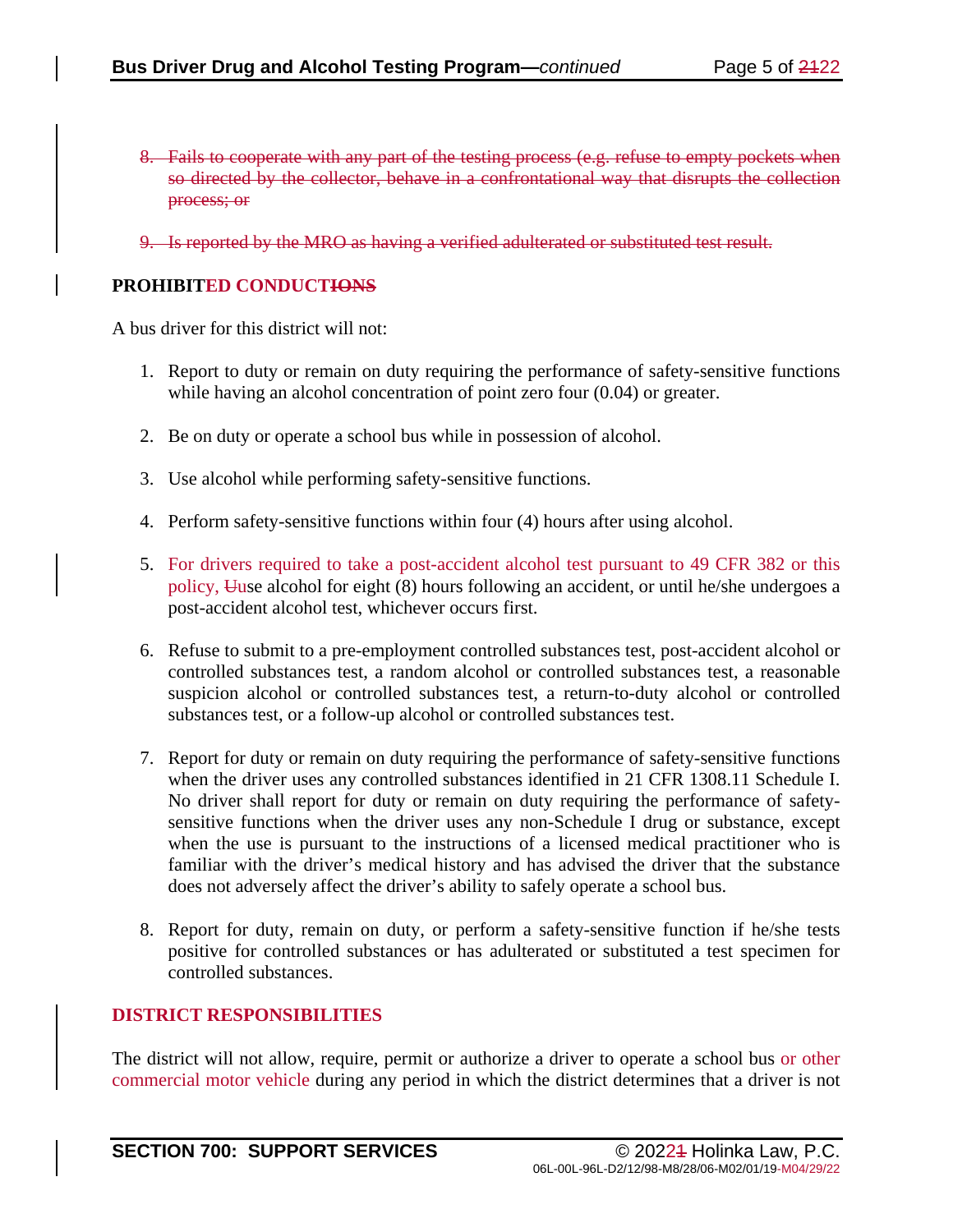in compliance with any return-to-duty requirements as may be set forth in this policy or federal motor carrier safety regulations after the occurrence of any of the following events:

- 1. The driver receives a positive, adulterated, or substitute drug test result;
- 2. The driver receives an alcohol confirmation test result of 0.04 or higher alcohol concentration;
- 3. The driver refused to submit to a test for drugs or alcohol as required herein;
- 4. The driver used alcohol prior to a post-accident alcohol test in violation of the prohibitions set forth herein; or
- 5. The district has actual knowledge that a driver has (i) used alcohol while performing safety-sensitive functions; (ii) used alcohol within four (4) hours of performing safetysensitive functions; or (iii) used a controlled substance.

### **REQUIREMENT TO SUBMIT TO ALCOHOL AND CONTROLLED SUBSTANCE TESTING**

Any covered employee subject to testing under the requirements of 49 CFR 382 or this policy and procedures must submit to being tested for alcohol and/or controlled substances immediately, or as soon as possible, upon notification to do so by his or her supervisor or other designated employer representative. Failure to immediately report for a test will, in most cases, result in the driver being deemed as refusing to submit which carries the same consequences as a positive controlled substances test or an alcohol test with a concentration of 0.04 or greater. In most cases, refusals to be tested will result in immediate termination.

### **REQUIRED TESTING**

#### **Pre-employment Testing**

Prior to the first time a driver performs any safety-sensitive functions, all prospective bus drivers (whether a new employee or someone who has transferred to a position involving the performance of safety-sensitive functions) will undergo testing for alcohol and controlled substances as a condition prior to being used. The test results from the pre-employment testing must show an alcohol concentration of less than point zero four (0.04), and a 1. All applicants for employment in a covered position, or promotion into a covered position, will be informed that their employment into a covered position is contingent upon passing a test for controlled substances. Successfully passing the test requires a controlled substances test result indicating a verified negative result before a bus driver will be allowed to operate a school busverified negative controlled substances test. Applicants and transfers into covered positions will not be permitted to operate district school buses or other commercial vehicles until the district has received the verified negative test results.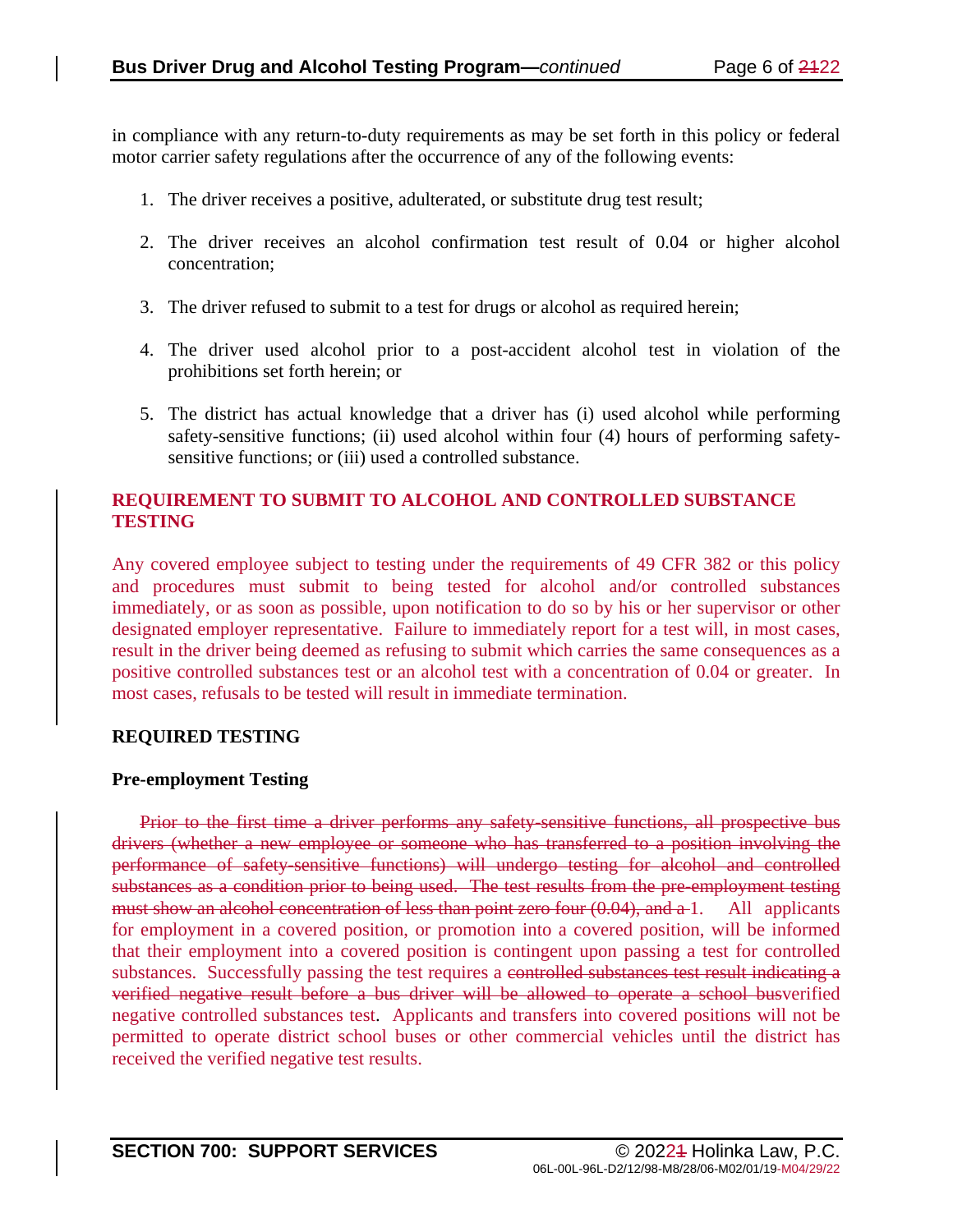*2. All applicants and transfers into covered positions will also be required to undergo preemployment alcohol testing before the first performance of safety-sensitive functions. Preemployment alcohol tests will be conducted according to the procedures set forth herein after the district has made a contingent offer of employment or transfer, subject to the employee passing the pre-employment alcohol test. Applicants and transfers will not be permitted to begin performing safety-sensitive functions unless the result of the employee's test indicates an alcohol concentration of less than 0.04.*

3. Refusal to test by any applicant and/or employee for a covered position will result in the individual not being hired into that position. An applicant or employee who leaves for any reason after the collection has commenced will be deemed to have refused to test, which results in the same consequences as a positive test. A refusal will be reported to the FMCSA Clearinghouse and negatively affect the applicant's or employee's license for up to five (5) years.

Prior to any driver performing safety sensitive functions for the district, the district will ask the driver whether he or she has tested positive, or refused to test, on any pre-employment drug or alcohol test administered by an employer to which the driver applied for, but did not obtain, safety-sensitive transportation work covered by DOT agency drug and alcohol testing rules during the past two (2) years. If the driver admits that he or she had a positive test or a refusal to test, the district will not permit the driver to perform any safety-sensitive functions until and unless the driver documents successful completion of the return-to-duty process set forth in this policy.

### **Baseline Testing**

This district requires all bus drivers to submit to testing for the presence of alcohol and/or controlled substances within thirty (30) days after the effective date of this policy.

### **Post-accident Testing**

As soon as practicable following an accident involving a school bus or other commercial motor vehicle, the bus driver operating the bus vehicle involved in the accident will be tested for alcohol and controlled substances if:

- 1. The accident involved the loss of human life;
- 2. The driver receives a citation within eight (8) hours of the occurrence of the accident (for controlled substance testing, testing will occur if the driver receives a citation within thirty-two (32) hours of the occurrence of the accident) under state or local law for a moving traffic violation arising from the accident, if the accident involved:
	- (i) personal bodily injury to another person who, as a result of the injury, immediately required medical treatment away from the scene of the accident; or
	- (ii) one or more vehicles incurring disabling damage as a result of the accident, requiring the motor vehicle(s) to be transported away from the scene by a tow truck or other motor vehicle.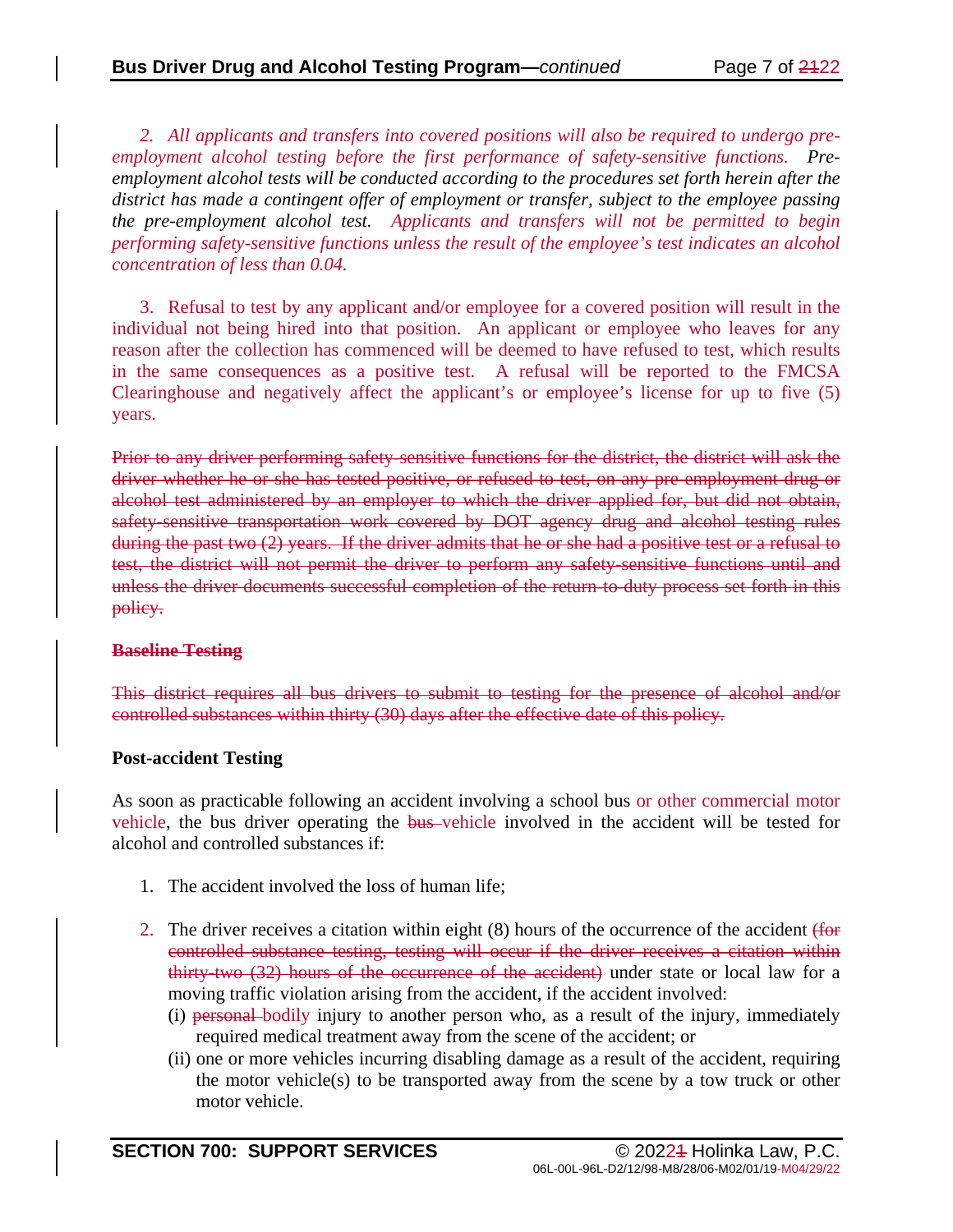| <b>Type of accident involved</b>             |                | Citation issued to bus   Test must be performed by |
|----------------------------------------------|----------------|----------------------------------------------------|
|                                              | driver         | district                                           |
| Human fatality                               | YES            | <b>YES</b>                                         |
|                                              | N <sub>O</sub> | <b>YES</b>                                         |
| injury<br><b>Bodily</b><br>with<br>immediate | <b>YES</b>     | <b>YES</b>                                         |
| medical treatment away from scene            | N <sub>O</sub> | N <sub>O</sub>                                     |
| Disabling damage to any<br>motor             | YES            | <b>YES</b>                                         |
| vehicle requiring tow away                   | N <sub>O</sub> | NO                                                 |

The following table summarizes when post-accident testing is required:

A bus driver involved in a work-related accident requiring medical attention will inform his or her supervisor as soon as possible after the accident. Any needed alcohol or controlled substances tests may be promptly conducted in conjunction with his or her medical treatment. A bus driver who is injured in a work-related accident and is unable to provide a specimen for testing will authorize the release of relevant hospital reports or other documentation indicating the presence, or lack of, alcohol or controlled substances at the time of the accident. A driver who is subject to post-accident testing who does not remain readily available for such testing may be deemed by the district to have refused to submit to testing.

A bus driver subject to post-accident testing will remain readily available for such testing or may be deemed by the school district to have refused to submit to testing.

If aA post-accident test for alcohol will beis not administered within two (2) hours following the accident-, the district will prepare and maintain on file a record stating the reasons the test was not promptly administeredif possible. No test for alcohol will be administered after eight (8) hours following the accident. If a post-accident test for alcohol is not administered within eight (8) hours following the accident, the district will cease attempts to administer an alcohol test and will prepare and maintain the same records.

If aA post-accident controlled substance test will be is not administered within thirty-two (32) hours following the accident, the district will cease attempts to administer the test, and prepare and maintain on file a record stating the reasons the test was not promptly administered.

If it is determined by the district's administration that a bus driver's accident was caused solely by unsafe conditions or by the actions of a third party, the school district reserves the right to waive post-accident testing unless the accident involved the loss of human life or the bus driver received a citation for a moving traffic violation arising from the accident. Post-accident testing will not be required where (i) the occurrence involves only boarding or alighting from a stationary school bus; or (ii) the occurrence involves only the loading or unloading of cargo from the school bus.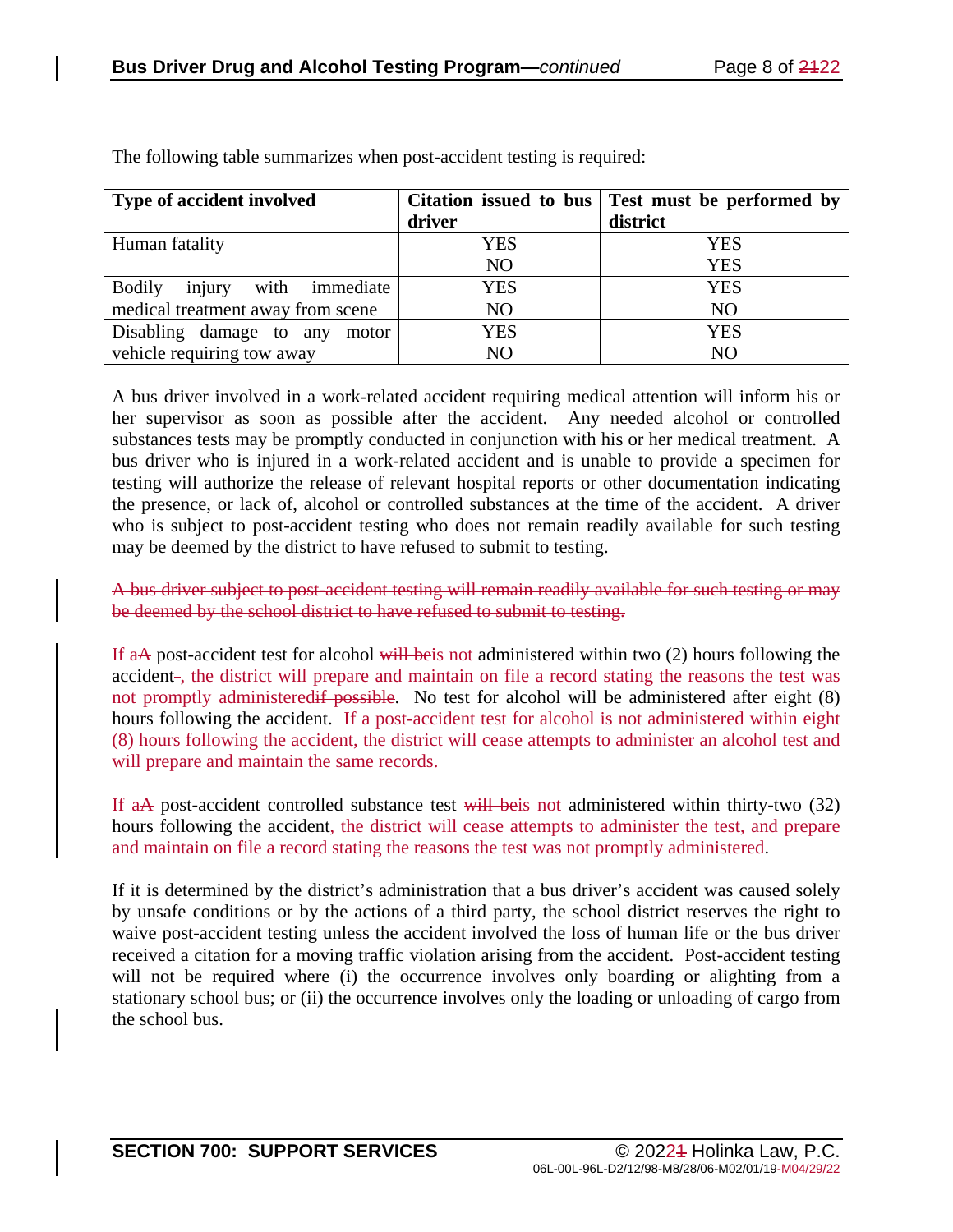The district will provide drivers with necessary post-accident information, procedures and instructions, prior to the driver operating a school bus or other commercial motor vehicle, sot that drivers will be able to comply with the requirements of this policy.

## **Random Testing**

A random test is a test that is unannounced and results in every bus driver having an equal chance of being selected for testing at any given time. The random selection method used by this district will consist of placing all drivers' names into a hat and a name will be pulled out at intervals chosen by the superintendent or his or her designee. Such random testing may result in a driver being tested more than once a year.The selection of drivers for random alcohol and controlled substances testing shall be made by a scientifically valid method, such as a random number table or a computer-based random number generator that is matched with drivers' Social Security numbers, payroll identification numbers, or other comparable identifying numbers. .

The minimum annual percentage rates for random alcohol and controlled substances testing are set, and can be modified, by the Federal Motor Carrier Safety Administration (FMCSA). The required testing rates are based on the average number of driver positions in the whole random pool. will be ten (10) percent of the average number of bus driver positions. The minimum annual percentage rate for random controlled substances testing will be twenty-five (25) percent of the average number of bus driver positions. The minimum annual percentage rates set forth may change based upon the Federal Motor Carrier Safety Administration's yearly minimum annual percentage rates.The random selection and testing dates will be unannounced and spread reasonably throughout the year, with each employee having an equal chance of being tested each time the random selections are made.

Each bus driver notified that he/she has been selected for random alcohol and/or controlled substances testing will immediately go to the testing site; provided, however, that if the bus driver is performing a safety-sensitive function, other than driving a school bus, at the time of the notification, the driver will cease performing the safety-sensitive function and proceed to the testing site as soon as possible.

A bus driver will only be tested for alcohol while the driver is performing safety-sensitive functions, just before the bus driver is to perform safety-sensitive functions, or just after the driver has ceased performing such functions.

### **Reasonable Suspicion Testing**

A bus driver will be required to submit to an alcohol test and/or a controlled substances test when the district has reasonable suspicion to believe that the bus driver has violated the prohibitions in this policy. The district's determination that reasonable suspicion exists to require the bus driver to undergo an alcohol and/or controlled substances test will be based on specific, contemporaneous, articulable observations concerning the appearance, behavior, speech or body odors of the bus driver. For reasonable suspicion controlled substances testing purposes, such observations may include indications of the chronic and withdrawal effects of controlled substances.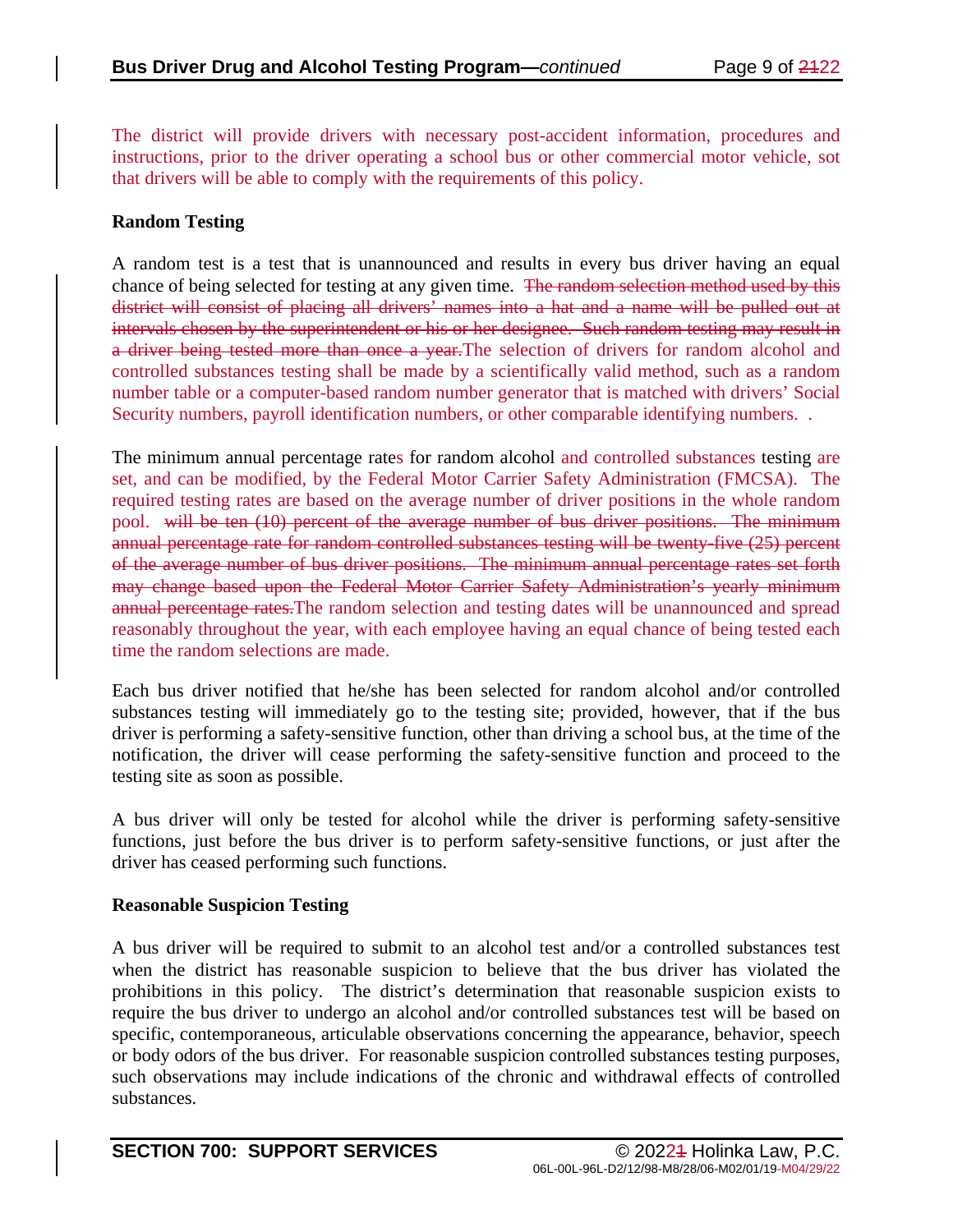Such observations will be made by a supervisor or district official having received a minimum of sixty (60) minutes of training on alcohol misuse and a minimum of sixty (60) minutes of training on controlled substance use. Said training shall include the physical, behavioral, speech, and performance indicators of probable alcohol misuse and use of controlled substances. The individual making the determination that reasonable suspicion exists will not conduct such tests.

A reasonable suspicion alcohol test is authorized only if the observations are made during, just preceding, or just after the period of the workday that the bus driver is required to be in compliance with this policy. A driver may be directed by the district to only undergo reasonable suspicion testing while the driver is performing safety-sensitive functions, just before the driver is to perform safety-sensitive functions, or just after the driver has ceased performing such functions.

If an alcohol test required by this section is not administered within Reasonable suspicion alcohol testing will be performed within two (2) hours following the district's determination that reasonable suspicion exits-, the district will prepare and maintain on file a record stating the reasons the alcohol test was not promptly administeredif possible. A reasonable suspicion alcohol test will not be administered after eight (8) hours following the district's determination that reasonable suspicion exists. The district will maintain records stating the reasons why any tests required by this policy were not promptly administered or not administered.If an alcohol test required by this section is not administered within eight (8) hours following the determination that reasonable suspicion exists for testing, the district will cease attempts to administer an alcohol test and shall state in the record the reasons for not administering the test.

Notwithstanding the absence of a reasonable suspicion alcohol test, no driver shall report for duty or remain on duty requiring the performance of safety-sensitive functions while the driver is under the influence of or impaired by alcohol, as shown by the behavioral, speech, and performance indicators of alcohol misuse, nor will the district permit the driver to perform or continue to perform safety-sensitive functions, until:

(i) an alcohol test is administered and the driver's alcohol concentration is less than 0.02; or

(ii) twenty-four (24) hours have elapsed following the determination by the district that there is reasonable suspicion to believe the driver has violated the prohibitions in this policy concerning the use of alcohol.

Except as set forth in this paragraphsection, no adverse employment action will be taken against a driver based solely on the driver's behavior and appearance, with respect to alcohol use, in the absence of an alcohol test.

The district will make and maintain written records of the observations leading to an alcohol or controlled substances reasonable suspicion test which must be signed by the supervisor of official who made the observations, within twenty-four (24) hours of the observed behavior or before the results of the alcohol or controlled substances tests are released, whichever is earlier.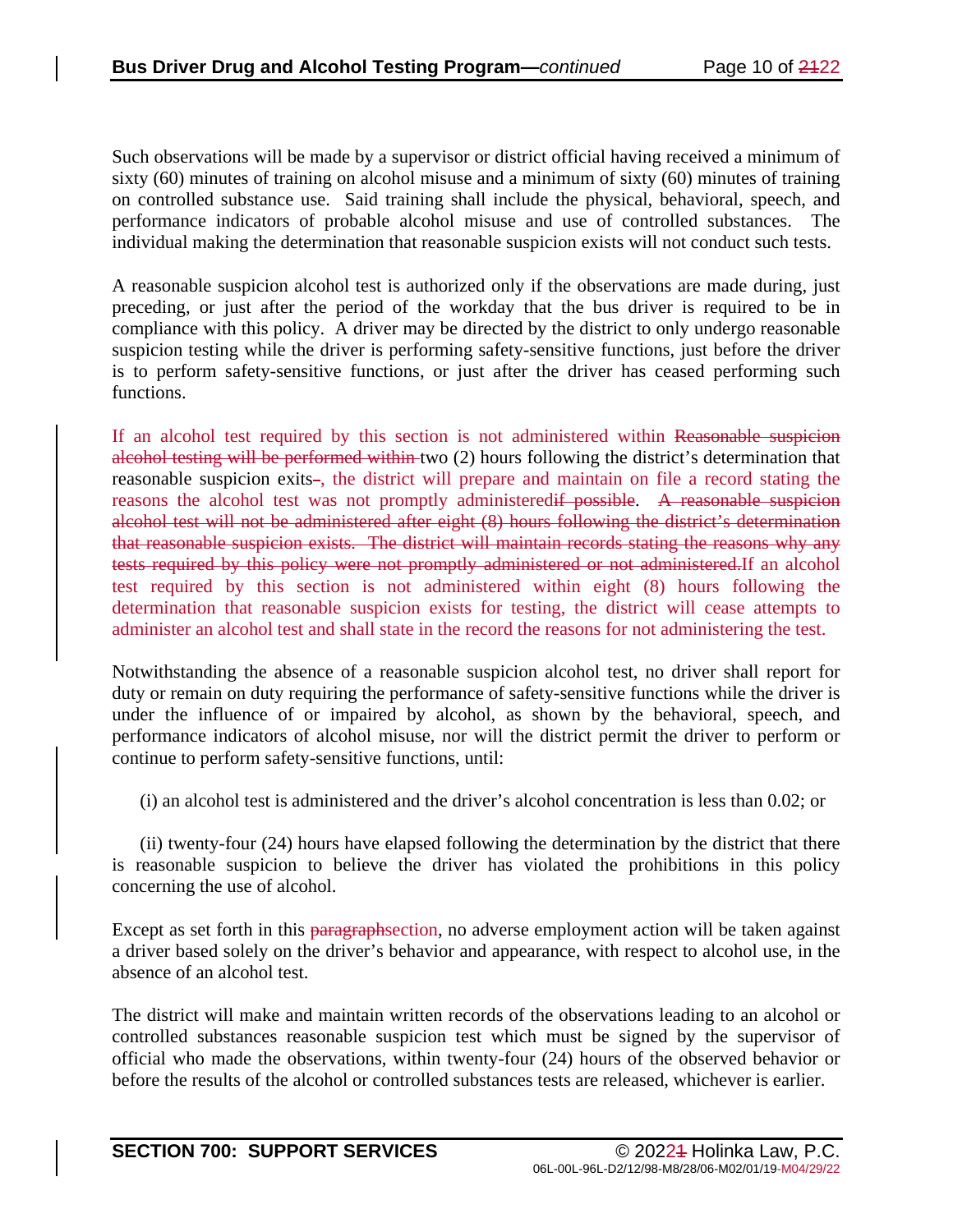#### **Return-to-Duty Testing**

Prior to permitting an employee who has violated this policy to return to performing safetysensitive duties, Tthe district may require testing as recommended by a qualified substance abuse professional in accordance with federal motor carrier safety regulations and this policy (see Notification of Test Results and Return to Duty, below) for any driver who has violated this policy.

### **Follow-Up Testing**

Prior to permitting an employee who has violated this policy to return to performing safetysensitive duties, tThe district may require follow-up testing as recommended by a qualified substance abuse professional in accordance with federal motor carrier safety regulations and this policy (see Notification of Test Results and Return to Duty, below) for any driver who has violated this policy. In accordance with federal motor carrier safety regulations, the minimum number of follow-up tests is six (6) unannounced tests in the first twelve (12) months of safetysensitive duty following the driver's return to safety-sensitive functions. Although the district will not impose additional follow-up testing requirements beyond those recommended by the substance abuse professional, the district will determine the dates of any such required testing. The driver will not receive prior notice of any such required follow-up testing. The district will not substitute any other tests (e.g. those carried out under the random drug testing program) conducted on the driver for follow-up testing requirements.

### **DRUG TESTING PROCEDURES AND RESULTS**

The entity or person(s) designated by this district to perform alcohol or controlled substances testing procedures and/or the specimen collection and analysis will strictly follow the U.S. Department of Transportation's rules, provide the necessary qualified personnel, protect the integrity of the testing processes, safeguard the validity of the test results, maintain the strict confidentiality of the testing and test results with disclosure only to the employer and the employee, and ensure that those results are attributed to the correct driver.

### **Alcohol Testing Procedures**

The instrument that will be used to determine the presence of alcohol is the EBT device. Only qualified breath alcohol technicians will be used to conduct breath alcohol testing according to 49 CFR Part 40. If test results are negative, the breath alcohol technician will inform the district and the employee, and no further action is needed. If the result of the screening test is an alcohol concentration of 0.02 or greater, a confirmation test shall be performed. If the result of the confirmation test is 0.02 or greater but less than 0.04, the driver will be immediately removed from performing safety-sensitive functions until the start of the driver's next regularly scheduled duty period, but not less than 24 hours. The employee will be placed on unpaid leave during this period. If the result of the confirmation test is 0.04 or greater the employee will be subject to the same consequences as testing positive for a controlled substance.

### **Controlled Substances Testing Procedures**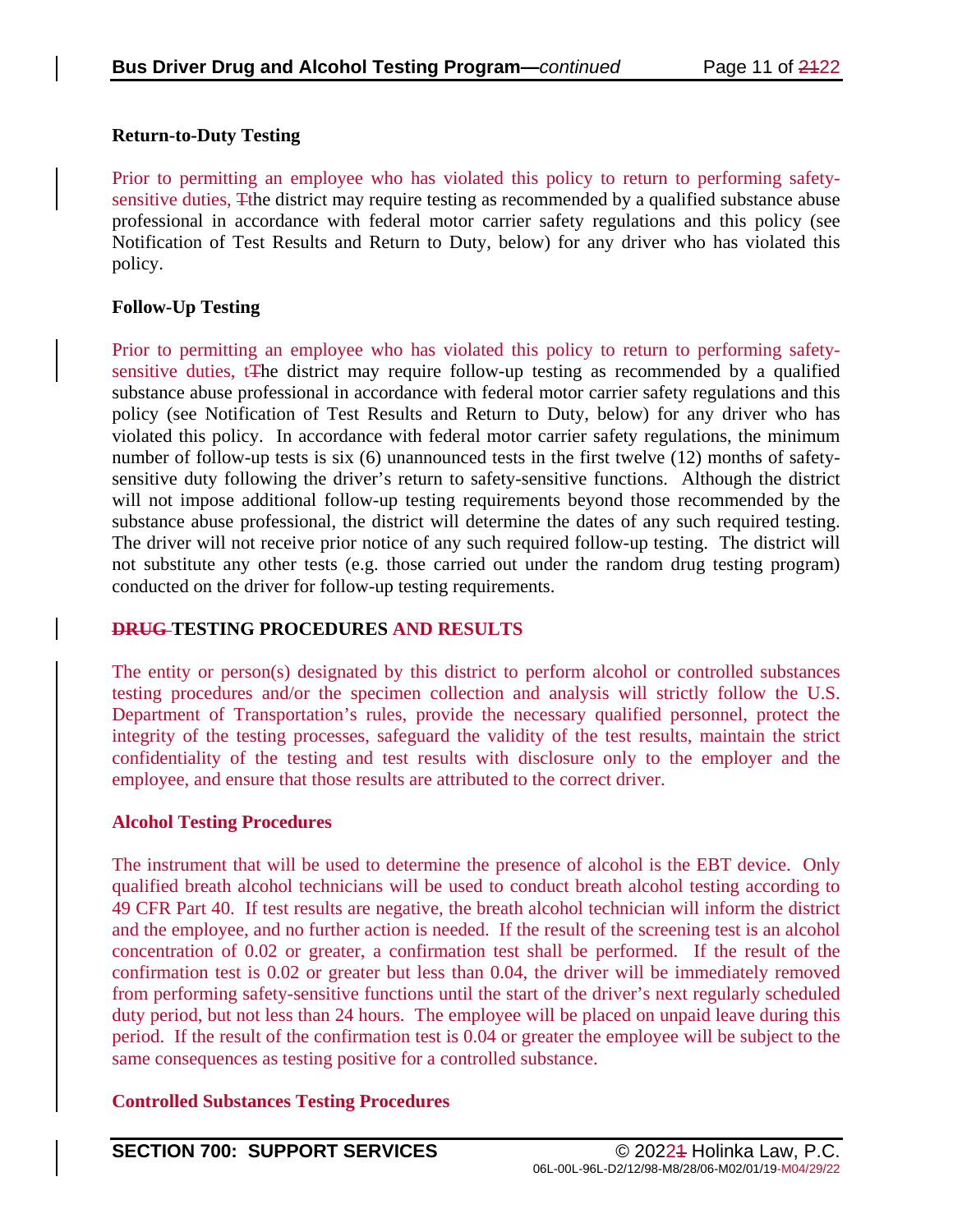The drug testing procedures will include, but not be limited to, the following controlled substances:

- 1. Cocaine;
- 2. Marijuana;
- 3. Opiates;
- 4. Amphetamines; and
- 5. Phencyclidine.

The district is required to use the "split sample" method of collection when conducting the test for controlled substances. The collection of samples for controlled substances testing will be conducted by qualified technicians following the guidelines as published in 49 CFR Part 40. Urine samples collected under this policy will not be used to conduct any other analysis or test.

The collection site person-technician is responsible for maintaining the integrity of the specimen collection and transfer process, and will carefully ensure the modesty and privacy of the driver, and will avoid any conduct or remarks that might be construed as accusatorial or otherwise offensive or inappropriate.

The urine sample will be placed into two (2) separate bottles for shipment to the DHSS certified laboratory. If the screening test indicates a negative result the district will inform the employee and no further action is needed. If the test result of the primary specimen is positive for drugs, adulterated or substituted, the MRO will notify the employee of the verified test result. The employee will be offered the opportunity to request that the MRO direct the split specimen be tested in a different DHHS-certified laboratory to re-confirm the presence of the controlled substance(s), adulterant, or substitution for which a non-negative result was obtained. The MRO will honor this request if it is made within 72 hours of the employee having been notified of a verified non-negative test result. The result on the split specimen will be transmitted back to the MRO. While waiting for the test result to be completed on the split specimen the employee will not be permitted to perform safety-sensitive functions and shall be placed on unpaid leave. If the test results of the split specimen fail to reconfirm the non-negative result of the primary specimen, the MRO will cancel the test and report the reasons as required by 49 CFR 382. A canceled test is considered neither positive nor negative. If a split sample test fails to reconfirm the non-negative test result, the employee will be paid for the time that he/she normally would have worked during the waiting process. In certain cases of a cancelled pre-employment, postaccident, return-to-duty or follow-up test a recollection may be necessary. If a test is cancelled due to the split sample not being available for testing, the district is required to have an immediate direct observation sample conducted. The MRO may also require a direct observation collection on cancelled tests in which the employee has not provided an adequate explanation for an invalid test result. Employees who request a split sample to be tested at a second DHHS laboratory will bear all costs associated with the split testing unless the test fails to confirm the non-negative test result.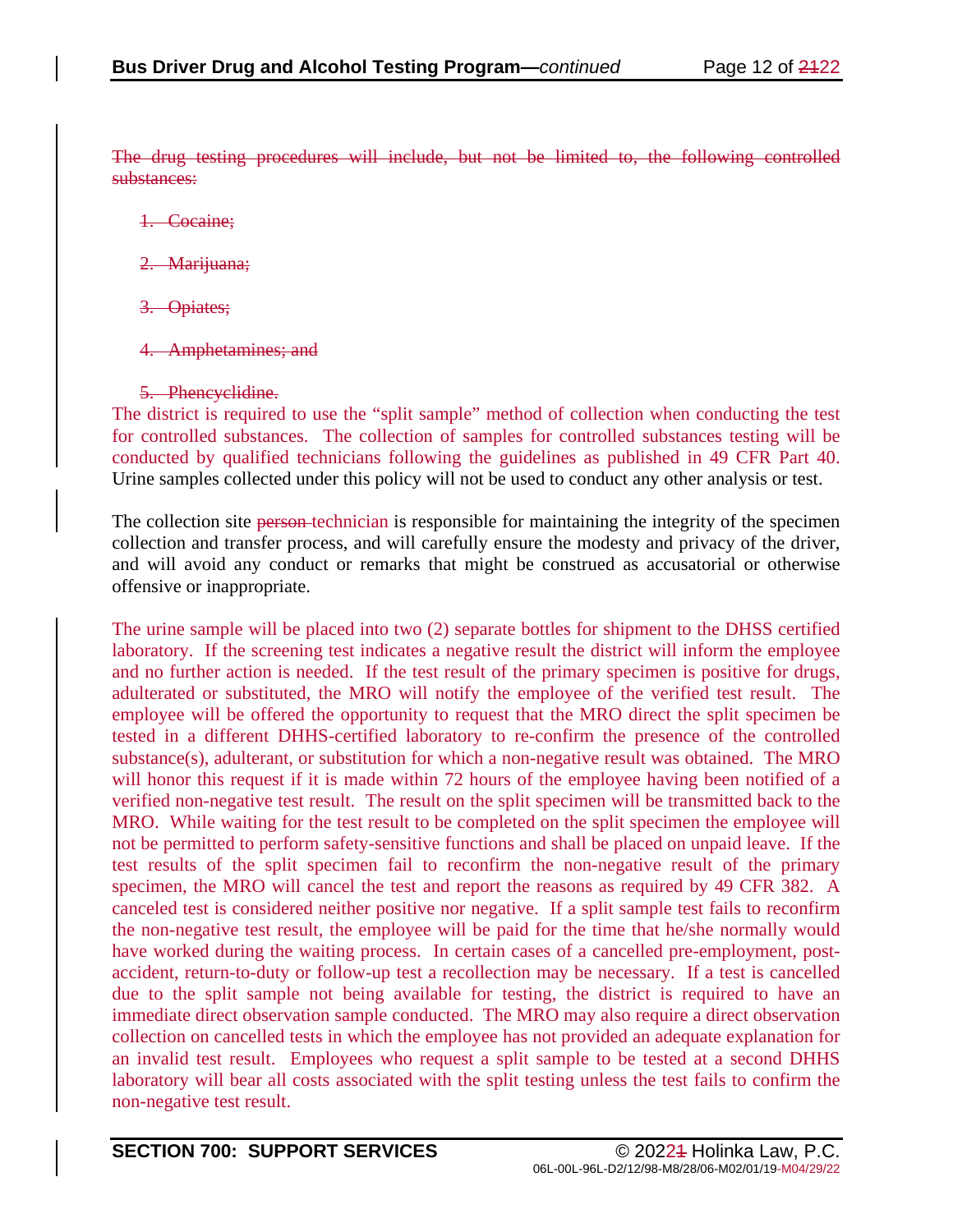If, during the specimen collection process, the collection site person technician detects an effort by the driver to adulterate or substitute a specimen, a second specimen will be requestedrequested direct observation will be immediately conducted in accordance with federal protocols. If, at any time, the employee refuses to submit to an observed collection when it is required under any of the circumstances outlined in 49 CFR Part 40, it will be deemed a refusal to submit.

If a second specimen is provided both will be tested. If the driver refuses to provide a second specimen the district will be so informed. Such conduct will be considered equivalent to testing positive and will result in an applicant not being offered employment with the district. A bus driver will have his or her employment with this district terminated in such a circumstance.

The entity or person(s) designated by this district to perform alcohol testing procedures and/or the specimen collection and analysis will strictly follow the Department of Transportation's rules, provide the necessary qualified personnel, protect the integrity of the testing processes, safeguard the validity of the test results, maintain the strict confidentiality of the testing and test results with disclosure only to the employer and the employee, and ensure that those results are attributed to the correct driver.

#### **Shy Bladder or Shy Breath Syndrome**

If an employee has a medical condition that prevents an acceptable sample from being collected in accordance with 49 CFR Part 40, the employee will be required to have a medical examination conducted by a physician acceptable to the employee and the MRO. The employee will have five (5) business days to obtain a physician's statement verifying that a qualifying medical condition exists that would have prevented the employee from providing an acceptable sample. If the employee has failed to keep the appointment with the physician, the employee may be disciplined up to and including termination. If the employee is unable to get an appointment with a physician in the five-day period, the employee is required to notify the district immediately of the situation. If, after the examination is completed and the physician has determined that the employee does not have a qualified medical condition that would prevent an acceptable urine/breath sample from being obtained, the test result will be reported as a refusal to submit, which results in the same consequences as a positive test.

#### **Requirement to Submit to Observed or Monitored Urine Specimen Collection**

Under certain circumstances, a covered employee may be required to submit to an observed specimen collection. Some situations that will require the specimen collector to conduct an immediate direct observation are:

- 1. Providing a sample that is not within the acceptable temperature range;
- 2. Providing an obviously adulterated specimen;
- 3. Conduct that clearly indicates an attempt to adulterate or substitute a specimen;
- 4. All return-to-duty and follow-up testing.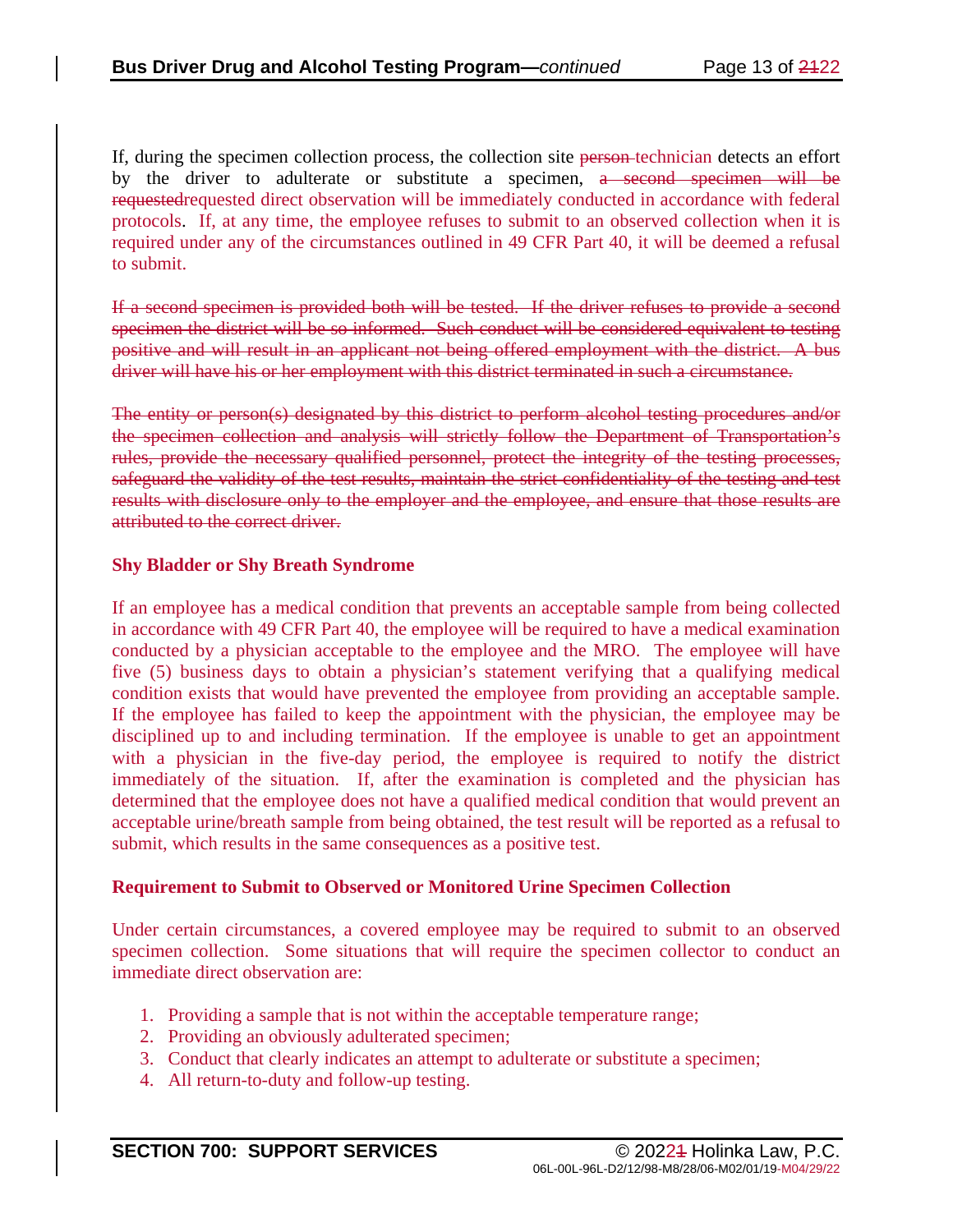In other cases, the MRO has the right to require a direct observation in other circumstances such as an invalid or cancelled test result.

The covered employee is required to submit to the observed specimen collection when requested. Failure to permit an observed or monitored collection when requested will be deemed a refusal to submit.

#### **Negative Dilute Result**

In the case of a reported negative dilute result, the district will accept this result as a verified negative. A second specimen will be collected. If the second specimen is also reported as a negative dilute, the negative result must be accepted.

Negative dilute results with a creatinine level greater than or equal to 2 mg/dl but less than or equal to 5 mg/dl require an immediate recollection under direct observation.

### **RETENTION AND CONFIDENTIALITY OF RECORDS**

The following records will be retained for five (5) years:

- 1. Records of driver alcohol test results indicating an alcohol concentration of point zero two (0.02) or greater;
- 2. Records of driver verified positive controlled substances test results;
- 3. Documentation of refusals to take required alcohol and/or controlled substances tests;
- 4. Calibration documentation;
- 5. Driver evaluation and referrals;
- 6. Records related to the administration of the alcohol and controlled substances testing program, including records of all driver violations; and
- 7. A copy of each annual calendar year summary.

The following records will be retained for three (3) years from the date of a driver's first performance of safety-sensitive functions:

1. Records of information obtained or of the good faith efforts made by the district to obtain alcohol and controlled substances information from a driver's previous employer(s).

2. Records of each query, including driver consents, and all information received in response to each query made to the Commercial Driver's License Drug and Alcohol Clearinghouse.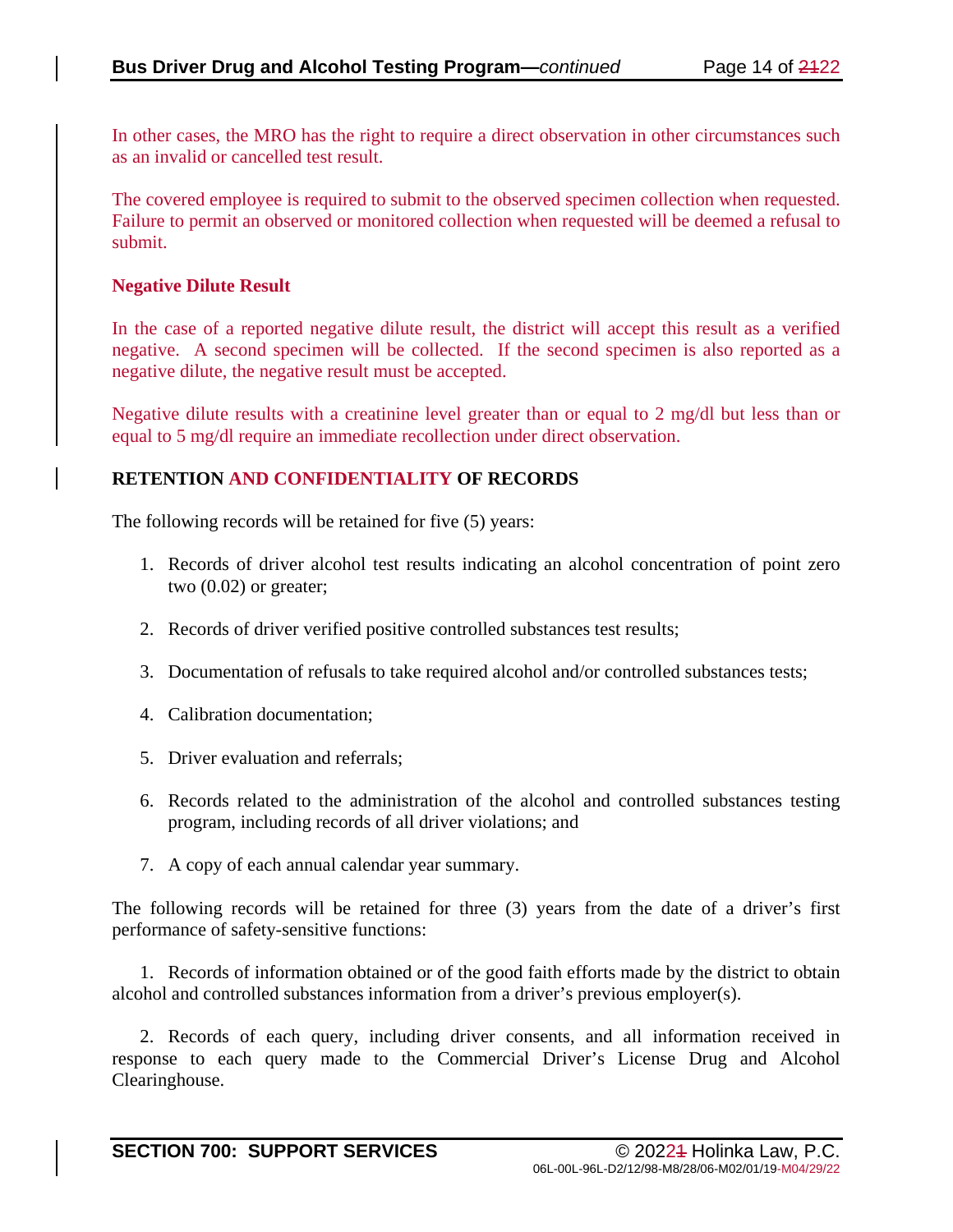The following records will be retained for two (2) years:

Records related to the alcohol and controlled substances collection process (except calibration of evidential breath testing devices).

The following records will be retained for one (1) year:

- 1. Records of negative and canceled controlled substances test results; and
- 2. Alcohol test results with a concentration of less than point zero two (0.02).

The following records will be retained for an indefinite period:

1. Records related to the education and training of breath alcohol technicians, screening test technicians, supervisors, and drivers will be maintained by the district while the individual performs the functions which require the training and for two (2) years after ceasing to perform those functions.

#### **CONFIDENTIALITY OF RECORDSConfidentiality and Access to Records**

This district will not release bus driver information compiled pursuant to this policy except in the following circumstances:

- 1. A bus driver, upon written request, is entitled to receive copies of any records pertaining to the driver's use of alcohol or controlled substances, including records of test results. The district will promptly provide any such records to the driver. Access to a driver's record will not be contingent upon payment for records other than those specifically requested.
- 2. Results of all bus driver alcohol and/or controlled substances testing and any other information pertaining to the district's alcohol misuse and/or controlled substances use prevention program will be provided at the request of the Secretary of Transportation (DOT), any DOT agency, or any State or local officials with regulatory authority over the district or any of its bus drivers.
- 3. Records may be used in a lawsuit, grievance, worker's compensation claim, unemployment compensation, or other proceeding initiated by or on behalf of a bus driver, and arising from the results of a positive alcohol and/or controlled substance test administered under this policy or a refusal to test (including, but not limited to, adulterated or substituted test results). The district may also disclose information in criminal or civil actions brought by or on behalf of a driver and resulting from a positive drug or alcohol test (including, but not limited to, adulterated or substituted test results).
- 4. Records will be made available to a subsequent employer or other identified person upon receipt of a written request from a bus driver. The release of information is permitted only in accordance with the terms of an employee's consent.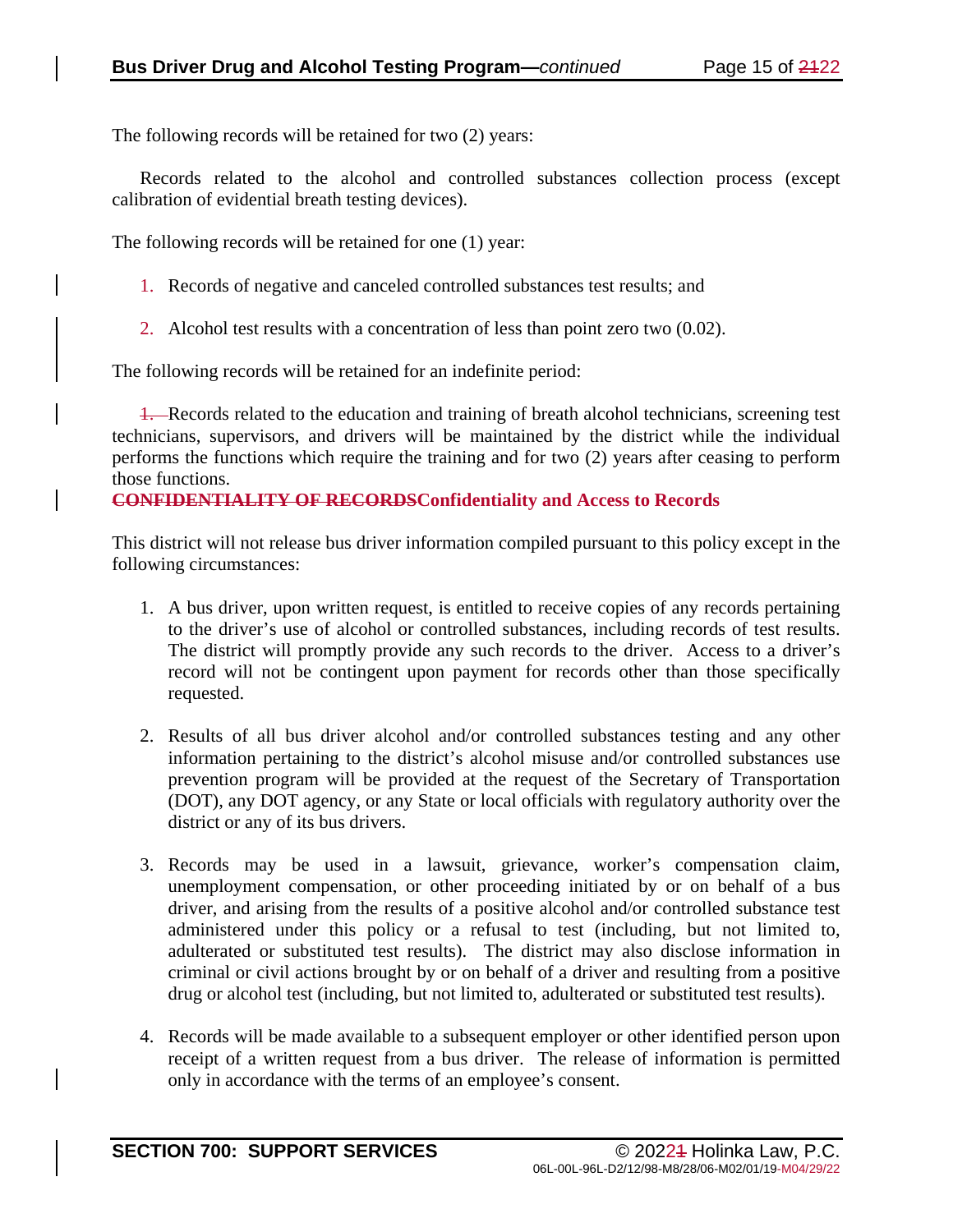- 5. The district will release information regarding a driver's records as directed by the specific written consent of the driver authorizing release of the information to an identified person. Release of such information by the person receiving the information is permitted only in accordance with the terms of the employee's written consent.
- 6. Except as required by law or expressly authorized or required, the district will not release driver information to third parties that is contained in records required to be maintained by the district under 49 CFR 382.

### **PRE-EMPLOYMENT AND ONGOING REQUESTS FOR INFORMATION**

### **Pre-Employment Inquiry From Previous Employers**

The district is required to request alcohol and controlled substances testing information from previous employers regarding the applicant, including any refusals to be tested, for the three (3) years preceding the of the date of application for employment from previous employers prior to any driver performing safety-sensitive functions for the district for the first time (i.e. new hires or employees who transfer into a safety-sensitive position). Such requests will be made after obtaining the driver's written consent. Drivers who refuse to provide such written consent will not be permitted to perform any safety-sensitive functions. The information that will be requested from previous employers includes the following:

- 1. Alcohol tests with a result of 0.04 or higher alcohol concentration;
- 2. Verified positive drug tests;
- 3. Refusals to be tested (including verified adulterated or substituted drug test results);
- 4. Other violations of Department of Transportation agency drug and alcohol testing regulations; and
- 5. With respect to any driver who violated a DOT drug and alcohol regulation, documentation of the driver's successful completion of DOT return-to-duty requirements (including follow-up tests). If the previous employer does not have information about the return-to-duty process (e.g. an employer who did not hire an employee who tested positive on a pre-employment test), the district will seek to obtain this information from the driver.

### **Drug and Alcohol Clearinghouse**

The district will not employ a driver subject to alcohol or controlled substances testing under this policy to perform safety-sensitive functions without first conducting a pre-employment query of the Commercial Driver's License Drug and Alcohol Clearinghouse to obtain information about whether the driver has a verified positive, adulterated or substituted controlled substances test result; has an alcohol confirmation test with a concentration of 0.04 or higher; has refused to submit to a test in violation of this policy; or an employer as reported actual knowledge that the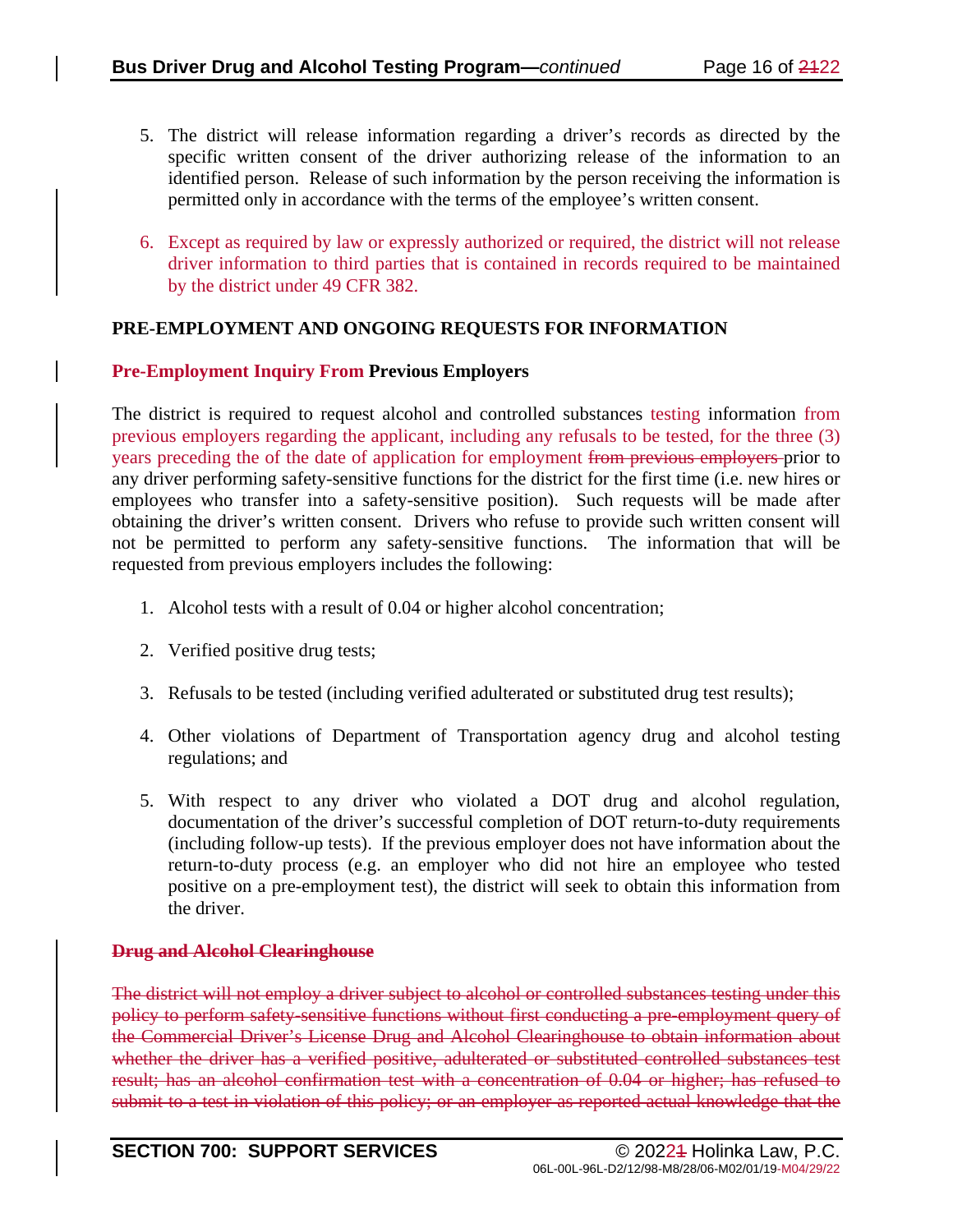driver used alcohol on duty, before duty or following an accident in violation of this policy, or used a controlled substance in violation of this policy. **Consent**

The district will first Prior to conducting any query of the Clearinghouse to determine whether a record exists for that driver, the district will obtain a driver's written or electronic consent. to query the Clearinghouse to determine whether a record exists for that driver. The consent must give the district access to the following specific records:

- 1. A verified positive, adulterated, or substituted controlled substances test result;
- 2. An alcohol confirmation test with a concentration of 0.04 or higher;
- 3. A refusal to submit to a test in violation of this policy;
- 4. An employer's report of actual knowledge of (i) on duty alcohol use; (ii) pre-duty alcohol use; (iii) alcohol use following an accident; and (iv) controlled substances use;
- 5. A substance abuse professional's report of the successful completion of the return-to-duty process;
- 6. A negative return-to-duty test; and
- 7. An employer's report of completion of follow-up testing.

Prior to employment with the district, all drivers must create a Clearinghouse account and log in to permit the district consent to acquire a full report. Drivers must sign a separate consent for limited queries.

### **FMCSA Clearinghouse Queries**

The district will is also-required by 49 CFR 382 to conduct an annual query of the Clearinghouse for information for all drivers subject to controlled substance and alcohol testing under this policy to determine whether information exists in the Clearinghouse about those drivers.

In lieu of a full query, the district may obtain the individual driver's consent to conduct a limited query to satisfy the annual query requirement. The limited query will tell the district whether there is information about the individual driver in the Clearinghouse, but will not release that information to the district. Drivers may give consent to the district to conduct limited queries that is effective for more than one (1) year, although the district recommends drivers make consent valid for the duration of employment.

If the limited query shows that information exists in the Clearinghouse about the individual driver, the district will conduct a full query within twenty-four (24) hours of conducting the limited query. If the district fails to conduct the query within twenty-four (24) hours, it will not allow the driver to continue to perform safety-sensitive functions until the employer conducts the full query and the results confirm that the driver's Clearinghouse record contains no prohibitions.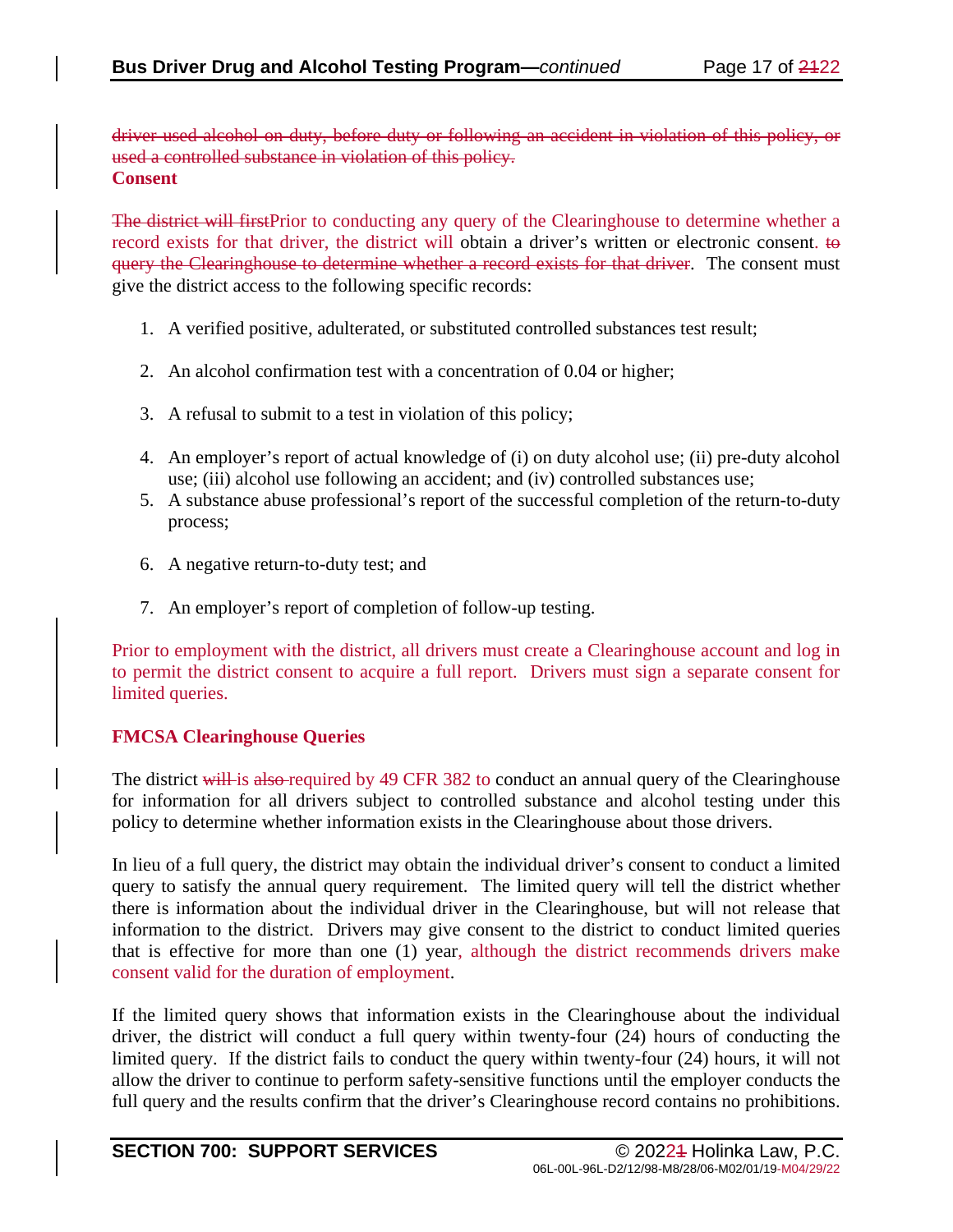For purposes of this paragraph, prohibitions means that a driver is not permitted to perform any safety-sensitive function because the results of the Clearinghouse query demonstrate that the driver has a verified positive, adulterated or substituted controlled substances test result; has an alcohol confirmation test with a concentration of 0.04 or higher; has refused to submit to a test in violation of this policy; or that an employer has reported actual knowledge that the driver used alcohol while on duty, before duty or following an accident, or used a controlled substance, in violation of this policy, except where a query of the Clearinghouse demonstrates:

- 1. That the driver has successfully completed the substance abuse professional evaluation, referral, and education/treatment process as set forth in this policy; achieves a negative return-to-duty test result; and completes the follow-up testing plan prescribed by the substance abuse professional; or
- 2. That, if the driver has not completed all follow-up tests as prescribed by the substance abuse professional in accordance with this policy and specified in the report of the substance abuse professional, the driver has completed the substance abuse professional evaluation, referral and education/treatment process and achieves a negative return-toduty test result, and the district assumes the responsibility for managing the follow-up testing process associated with the testing violation.

Drivers are responsible to ensure the district has the following information to conduct required queries:

- The driver's name;
- Date of birth:
- Commercial driver's license number and state of issuance;
- Violation and/or testing data.

### **NOTIFICATION OF TEST RESULTS AND RETURN TO DUTY**

This district will notify a bus driver of the results of a pre-employment controlled substances test if the bus driver requests the results within sixty (60) calendar days of being notified of the disposition of the employment application.

This district will notify a bus driver of the results of random, reasonable suspicion, and postaccident tests for controlled substances if the test results are verified positive. The employee will also be informed which controlled substance or substances were verified as positive.

In those instances where the <del>medical review officer</del>MRO has been unable to contact the driver to discuss the results of a controlled substances test, the superintendent or designee will make reasonable efforts to contact and discuss the test results with the individual, regardless of employment status. The superintendent or designee will request that the individual contact the medical review officerMRO within twenty-four (24) hours, and will also inform the medical review officerMRO of such notification.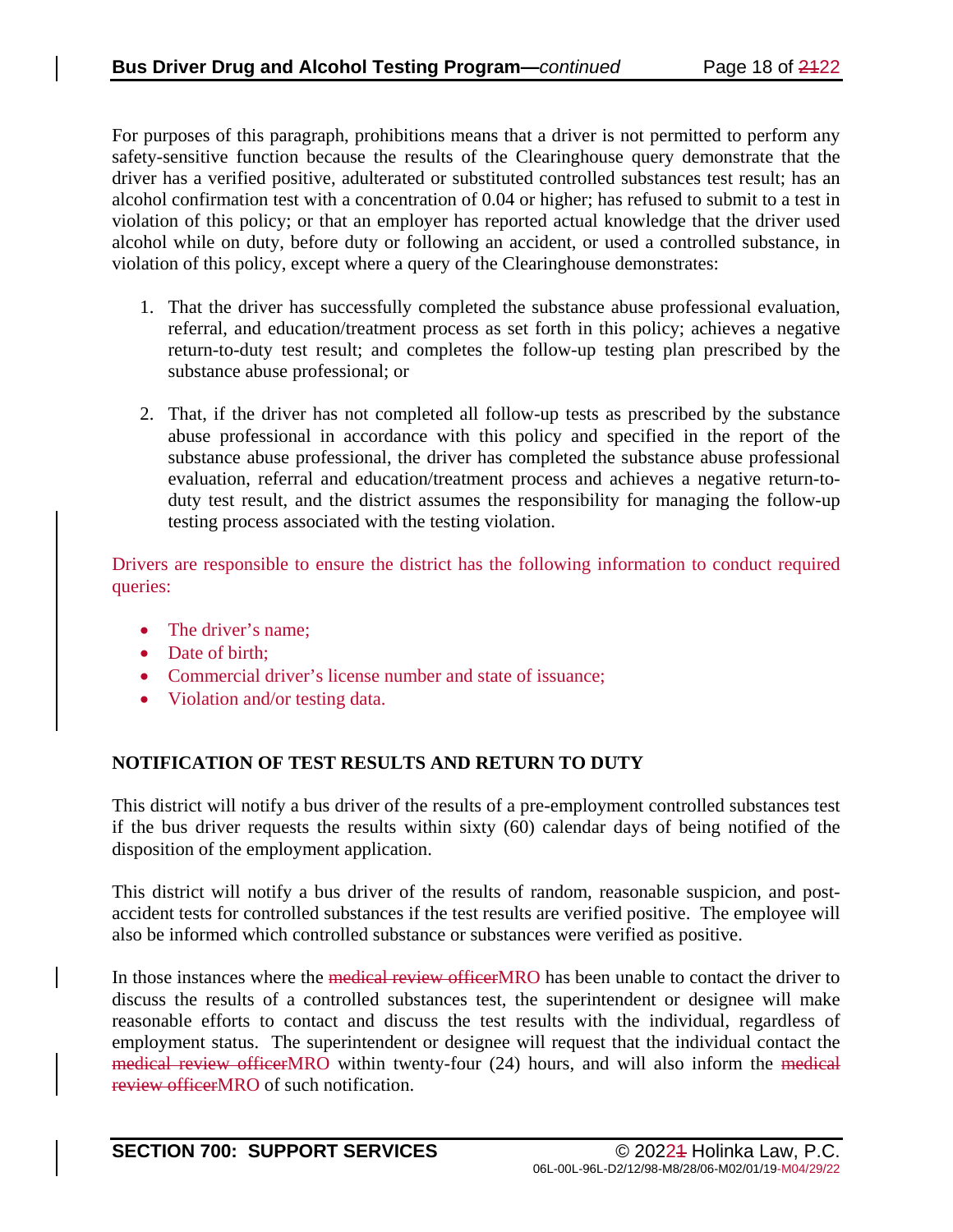Each driver who has engaged in conduct which violates this policy will be advised of the resources available to the driver in evaluating and resolving the problems associated with the misuse of alcohol and use of controlled substances, including the names, addresses, and telephone numbers of substance abuse professionals and counseling and treatment programs.

Prior to performing any safety-sensitive functions following a violation of this policy, each driver who engages in conduct which violates this policy will be evaluated by a qualified substance abuse professional, at the driver's own expense, who will determine what assistance, if any, the employee needs in resolving problems associated with alcohol misuse and controlled substances use. The driver must successfully comply with the substance abuse professional's evaluation recommendations, including regular follow-up testing, counseling or other services, before the district will permit such driver to return to duty. As part of the driver's return-to-duty process, the driver must agree to allow the district to monitor and document the driver's participation in any recommended services. Any driver who fails or refuses to comply with the recommendations of the substance abuse professional is subject to disciplinary action by the district, including termination of employment.

### *SELF-REFERRAL*

*All bus drivers employed by this district who may consider themselves alcohol or controlled substances dependent will be encouraged to obtain an evaluation by a licensed substance abuse professional and seek treatment, if so recommended. This district will provide informational assistance in locating professional substance abuse counseling to any driver requesting such assistance.*

*Bus drivers who admit to alcohol misuse or controlled substances use are not subject to the referral, evaluation, or treatment requirements of 49 CFR Part 40, provided that:*

- *1. The driver does not self-identify in order to avoid testing under such federal regulations;*
- *2. The driver makes the admission of alcohol misuse or controlled substances use prior to performing a safety sensitive function (i.e., prior to reporting for duty; and*
- *3. The driver does not perform a safety sensitive function until the district is satisfied that the employee has been evaluated and has successfully demonstrated compliance with any education or treatment requirements in accordance with the recommended treatment plan as established by the evaluator.*

*The district will take no adverse action against a driver making a voluntary admission within the parameters of this policy. The district will allow the driver up to fourteen (14) days to complete the evaluation process. If the employee has failed to complete the evaluation within fourteen (14) days from the date of referral, it will be considered misconduct and the district will take disciplinary action up to and including termination. Drivers who have voluntarily admitted to use are not qualified to perform safety-sensitive functions and will be placed on unpaid leave or assigned non-safety sensitive work duties if available and appropriate.*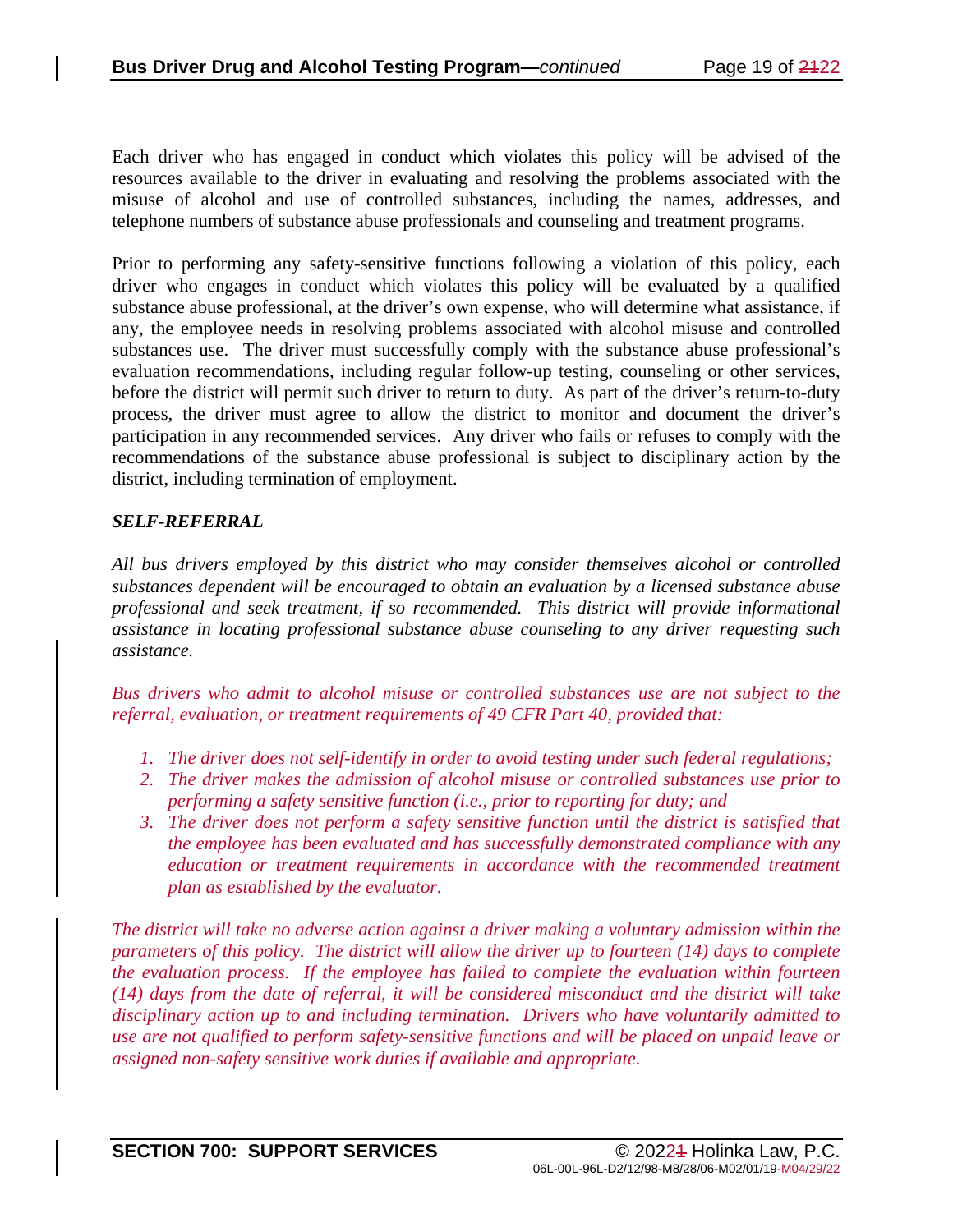*A driver will be allowed to return to safety-sensitive duty when the evaluating counselor determines that the employee is in full compliance with the recommended education or treatment and has an established follow-up program in place. The driver will be required to take and pass a non-DOT return-to-duty drug and/or alcohol test prior to return to safety-sensitive duty.* 

*Any driver returned to duty following a voluntary admission may be required to consent to follow-up, non-DOT random testing at an interval and number established by the evaluating counselor. Drivers who are returned to duty following a voluntary admission shall be required to sign a "last chance agreement" with the district If, during the follow-up period, the driver*  fails to comply with the recommended treatment or fails a follow-up drug and/or alcohol test, it *will be considered prohibited conduct under 49 CFR Part 40 and this policy. The driver who has engaged in prohibited conduct will be required to comply with all applicable requirements under 49 CFR Part 40 and this policy. Drivers who have engaged in prohibited conduct are subject to immediate disciplinary action by the district, up to and including termination.*

*Bus drivers undergoing alcohol or controlled substances rehabilitation will do so at their own expense (other than those expenses covered by the district's insurance program), on their own time, or during an unpaid leave of absence approved by the district prior to taking the leave.*

Any bus driver who demonstrates successful progress or completion of a recommended course of treatment may return to work only after passing an alcohol and/or controlled substances test at the driver's expense. Any such driver will be expected to comply with all aspects of this policy.

### **POLICY VIOLATION CONSEQUENCES**

Any individual who tests positive in the pre-employment test for alcohol (point zero four (0.04) or higher) or controlled substances will not be offered employment with this district. Any bus driver who tests positive for alcohol (point zero four (0.04) or higher) or controlled substances will have his or her employment with this district terminated.

No driver tested under this policy who is found to have an alcohol concentration of point zero two (0.02) or greater, but less than point zero four (0.04), will perform or continue to perform safety-sensitive functions for this district, until the start of the driver's next regularly scheduled duty period, but not less than twenty-four (24) hours following administration of the test. No action will be taken under this policy against a driver based solely on test results showing an alcohol concentration less than point zero four (0.04). Any employee that has an alcohol concentration of 0.04 or greater on the confirmation test will be terminated. A positive breath alcohol will be reported to the FMCSA Clearinghouse and the employee will be provided with a list of substance abuse professionals upon termination.

The possession, use, purchase, or distribution of alcohol or controlled substances by a bus driver in a district vehicle, on district property, or during work hours is prohibited. Any bus driver who violates this prohibition will have his or her employment with this district terminated.

A bus driver's off-the-job illegal use, manufacture, purchases, possession, or distribution of controlled substances, drug paraphernalia, or illegal use of alcohol resulting in criminal charges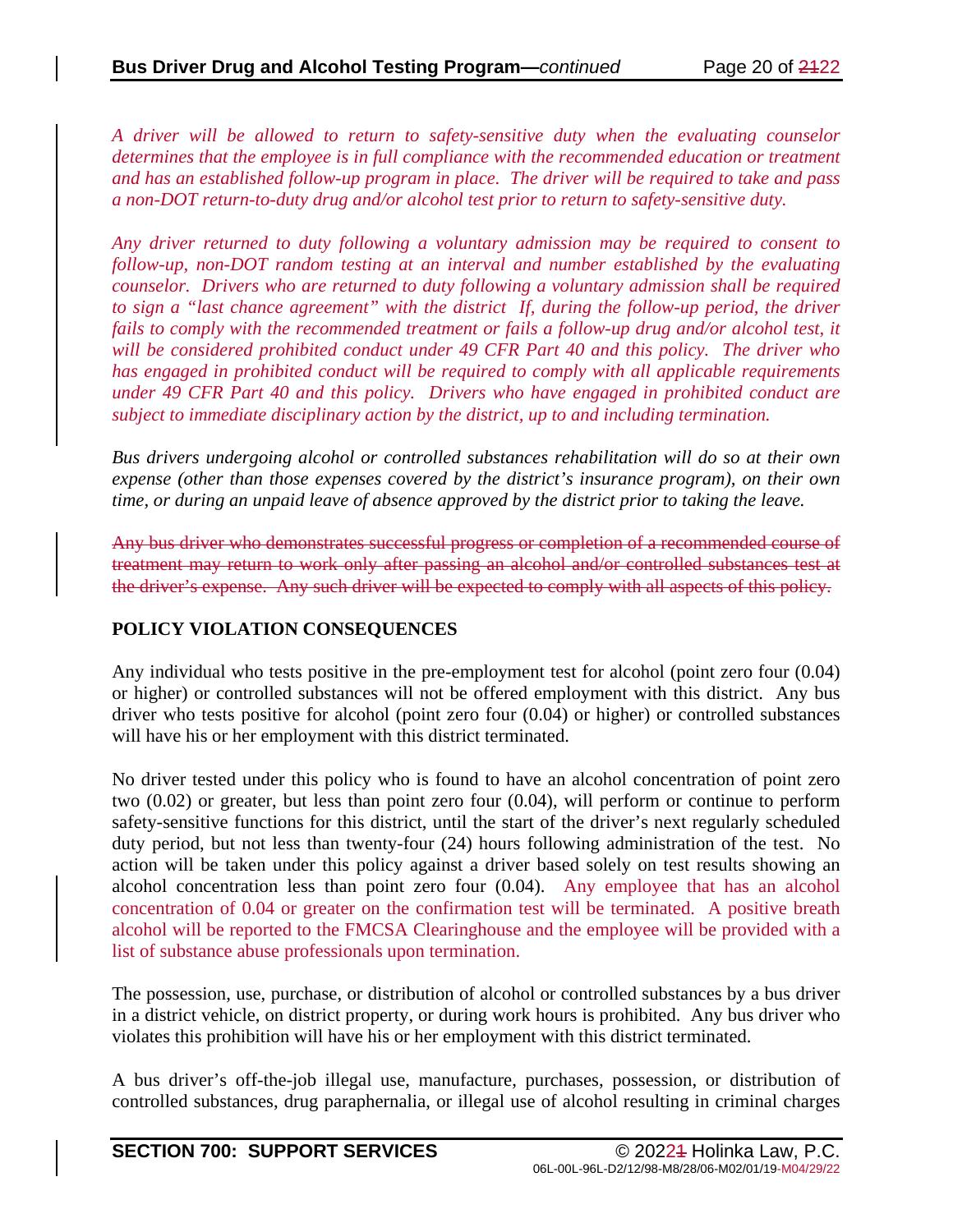against the driver will result in the driver being requested to submit to alcohol and/or controlled substances testing. If the tests are positive, the driver will fall within the provisions of this policy. If a bus driver is convicted of the above-stated offense, the driver will have his or her employment with this district terminated.

Any driver who refuses to be tested, or fails to release or provide information as required by this policy, will have his or her employment with this district terminated.

### **REPORTING REQUIREMENTS**

The district is prohibited from allowing any driver that has committed a testing violation and has not completed the return-to-duty process as outlined in this policy to perform safety-sensitive functions. Drivers will be notified by FMCSA when the district obtains information from the Clearinghouse regarding their violation, or when information concerning the driver is added, revised or removed.

The district, its service providers,  $MRO(s)$ , and/or its substance abuse professionals—is are required by federal motor carrier safety regulations to report the following information about a driver to the Commercial Driver's License Drug and Alcohol Clearinghouse by the close of the third business day following the date on which it obtains such information:

- 1. An alcohol confirmation test result with an alcohol concentration of 0.04 or greater;
- 2. A negative return-to-duty test result;
- 3. A refusal to take an alcohol test as defined in this policy;
- 4. A refusal to test determination made in accordance with 49 CFR 40.191(a)(1) (4),  $(a)(6)$ ,  $(a)(8) - (a)(11)$ , or  $(d)(1)$ , but in the case of a refusal to test where the driver admits to the collector or MRO that he/she adulterated or substituted the specimen, the district may report only those admissions made to the specimen collector; and
- 5. A report of actual knowledge by the district that the driver used alcohol on duty, including any citation for driving under the influence of alcohol (DUI/DWI) while driving a school bus or other commercial motor vehicle;, within 4 hours before duty;, or within 8 hours following an accident or before a post-accident test is complete (whichever occurs first); or used controlled substances while on duty, in violation of this policy.
- 6. A report that the driver has successfully completed all follow-up tests as prescribed in the substance abuse professional report (only reported if the primary violation occurred on or after January 6, 2020).
- 7. A verified positive, adulterated, or substituted DOT drug test.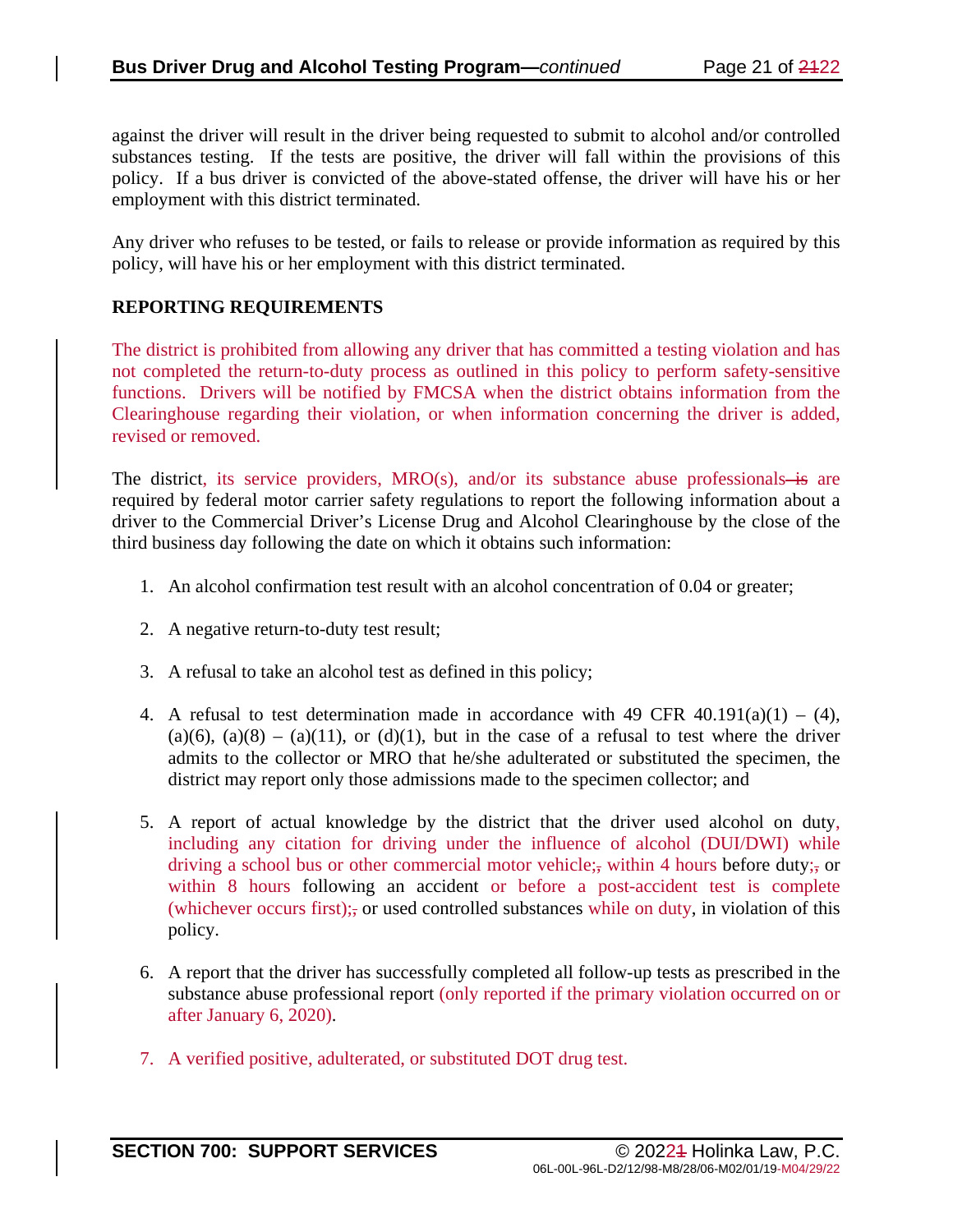The information required to be reported must include, as applicable: (i) the reason for the test; (ii) driver's name, date of birth and CDL number and state of issuance; (iii) employer name, address and USDOT number; (iv) date of the test; (v) date the result was reported; and (vi) test result, which must be one of the following: (a) negative (only required for return-to-duty tests); (b) positive; or (c) refusal to take a test.

For each report of a violation, the district must report the following information:

- 1. Documentation, including but not limited to, electronic mail or other contemporaneous record of the time and date the driver was notified to appear at a testing site; and the time, date and testing site location at which the driver was directed to appear, or an affidavit providing evidence of such notification;
- 2. Documentation, including but not limited to, electronic mail or other correspondence, or an affidavit, indicating the date the driver was terminated or resigned (if applicable);
- 3. Documentation, including a certificate of service or other evidence, showing that the district provided the driver with all documentation reported as set forth in this policy.
- 4. For reports of violation consisting of actual knowledge of alcohol use or controlled substance use, the district will also provide (i) the date the district obtained actual knowledge of the violation; (ii) witnesses to the violation, if any, including contact information; (iii) a description of the violation; (iv) evidence supporting each fact alleged in the description of the violation, which may include, but is not limited to, affidavits, photographs, video or audio recordings, employee statements, correspondence, or other documentation; and (v) a certificate of service or other evidence showing that the district provided the driver with all information reported under this paragraph.

Drivers are required to notify the district in writing if they have violated the drug and/or alcohol prohibitions of 49 CFR Parts 40 and 382 while employed with the district. The statement must be received before the end of the business day the day after the driver received notification of the violation or prior to performing any safety-sensitive duties, whichever comes first.

The district will only use information obtained from the Clearinghouse to determine if the driver is prohibited from performing safety-sensitive duties. The district will not divulge, nor permit any other person or entity to divulge, any driver-specific information from the Clearinghouse to any person or entity not directly involved in making such determination.

### **MEDICAL MARIJUANA**

The district, as well as the U.S. Department of Transportation, views marijuana as a Schedule I controlled substance and prohibits employees from having any detectable level in their system while working for the district, despite the employee's possession of a medical marijuana card or living in a state that has legalized marijuana. Operation of a school bus or other district commercial motor vehicle is prohibited while using marijuana. In addition, although the U.S. Department of Transportation does not require testing for CBD, use of CBD by employees is not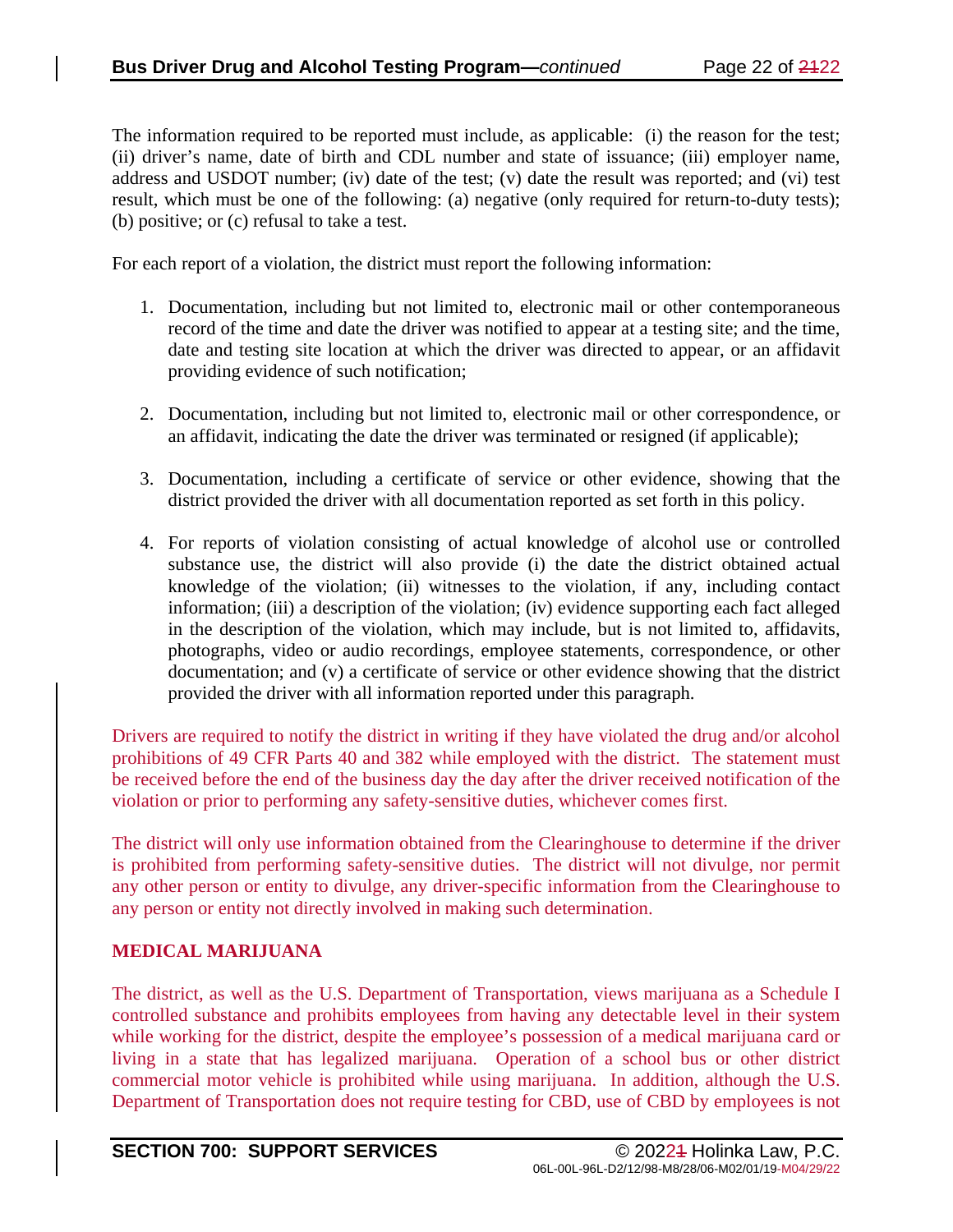a legitimate medical explanation for a laboratory confirmed marijuana positive result. Therefore, the district's MRO will verify a drug test confirmed at the appropriate cutoffs as positive, even if an employee claims they only used a CBD product.

#### **PRESCRIPTION MEDICATIONS AND OVER THE COUNTER DRUGS**

Employees are responsible to report to duty free from the effects of any controlled substances or alcohol. Covered employees must report the use of prescriptions and over-the-counter medications that could have a disabling effect, bares a prescription warning label or otherwise adversely affects the covered employee's fitness for duty or job performance to their immediate supervisor (without giving the name of the prescription or over-the-counter medication).

It is the covered employee's responsibility to determine from the physician, pharmacist, or other health care professional whether or not the prescribed or over-the-counter medications could affect the covered employee's fitness for duty or impair job performance or if the medication is listed on the prohibited controlled substance listing as published by the U.S. Department of Transportation. Covered employees may be required to provide a written medical authorization to work from a physician upon reporting the use of prescription or over-the-counter medications. Failure to report the use of prescription or over-the-counter medications that have disabling effects or otherwise affect the covered employee's fitness for duty while at work and failure to provide proper evidence of medical authorization to work may result in discipline, up to and including suspension and/or termination.

### **CONCLUSIONEDUCATIONAL INFORMATION ON EFFECTS OF ALCOHOL AND CONTROLLED SUBSTANCES**

The terms of this Transportation Workplace Alcohol and Drug Testing Program are intended to achieve a work environment where bus drivers are free from the effects of alcohol and/or controlled substances. The provisions of this policy may be revised as necessary. This district anticipates that by implementing the provisions of this policy, its drivers will enjoy the benefits of working in a safer and more productive environment.

Further information is available from the superintendent or designee concerning the effects of alcohol and controlled substances use on an individual's health, work, and personal life; signs and symptoms of an alcohol or a controlled substances problem of a driver or a coworker; and available methods of intervening when an alcohol or a controlled substances problem is suspected, including confrontation, referral to any employee assistance program, and/or referral to management.

### **CERTIFICATE OF RECEIPT**

Each covered employee will be required to sign a certificate of receipt certifying that he or she has received a copy of this policy, which is the basis for implementing the requirements of the U.S. Department of Transportation Federal Motor Carrier Safety Administration rules and regulations pertaining to alcohol and controlled substances testing of covered employees.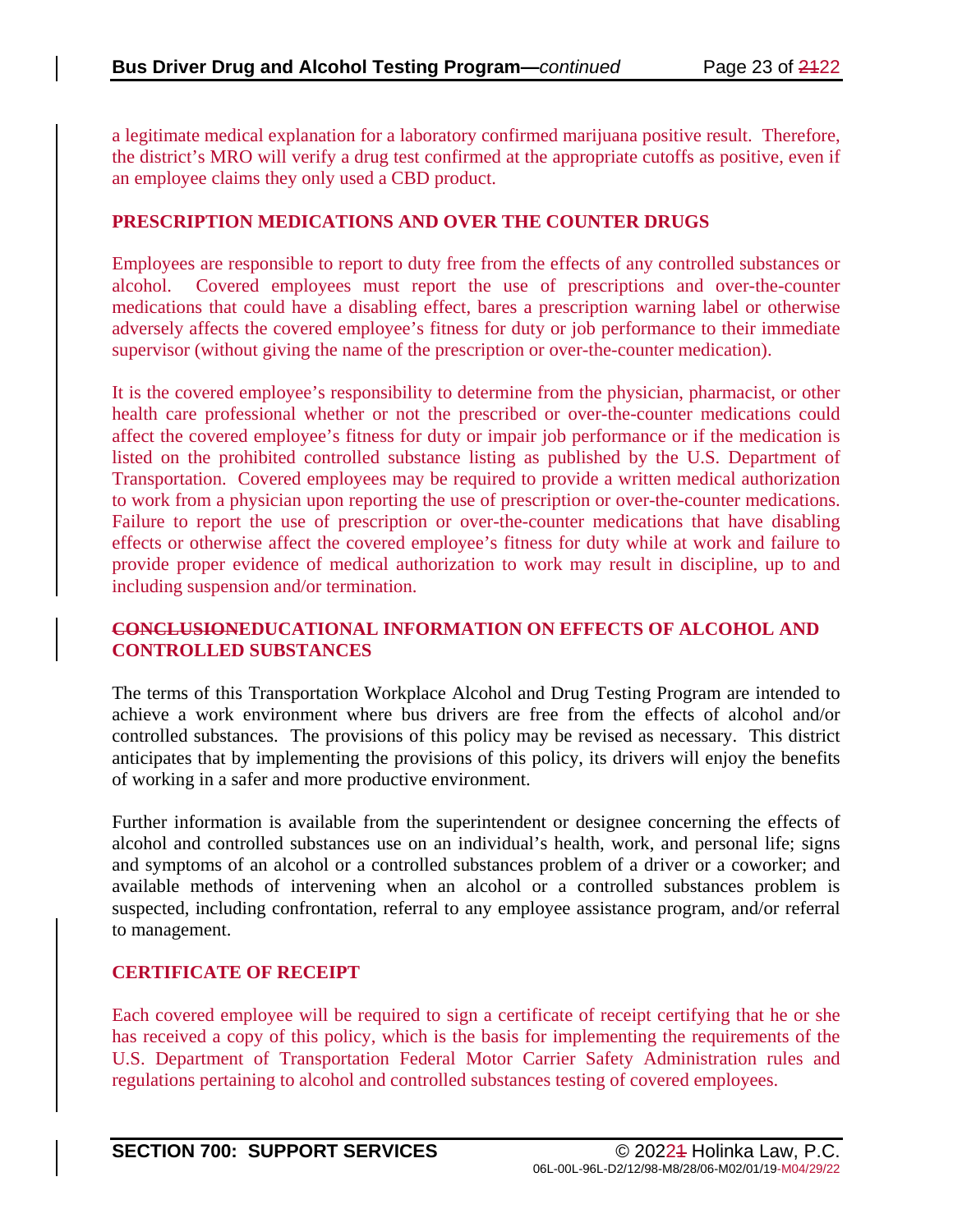### **QUESTIONS REGARDING POLICY**

Questions regarding this policy may be directed to the driver's immediate supervisor or the following:

[Name] [Title] [Contact information (e.g., email, phone number)]

### **♦ ♦ ♦ ♦ ♦ ♦ ♦**

### **LEGAL REFERENCE:**

PL 102-43 (The Omnibus Transportation Employee Testing Act of 1991) 49 C.F.R. Parts 40 and 382 (DOT and Federal Motor Carrier Safety Regulations) Idaho Code §72-1701 *et seq.* (Idaho Private Employer Alcohol and Drug-Free Workplace Act)

### **ADOPTED:**

### **AMENDED:**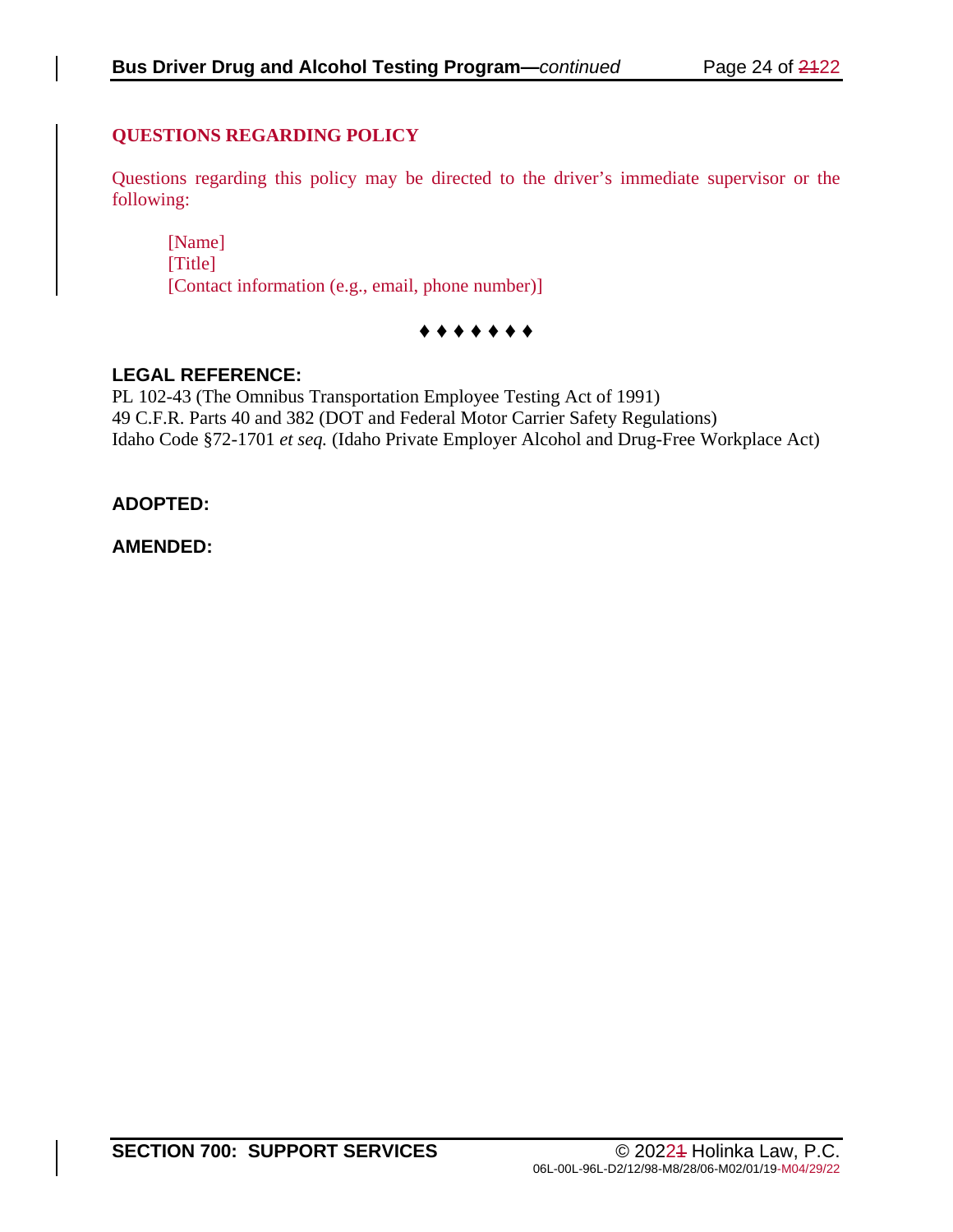#### **POLICY TITLE: BUS DRIVER DRUG AND ALCOHOL TESTING PROGRAM – CERTIFICATE OF RECEIPT POLICY NO: 744F1 PAGE 1 of 2**

### ACKNOWLEDGMENT AND RECEIPT OF BUS DRIVER DRUG AND ALCOHOL TESTING POLICY

I, have received a copy of the School District's Bus Driver Drug and Alcohol Testing Policy. I understand that the Policy is effective on [DATE] and will remain in effect until amended or withdrawn. I understand that I will be provided notice of any amendments to the Policy. I further understand and acknowledge that I am subject to the Policy during the term of my employment with the School District and that any violation may be grounds for discipline, including immediate termination.

I acknowledge that I have read or will read the Policy received this day, and that I will direct any questions to the person identified in the Policy or my immediate supervisor.

Signature of employee Date

Printed Name

**♦ ♦ ♦ ♦ ♦ ♦ ♦**

# **LEGAL REFERENCE:**

**ADOPTED:**

### **AMENDED:**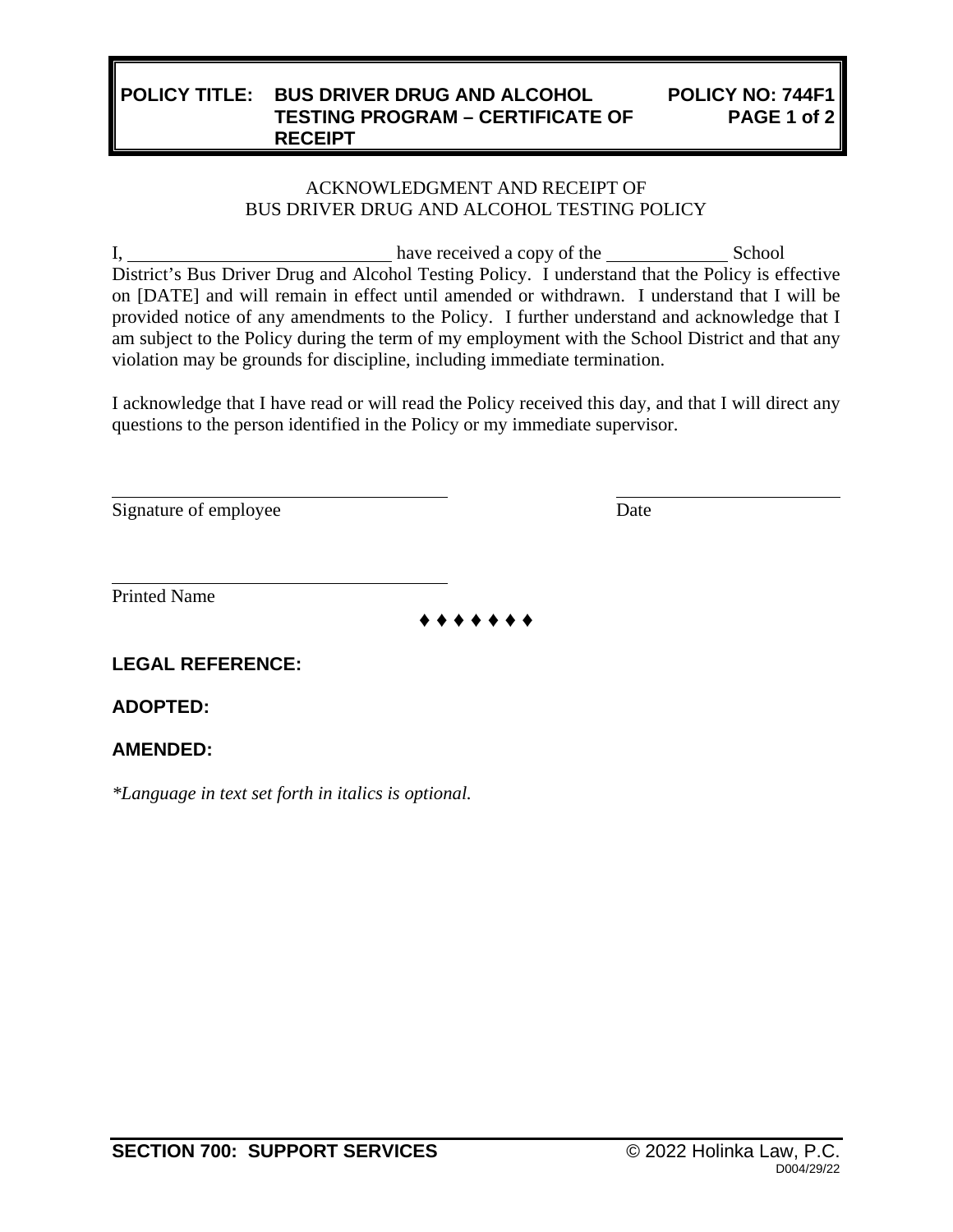*It will beis the policy of the board to keep the community informed of the objectives, achievementsprograms, needsservices, policies, and conditions administrative operations of the school system. The superintendent of schools will be responsible for initiating and administering a continuous program of communications within the community. The superintendent will utilize school personnel and all media available in discharging his or her responsibility.* 

*The board believes that it is essential for parents and guardians to be regularly informed of their students' progress in school. Principals and school personnel are therefore encouraged to use a variety of means to keep district parents/guardians informed about student academic achievement, as well as student programs and activities.*

### **♦ ♦ ♦ ♦ ♦ ♦ ♦**

**LEGAL REFERENCE:** Idaho Code  $\S$ Section 33-506(1) – Organization of Board of Trustees

### **ADOPTED:**

### **AMENDED:**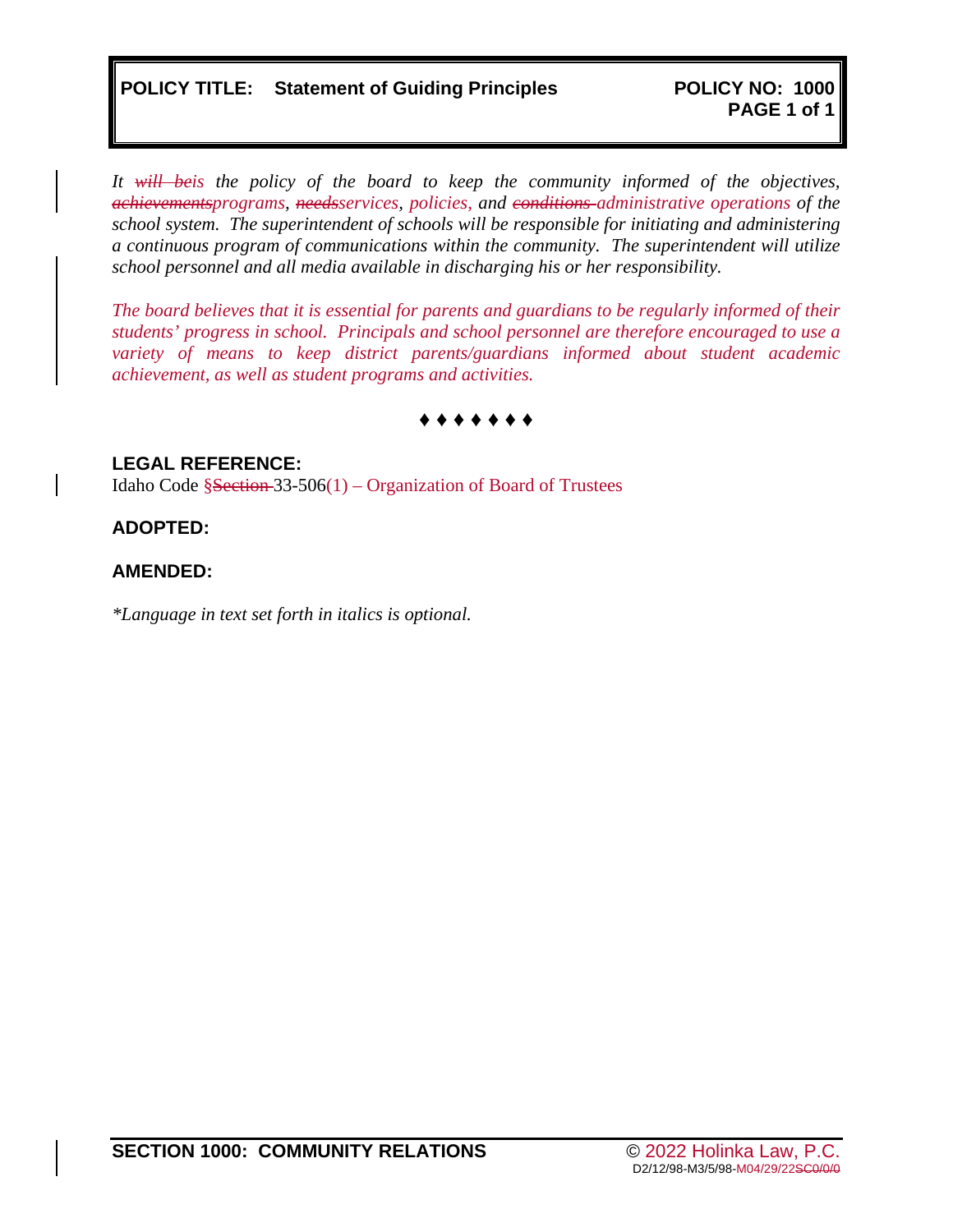### **POLICY TITLE: Parent Involvement in Educational Process**

*This district's board of trustees recognizes that while the parents of some students may be divorced or estranged, both have a right to be informed of and involved in their child's educational process. The board also recognizes that parents who are estranged or divorced may disagree regarding the education of the child, and/or may attempt to limit one another's access to their child. Despite such estrangement, both parents are welcomed and encouraged to participate in the child's education, to the extent appropriate.* 

*Parents are presumed to have joint custody of the student, absent a court order or written agreement between the parents denying or limiting custody for either parent. For the district's purpose, the parent with whom the student resides is presumed to be the custodial parent. If estranged or divorced parents both claim to be the custodial parent, asserting that the student is residing with both parents, enrollment records will be examined. The parent who enrolled the student will be presumed to be the custodial parent until a court order or written agreement between the parties, identifying the custodial parent, is provided to the school.* 

*A parent will only be prevented from participating in his/her child's education if a court order (e.g., divorce decree, custody order, or restraining order) specifically denies visitation rights. If one parent desires that the district comply with such an order, he/she has the obligation to present a copy of the signed order to the building principal. Additionally, the district may prohibit either parent (regardless of custodial status and the language of the court order) from entering the school, or otherwise participating in school-sponsored activities, if he or she disrupts the educational process or his/her presence is detrimental to the morals, health, safety, academic learning, or discipline of the student(s).* 

### **PROGRESS REPORTS AND STUDENT RECORDS**

Both parents have the right to receive progress reports and review student records of their minor children. *If the parents are separated or divorced, progress reports will be sent to the custodial parent with the expectation that he/she will share the report with the non-custodial parent. The*  district will send copies of the progress report to the non-custodial parent only if that parent *submits a written request that it do so.* 

Both parents have the right to review their minor student's records. However, if the custodial parent advises the district, in writing, to delete the minor child's address from student records supplied to the non-custodial parent, the records will be flagged and the deletion will be made. Any request to review the student's records must comply with the Family Educational Rights and Privacy Act.

### **PARTICIPATION IN PARENT AND TEACHER CONFERENCES**

*Both parents are welcome, and encouraged, to participate in parent and teacher conferences, disciplinary meetings or hearings, Individual Educational Program team meetings, and any other conference called by district personnel regarding the student's education. If the parents are separated or divorced, the custodial parent is expected to share scheduling information with*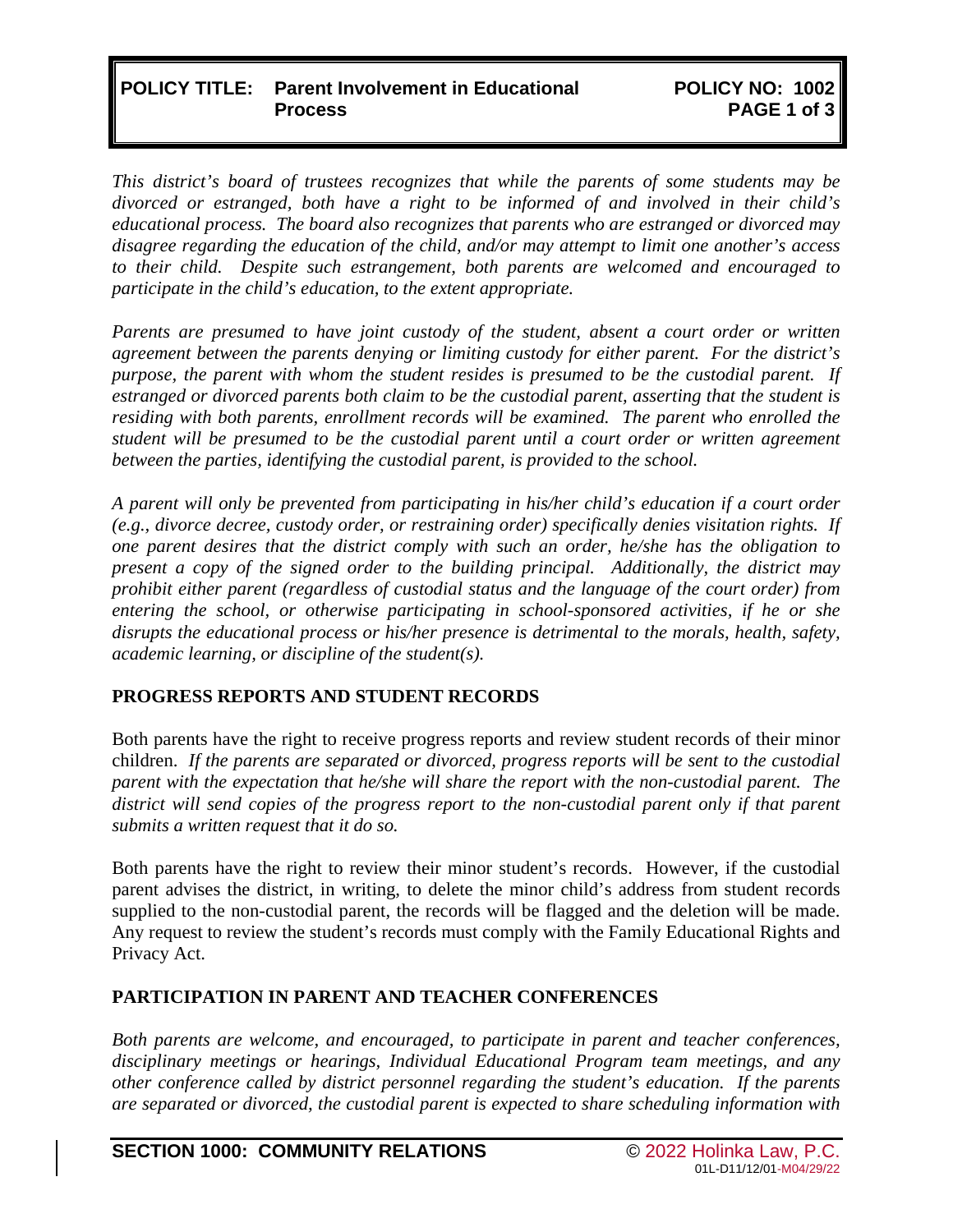*the non-custodial parent. The school will provide scheduling information to the non-custodial parent only if it receives a written request to do so.* 

### **EDUCATIONAL DECISIONS**

*In the event the parents are unable to agree with one another on decisions regarding their student's educational program, including, but not limited to, placement, participation in extracurricular activities, and consent to evaluation and services, the custodial parent's decision will be binding on both parents unless a court order requires otherwise. In the event the educational decision relates to services provided pursuant to the Individuals with Disabilities Education Act, the educational decisions, and the parents' rights and responsibilities, will be pursuant to the statutory requirements.*

### **VISITATION WITH THE STUDENT DURING SCHOOL HOURS**

*Generally, both parents have the right to attend school programs open to parents and patrons, volunteer in the child's classroom, or visit the child at the school, or otherwise be in the school setting. The parent's right is not negated solely by the fact that he/she is the non-custodial parent. Such visitation will be limited only if the district has received a copy of a court order specifically restricting the parent's access to the child by: (1) denying the parent's visitation rights; or (2) requiring supervision of the parent's visitation with the child. The district does not have the responsibility to supervise visitation between a parent and his/her child and, thus, will not allow parent access in the school setting.* 

*When visiting the school, all parents are required to comply with all district policies and not take any action which disrupts the educational process. All parents visiting the school must check-in with the school office before proceeding to a classroom or other area of the school. If a parent takes any action which the administrator considers to be inappropriate or disruptive to the educational process, he/she may be requested to leave and prohibited from returning.* 

*If a parent wants to visit with his/her child privately, the administrator shall have the authority to grant or deny the request, and, if granted, to determine the place and time of such visit to ensure minimal disruption to the student's participation in class.*

### **RELEASE OF THE STUDENT TO SOMEONE OTHER THAN THE CUSTODIAL PARENT**

*Only the custodial parent has the right to authorize removal of the child from school property during school hours. If the custodial parent desires that the student be removed by another individual, he/she must inform the school in writing that he/she is authorizing such party to remove the student. Such authorization shall be assumed to be generally applicable, unless the custodial parent specifies that it is limited to a specific date and time.* 

*If the non-custodial parent seeks to remove the child from school, and the custodial parent has not consented, the following steps should be followed:*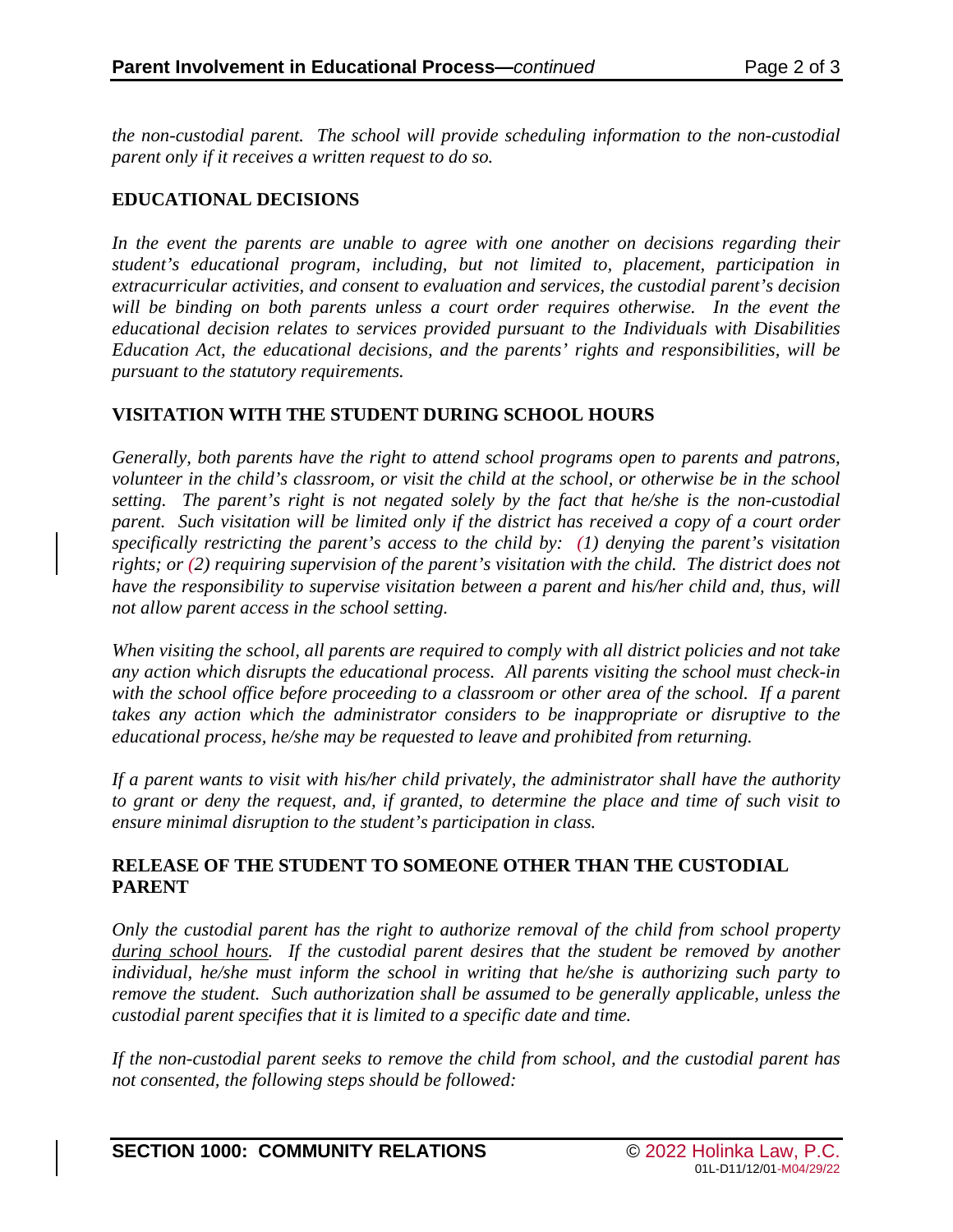- *1. The principal or designee will meet with the non-custodial parent and, in his/her presence, telephone the custodial parent and explain the request. If the custodial parent agrees, the student will be released and the records will reflect that the permission was granted orally. In the event the custodial parent cannot be reached, the principal may make a decision based upon all relevant information available to him/her.*
- *2. If the custodial parent objects to the removal, the principal or designee may allow a visit between the non-custodial parent and student, with the child remaining in the office area for the visit and then returning to class. The non-custodial parent will not be allowed to leave the office area with the student.*
- *3. If the principal or designee has reason to believe that a possible abduction of the child may occur at the school or the parent is disruptive, the superintendent and/or local law enforcement officials will be immediately notified.*



# **LEGAL REFERENCE:**

Idaho Code Sections 18-3302I – Threatening Violence on School Grounds 18-7008 - Trespass 33-506(1) – Organization of Board of Trustees 33-512(11) – Governance of Schools (prohibition of entry to school grounds) 32-717A – Parents' Access to Records and Information Family Educational Rights aAnd Privacy Act of 1974 20 USC 1232g 34 CFR Part 99 IDAHO ATTORNEY GENERAL OPINION No. 93-2

# **ADOPTED:**

### **AMENDED:**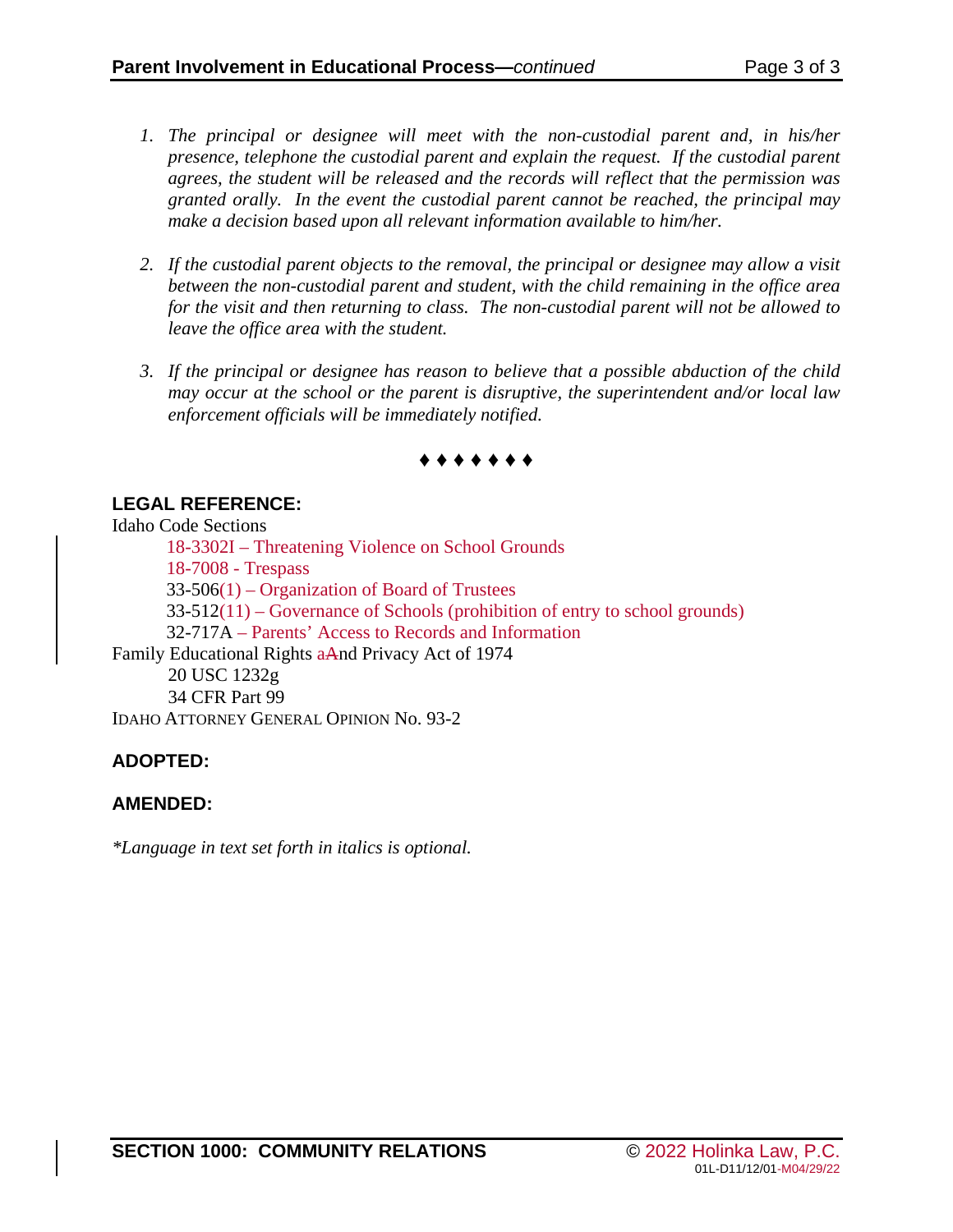### **POLICY TITLE: Cooperation With Law Enforcement and Other Agencies**

*The board of trustees of this district recognizes that cooperation with law enforcement agencies is essential for the protection of students, maintenance of a safe environment in this district's schools, and the safeguard of all district property.* 

### *SCHOOL RESOURCE OFFICERS*

*The board believes that it is essential to hold juveniles responsible for their actions and prevent individual problems from developing into patterns of delinquency. The board supports a School Resource Officer (SRO) program to assist the district in providing a safe school environment through education, enforcement and cooperative efforts with school staff, students, parents/guardians, courts, and community service organizations. The objectives of the SRO program include the following:*

- *Investigation of cases involving juveniles, including situations with juveniles as witnesses or victims of crime and the use of effective alternatives to court whenever possible.*
- *Positive contact between local law enforcement agencies and the school community, including staff, parents/guardians and community patrons through a regular and consistent, proactive presence in schools with a preventative emphasis.*
- *Protection of children against victimization, gangs, involvement with criminals and other harmful influences through involvement in the site emergency planning process and collaboration with building administration.*
- *Facilitation of information sharing relating to criminal or legal matters impacting the academic learning environment and the safety of the school community.*
- *Supporting co-curricular opportunities in the classroom environment for instruction on the social and individual impact of laws, courts and the police.*

#### *COOPERATION WITH OTHER AGENCIES*

*The district will also cooperate with other state and local public agencies insofar as those agencies' responsibilities and duties relate to public school students.*

#### *INTERVIEWING STUDENTS*

*This district will allow law enforcement and health and welfare agents to interview students, relative to child protection or criminal investigations, at school facilities, during school hours, upon notice of the need for such interview. Upon receiving notice of the need for such interview and identification of the interviewer as a law enforcement agent, the superintendent or designee will provide a private room in which the interview(s) may be conducted. No school official or staff member will be present during the interview unless requested to do so by the law enforcement agent.* 

*School officials will take no actions to delay or otherwise interfere with law enforcement's interview, removal into protective custody, or arrest of the student.*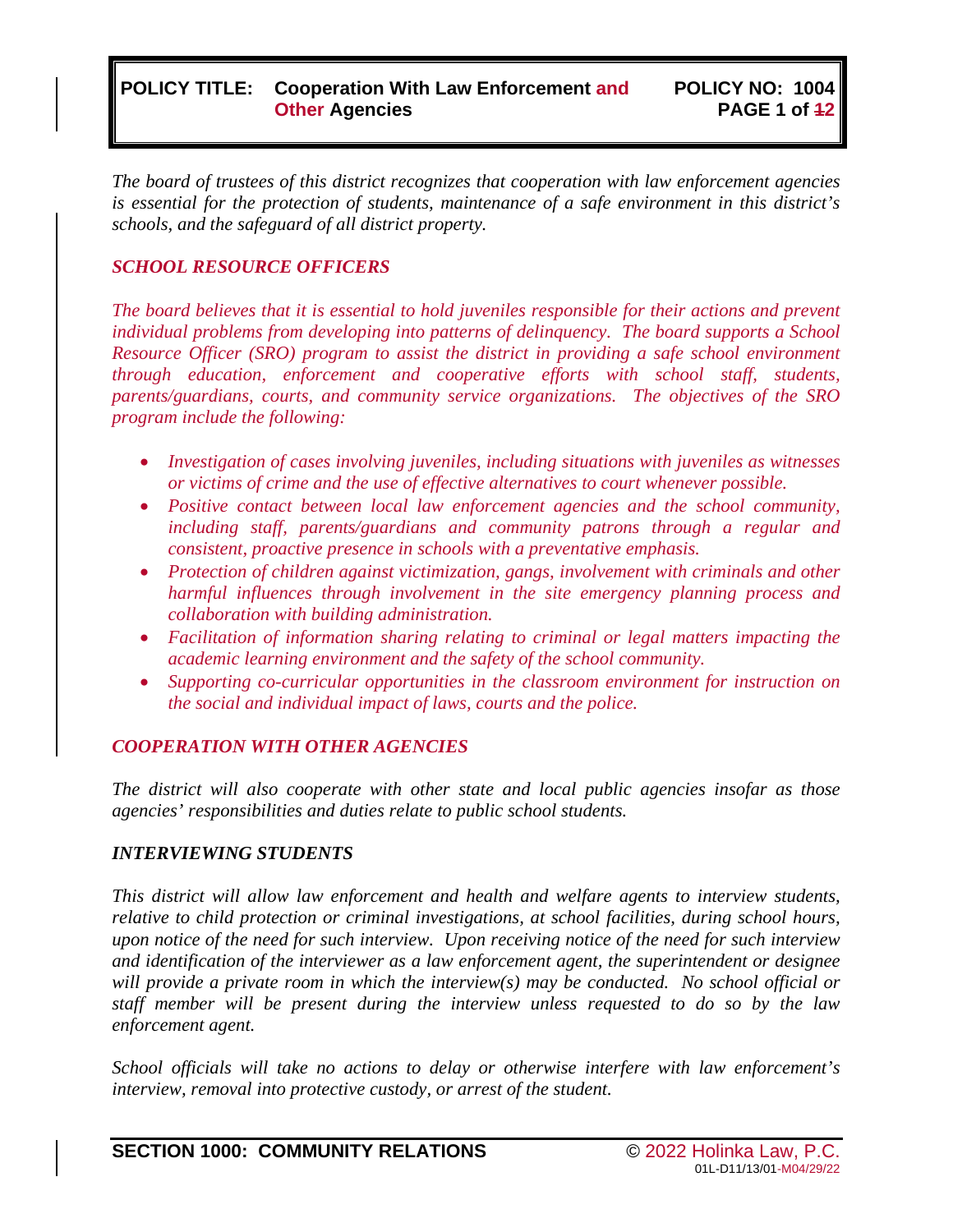#### *NOTIFICATION OF PARENTS*

Law enforcement is not required to notify the parent that his/her student is being interviewed *relative to a child protection investigation. School officials will not notify the parent regarding the fact that the student is being interviewed by law enforcement, unless specifically requested to do so by the law enforcement agent. In the event that a parent inquires regarding the interview, the school officials will refer the parent to law enforcement.*



### **LEGAL REFERENCE:**

Idaho Code Sections 33-506(1) – Organization of Board of Trustees 33-512 – Governance of Schools Idaho Attorney General Opinion No. 93-2

### **ADOPTED:**

### **AMENDED:**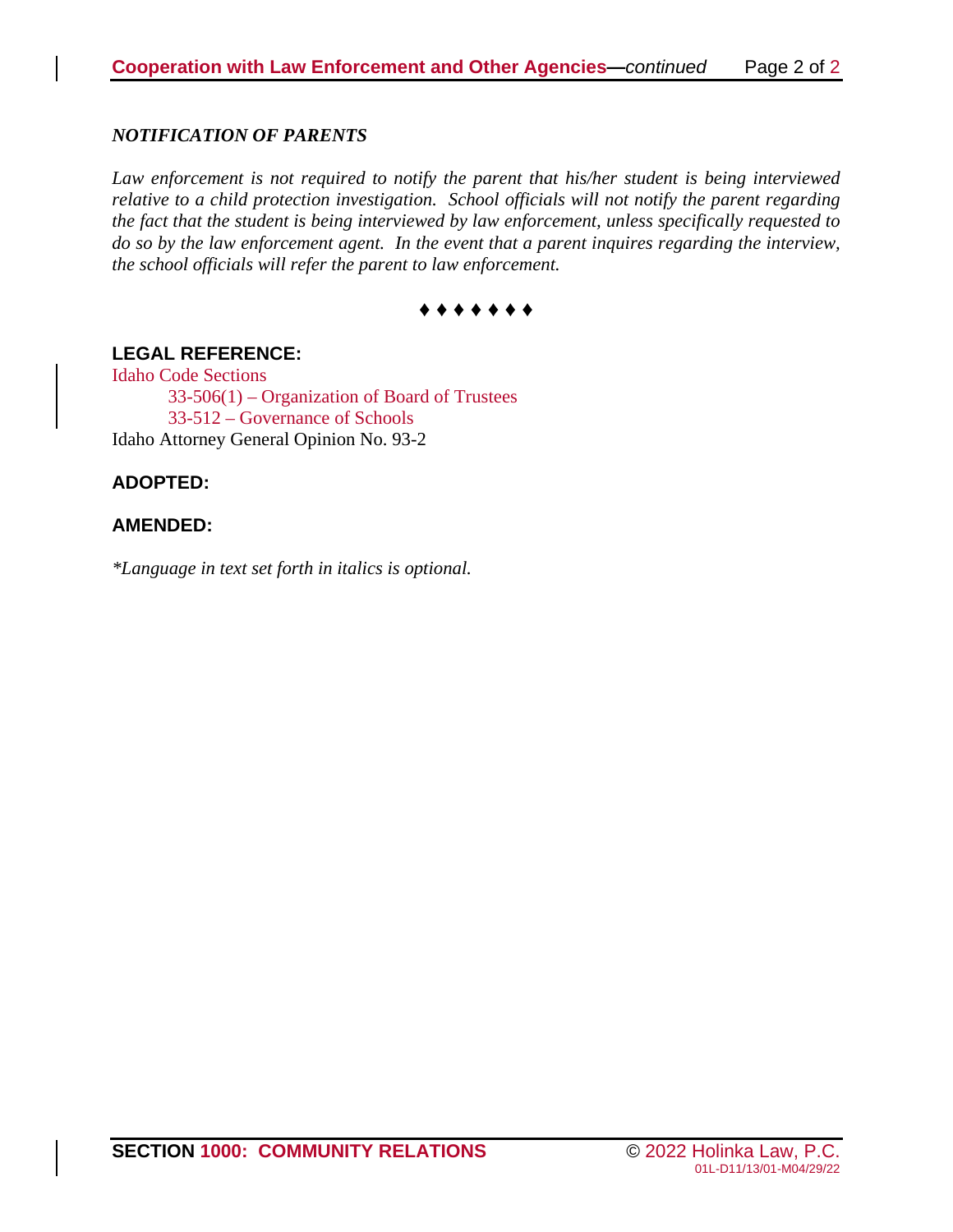*Community participation in this district is important for improving the quality of education for the students. Therefore, this board intends to make every effort to identify the desires of the community and to be responsive to those desires.*

*Patrons of this district are encouraged to express their ideas, concerns, and judgments through:*

- *1. Written suggestions or proposals;*
- *2. Presentations at public hearings;*
- *3. Responses to survey;*
- *4. Comments at meetings of this board; and*
- *5. Service on citizens advisory committees.*

*The advice and the concerns of the public will be carefully considered. In evaluation of such advice, the first concern of this board will be the educational program as it affects students.*

#### *RELATIONS WITH OTHER POLITICAL AGENCIES*

*Cooperation with law enforcement agencies is essential for the protection of students, for the maintenance of a safe environment in this district's schools, and for the safeguard of all school property.*

*This district will also cooperate with other state and local public agencies and those agencies' responsibilities and duties that relate to public school students.*

### **♦ ♦ ♦ ♦ ♦ ♦ ♦**

### **LEGAL REFERENCE:**

Idaho Code Sections

33-506(1) – Organization of Board of Trustees

### **ADOPTED:**

### **AMENDED:**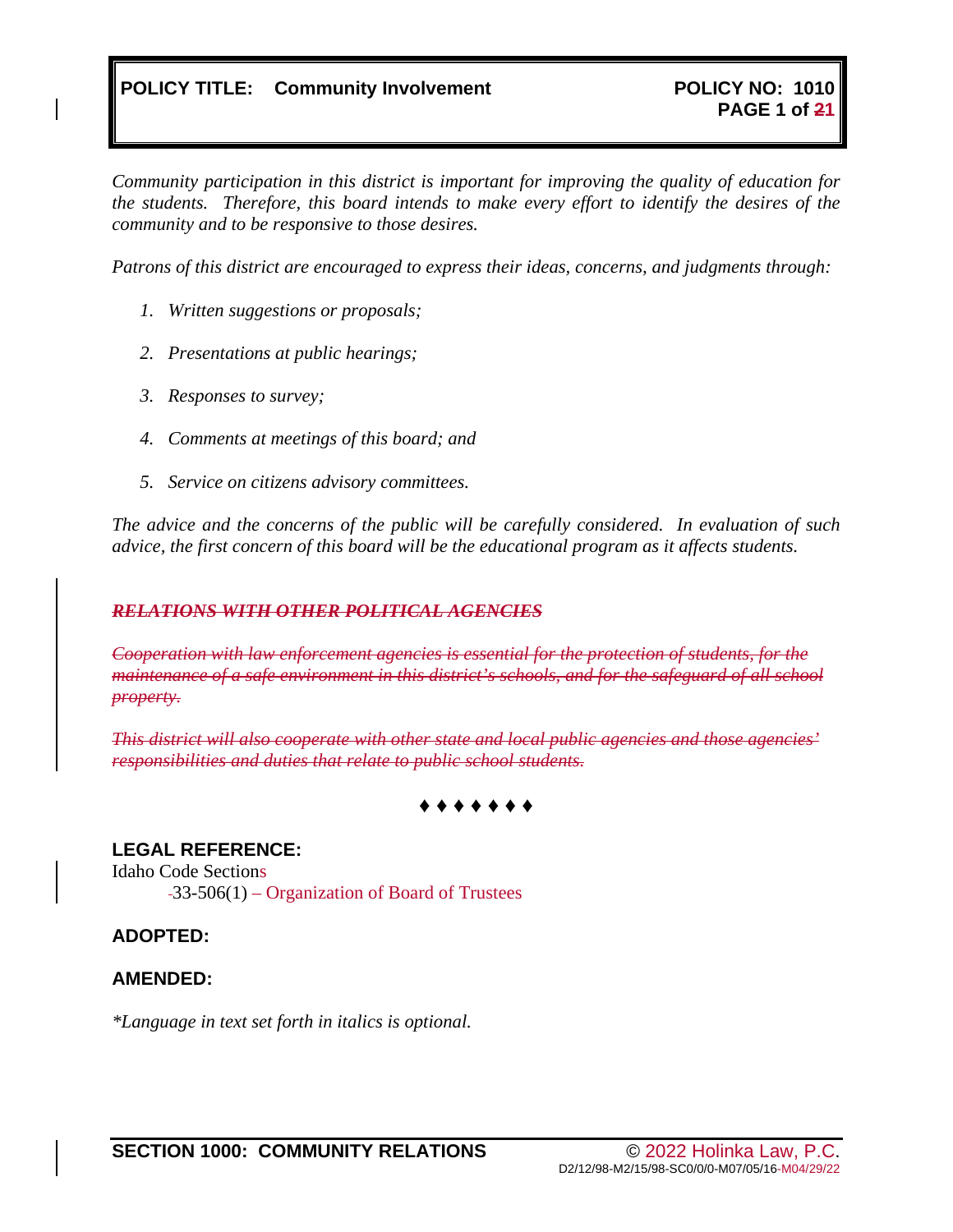*Patrons from this district having concerns or complaints regarding any aspect of this school district and/or the services it provides to the school-age students residing in its boundaries may submit those concerns or complaints in writing following the procedure set forth below:* 

- *1. Matters concerning an individual school will be discussed first with the principal of that school;*
- *2. If the patron believes that the matter was not resolved at the school level, it may then be brought to the superintendent;*
- *3. If the problem is not resolved with the superintendent of schools, it may then be brought before the board in the following manner:*
	- *a. The request, concern, or complaint will be submitted in writing to the board at least five (5) days before the regularly scheduled board meeting;*
	- *b. Participants must identify whom they represent and may be asked to comment on their questions or problems;*
	- *c. Personnel complaints against any school district employee will not be heard in open session;*
	- *d. The board reserves the right to set time limitations for presentations and speakers.*

*Individuals with complaints regarding library resources or textbooks will follow the complaint procedure set forth in Policy 652 - Library and Resource Center Materials.* 

*Individuals with civil rights/discrimination complaints should follow the procedures set forth in Policy 292P1 – Americans with Disabilities Complaint Procedure or 294P1 – Civil Rights Grievance Procedure, as applicable. Individuals with complaints arising under Title IX should follow the district's Title IX Grievance Procedures, set forth in Policy 296P1 – Title IX Grievance Procedure.*

# **♦ ♦ ♦ ♦ ♦ ♦ ♦**

### **LEGAL REFERENCE:**

Idaho Code §33-506(13) – Organization of Board of Trustees

### **ADOPTED:**

#### **AMENDED:**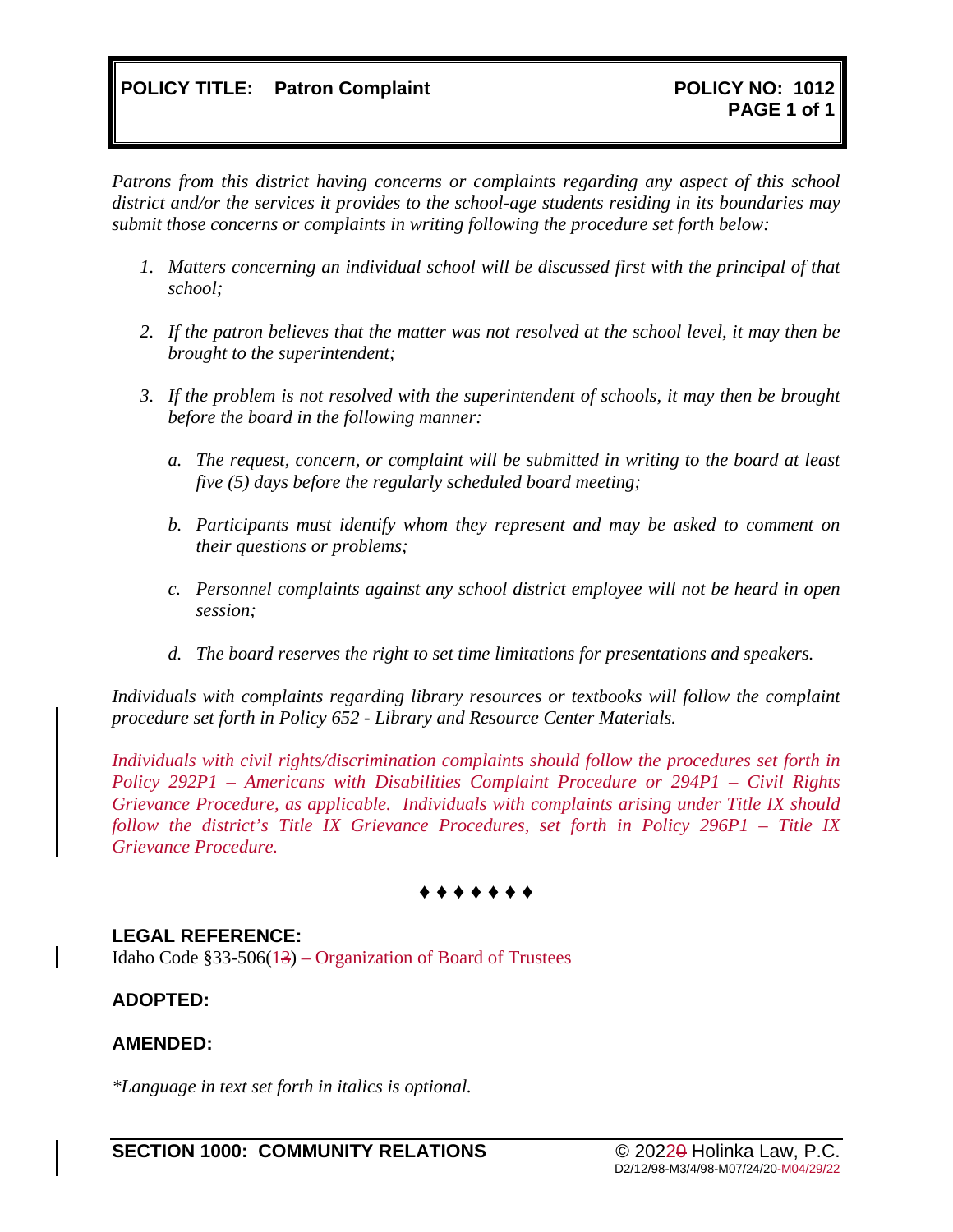*Establishing and maintaining good public relations with the community and other governmental organizations requires a concerted effort by the entire school district staff. Each school will make an effort to inform the public of various educational achievements, activities, and goals.* 

*The most important public relations ambassadors are the teachers who work directly with students every day. All employees are encouraged to participate in community activities and demonstrate to the community by their words, attitudes, and actions the ideals set forth by this district.*

**♦ ♦ ♦ ♦ ♦ ♦ ♦**

### **LEGAL REFERENCE:**

Idaho Code §Section 33-506(1) – Organization of Board of Trustees

### **ADOPTED:**

#### **AMENDED:**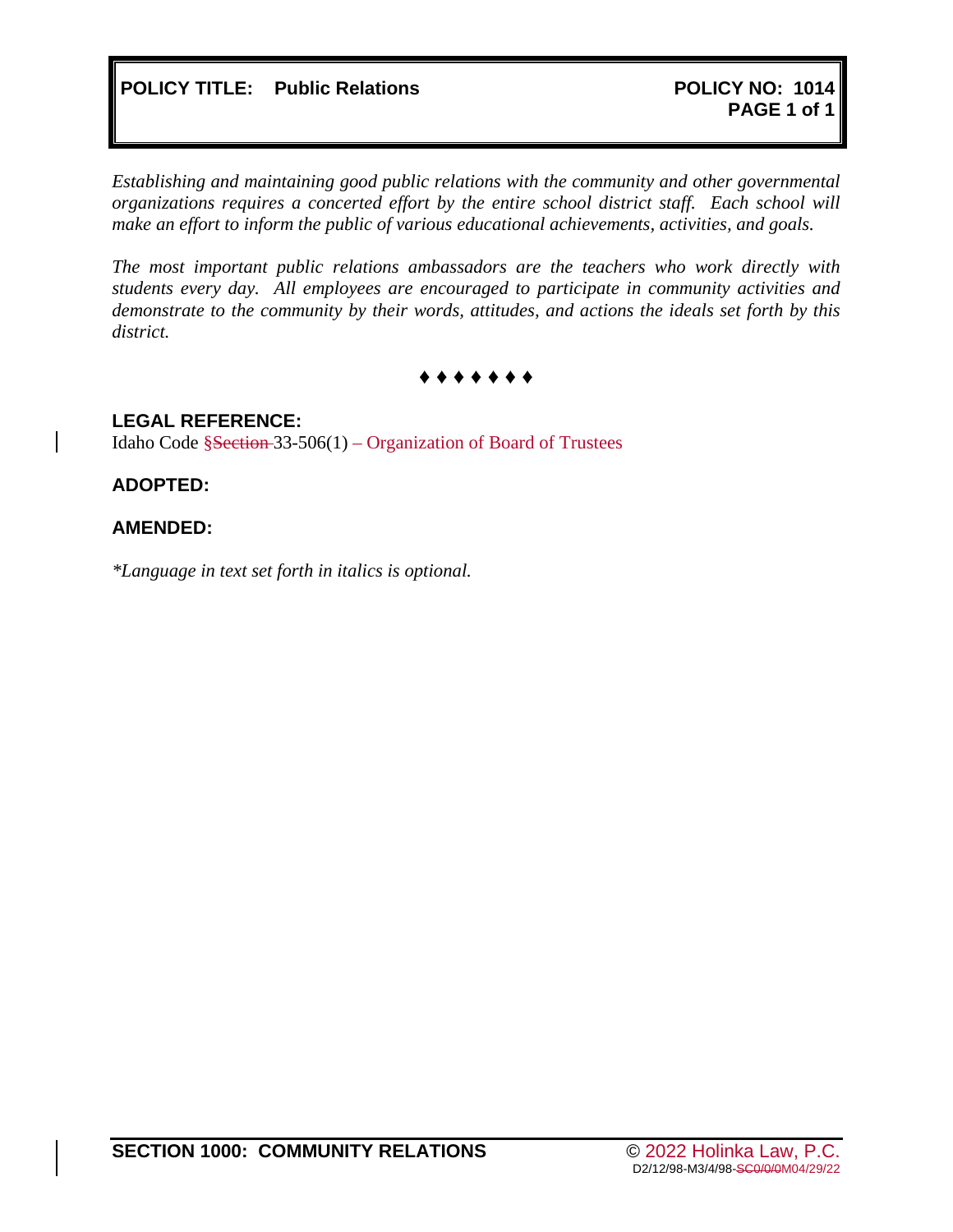#### *COMMUNITY YOUTH GROUP ACTIVITIES*

*All students are encouraged to become involved in the various community youth group activities available. However, no student, as part of a school program, will be required to participate in non-school community youth group activities.* 

#### **SECRET SOCIETIES PROHIBITED**

No person, group, or organization will establish a fraternity, sorority, or secret society whose membership is comprised in whole or in part of students enrolled in the public elementary or secondary schools in this district, or solicit a student to become a member of such organization; nor will students enrolled in any of this district's public schools become a member of such organization, or pledge himself or herself to become a member of any such organization.

A fraternity, sorority, or secret society will be interpreted as any organization, the active membership of which is comprised in whole or in part of students enrolled in this district's schools, and which exists or perpetuates itself wholly or partly by selecting members on the basis of the decision of its membership rather than upon the basis of the right of any student, qualified by the rules and regulations of the school, to be a member. The definition will not be construed to include organizations institutionally sponsored by agencies of public welfare, such as the Boy Scouts of America, Girl Scouts of America, Campfire Girls, the YMCA and YWCA, and similar organizations.

The board may withdraw the rights and privileges of students participating in such secret society or fraternity or sorority, may deny graduation, deprive students of credit, or suspend or expel such students.

#### *PUBLIC PERFORMANCES BY STUDENTS*

*Student groups, with the permission of the building principal, may participate in non-schoolsponsored public events if such participation furthers an educational objective. A student's participation in any non-school-sponsored event must be voluntary.* 

*School groups desiring to participate in public events outside of the district wherein these events are not a regularly scheduled activity of the school must request permission to participate from the building principal at least thirty (30) days in advance of the anticipated activity. If any expenditure of school funds is required, prior approval must come from the board.*

### **♦ ♦ ♦ ♦ ♦ ♦ ♦**

### **LEGAL REFERENCE:**

Idaho Code §33-506(1) – Organization of Board of Trustees Sections 33-1901, *et seq.*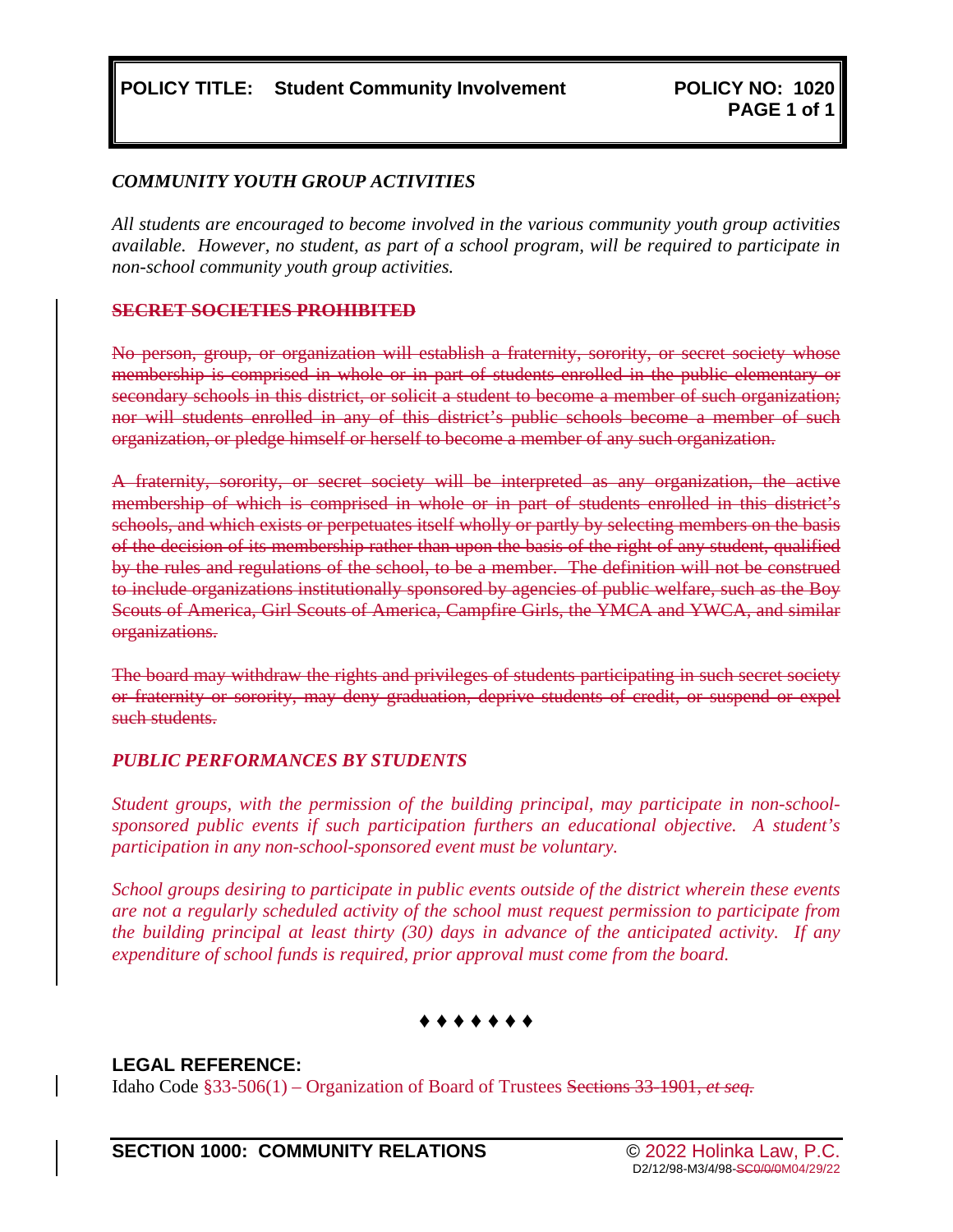# **ADOPTED:**

# **AMENDED:**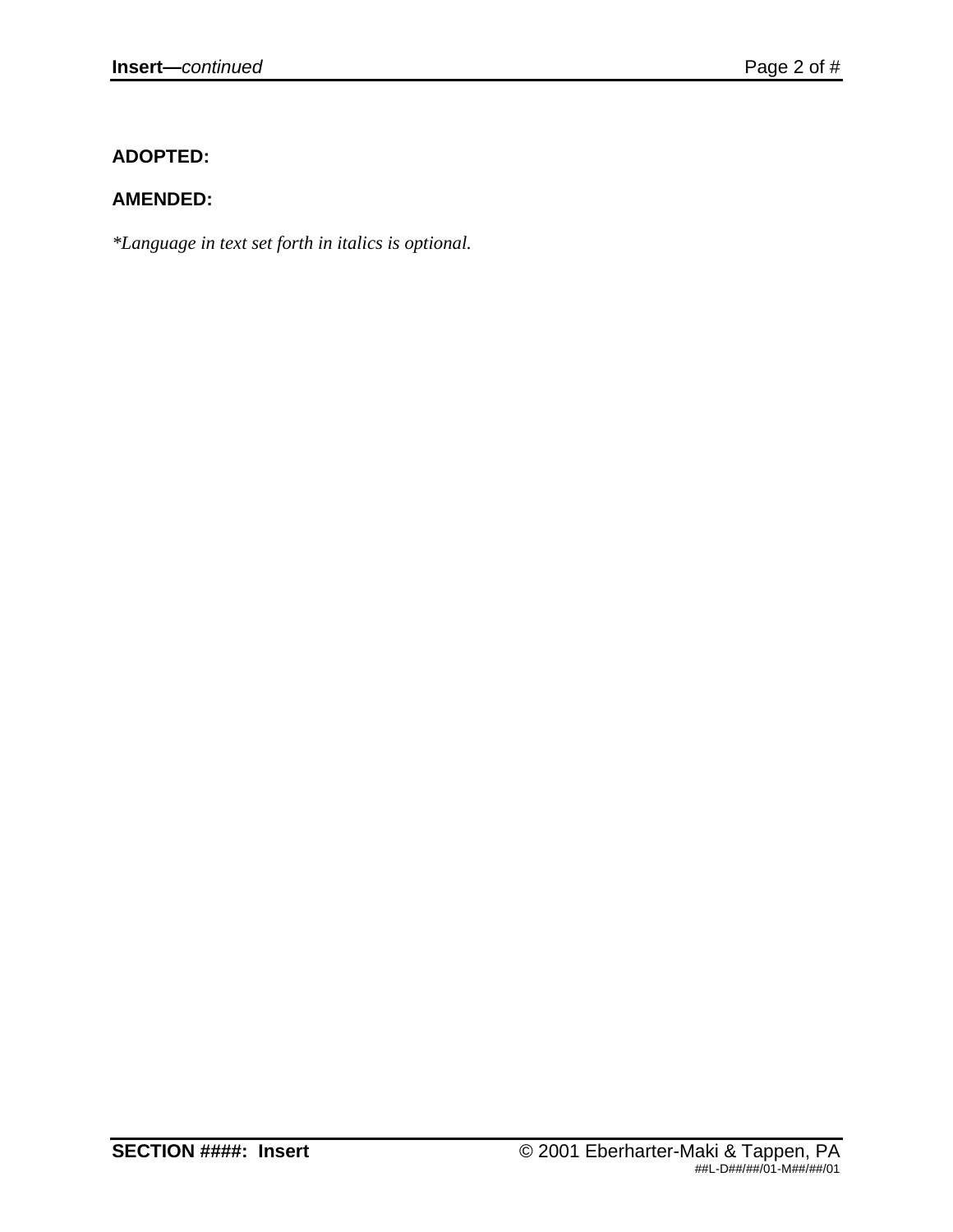# **POLICY TITLE: Public Performance by Students POLICY NO: 1022**

School groups may, with the permission of the principal, participate in local public events which fall into the following categories, provided participation is not harmful to the students' normal learning routine:

- 1. Events sponsored by the school district. Educational events in which the schools serve as hosts shall have priority in scheduling events.
- 2. Community functions organized in the interests of the schools such as those of the Parent-Teacher Associations.
- 3. Non-commercial civic occasions of community, city, state, or national interests of sufficient breadth to enlist general community support.
- 4. Events that are primarily patriotic in nature, such as Veteran's Day.
- 5. Charity benefit activities, provided such activity has been specifically approved in advance by the principal.
- 6. Programs sponsored by established, not-sectarian, character building agencies.
- 7. Programs sponsored jointly by the school district with some other agency.
- 8. Programs on television or radio which are of a public service nature or provide the school district an opportunity to communicate with the general public.

Student groups, with the permission of the building principal, may participate in nonschoolsponsored public events if such participation furthers an educational objective. A student's participation in any nonschool-sponsored event must be voluntary.

School groups desiring to participate in public events outside of the district wherein these events are not a regularly scheduled activity of the school must request permission to participate from the building principal at least thirty (30) days in advance of the anticipated activity. If any expenditure of school funds is required, prior approval must come from the board. If students travel outside of Idaho on school business, then prior Board of Trustee permission must be obtained.



**LEGAL REFERENCE:** Idaho Code Sections 33-506

**ADOPTED:** July 23, 1998 January 21, 2016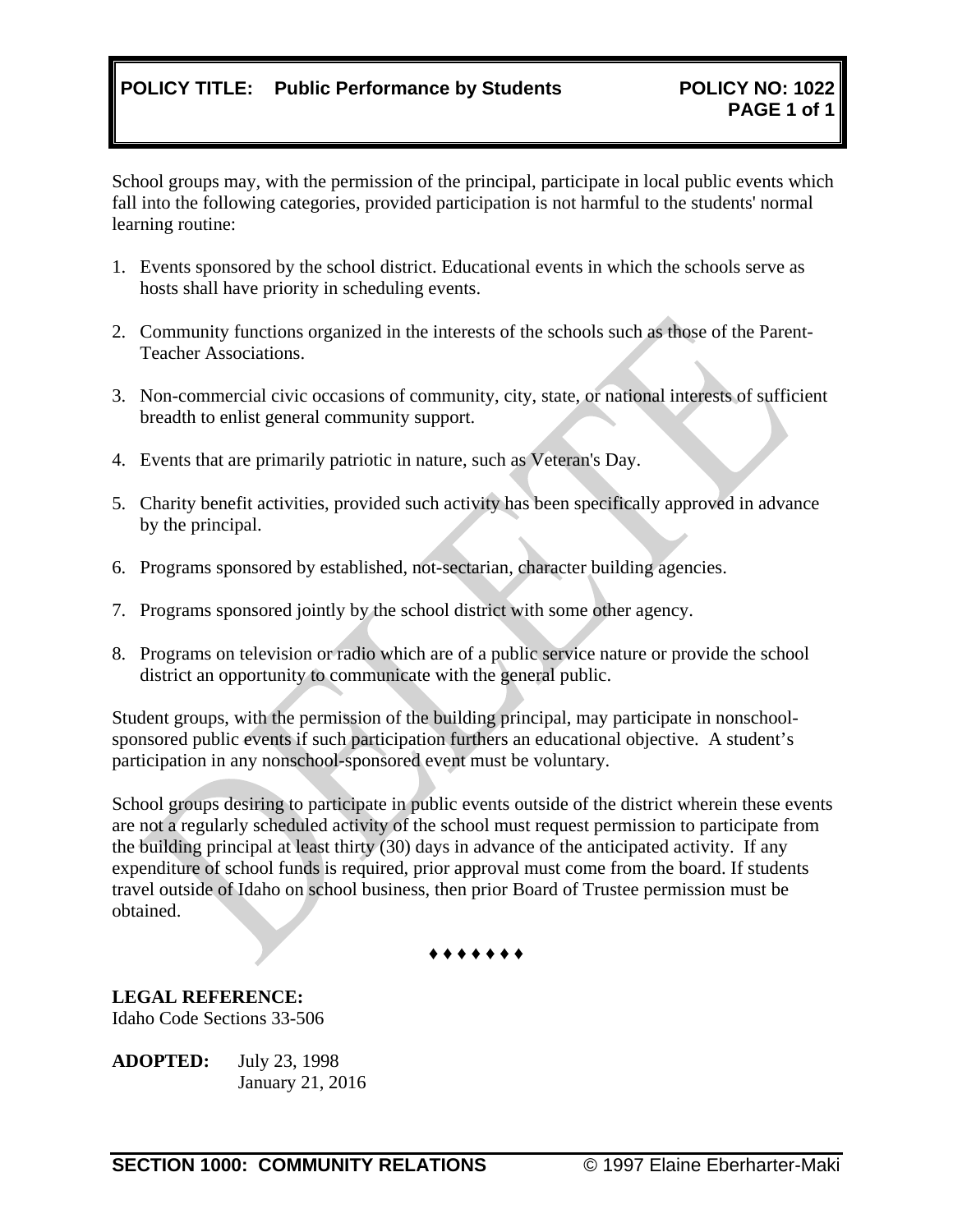*All contests, projects and solicitation or fundraising activities must comply with established district policies and procedures.*

#### *CONTESTS*

*District-wide contests sponsored by organizations outside of the school district must be approved by the superintendent or designee. The building principal or designee may decide whether or not to allow a contest in a particular school. It is against district policy for any teacher or administrator to require any student to enter or participate in any contest sponsored by organizations or groups not part of this district. School administrators or teachers will have the authority to evaluate contests and advise individual students on participation.*

#### *CURRICULUM RELATED PROJECTS*

*Curriculum related projects sponsored and/or designed by organizations outside of the school district and proposed for use in instruction in district schools must be approved by the superintendent or designee. The building principal or designee may decide whether or not to allow a project in a particular school.*

#### *RESEARCH PROJECTS*

*Research projects proposed by organizations outside of the school district must be approved by the superintendent or designee. For approved projects, the organization's representative shall have the obligation of securing permission of the building principal(s) for participation in the project.*

*If the project involves surveys and/or research with teachers, teacher participation shall be optional. If the project involves surveys and/or research with students, student participation shall be optional, and parental permission for participation shall be obtained prior to conducting the research, except as described below.*

*When an organization conducts studies for instruction and the organization requests access to student records, those records may be made available without parental consent under certain circumstances. The organization must agree to conduct the study in such a way that the personal identification of parents and students are not revealed. The information received from the district must be shredded or destroyed by the organization when it is no longer needed for the study. If an organization receives information from the district and does not follow the requirements set forth above, it may not access further information from student records for at least five (5) years.*

*The board acknowledges that certain testing/research may be performed on a district-wide basis, or as necessary to verify the effectiveness of district programs. These testing/research situations, as approved by the superintendent or designee, are not subject to the above stipulations.*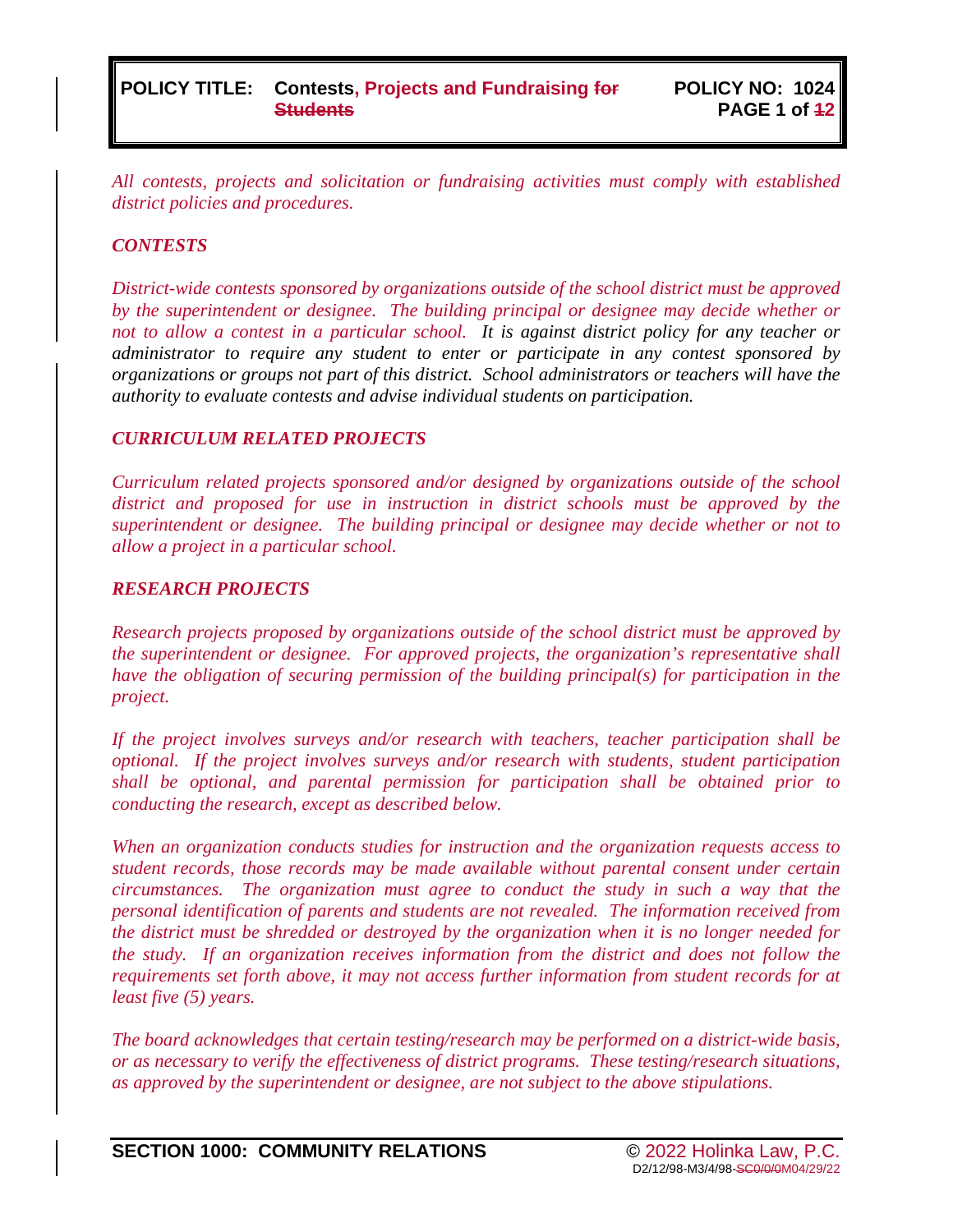### *FUNDRAISING*

*Fundraising within district schools shall be kept at a level whereby it does not intrude upon the district's instructional program or upon the time of students, staff and administrators. The superintendent or designee may approve the district's participation in certain philanthropic fund drives, local or national. Fundraising at the school level shall be approved by the principal or designee. Compulsory participation by students or district employees in fundraising activities is prohibited. Student safety and welfare should remain a top priority in fundraising activities.*

*Teacher and student groups that intend to undertake fundraising activities in the school or community must first obtain the approval of the building principal or designee.*

### *SOLICITATIONS*

*No organization or individual will be allowed to solicit or collect money from individual students or district employees during school hours without prior authorization from the superintendent or designee.*

# **♦ ♦ ♦ ♦ ♦ ♦ ♦**

### **LEGAL REFERENCE:**

Idaho Code  $\S$ Section 33-506(1) – Organization of Board of Trustees 20 U.S.C. §1232g; 34 CFR Part 99 – Family Educational Rights and Privacy Act

### **ADOPTED:**

### **AMENDED:**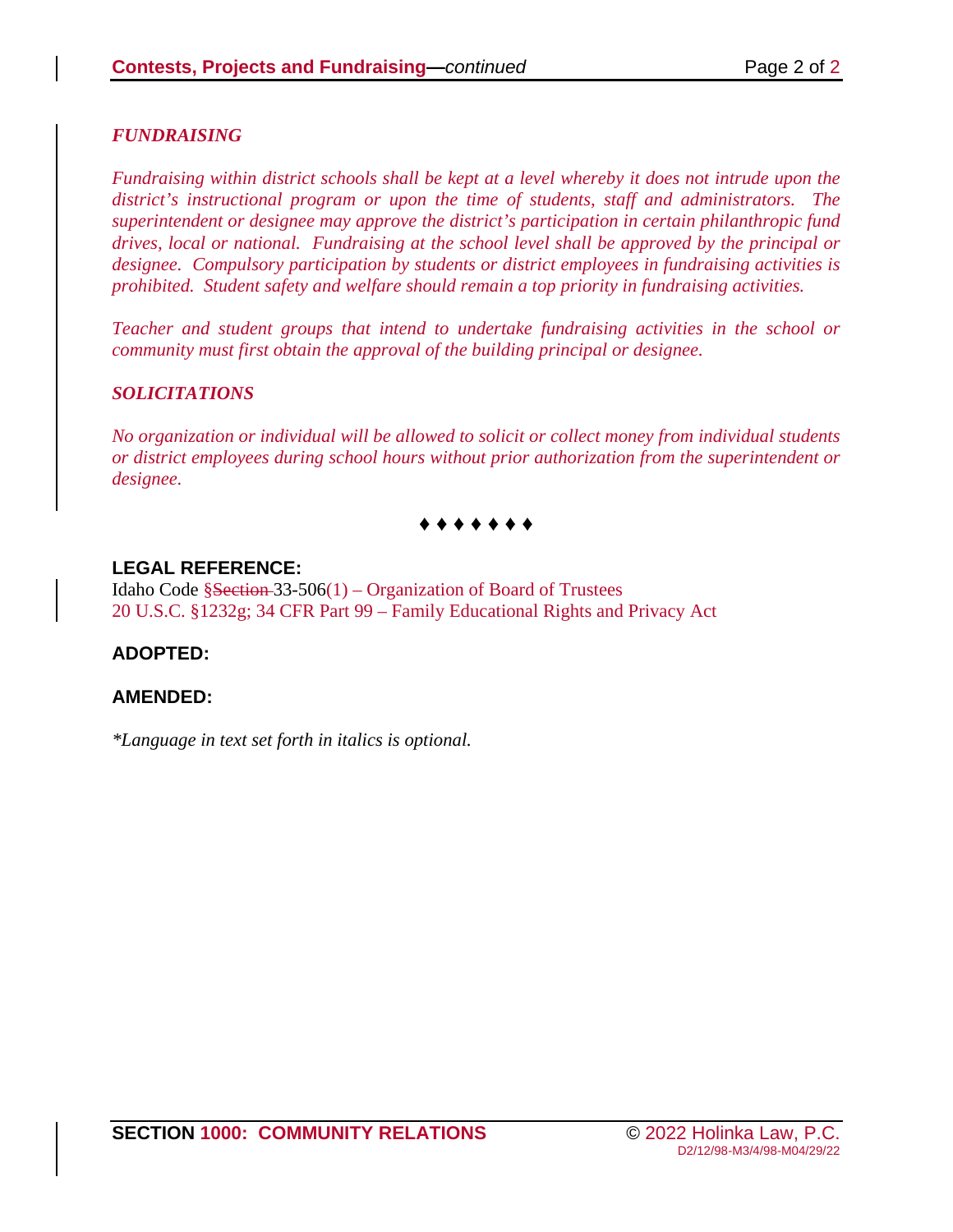# **POLICY TITLE:** Participation in Fund Drives

Students and employees may voluntarily participate in philanthropic fund drives, local or national, but compulsory participation shall be prohibited.

There shall be no solicitations or collections from students on an individual basis without authorization from the board of trustees.

| <b>LEGAL REFERENCE:</b> | Idaho Code Sections 33-506(1) |
|-------------------------|-------------------------------|
| <b>ADOPTED:</b>         | July 23, 1998                 |
| <b>REVIEWED:</b>        | January 21, 2016              |
|                         |                               |
|                         |                               |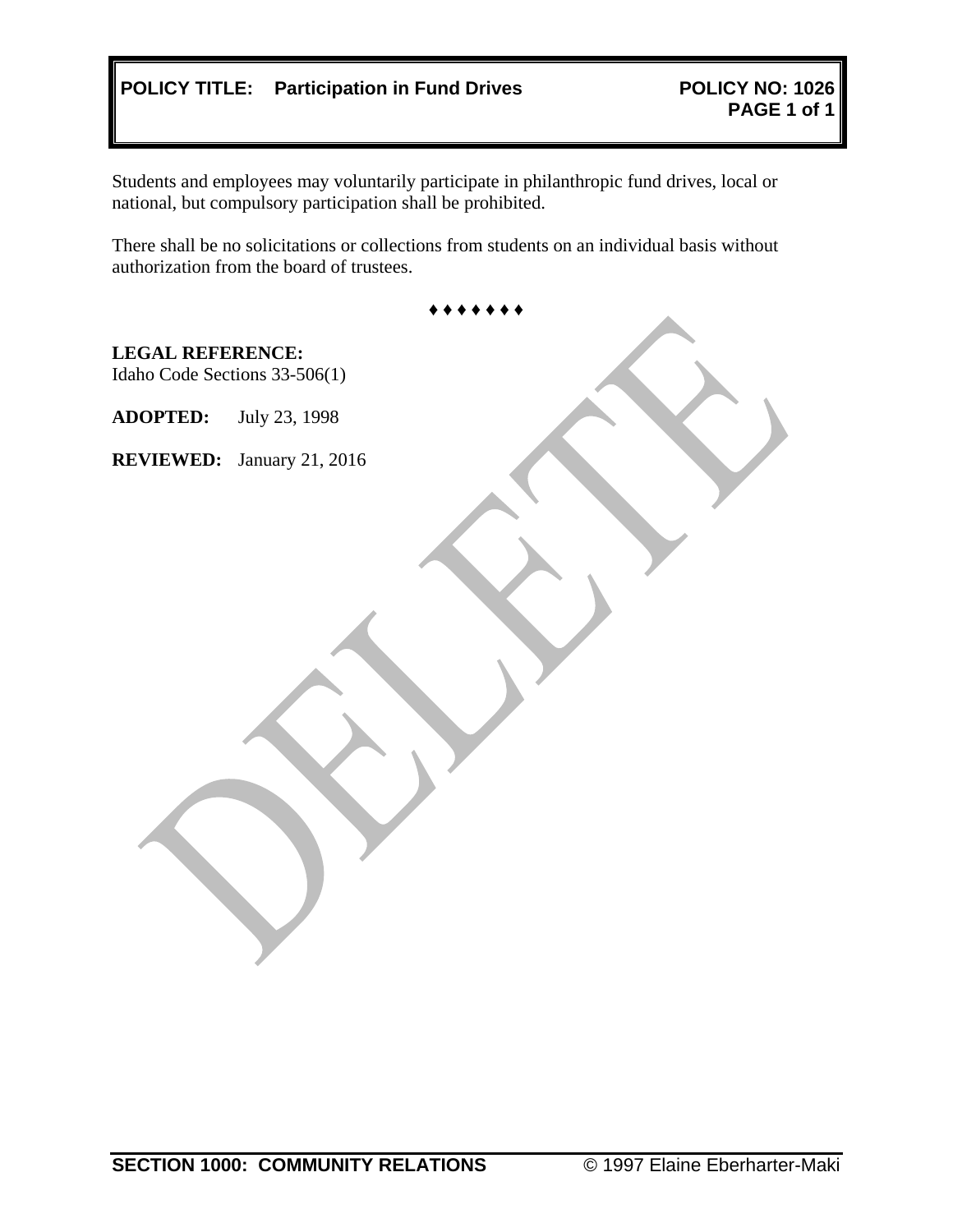|  | POLICY TITLE: Money-Raising Activities in the School |  |  |  |
|--|------------------------------------------------------|--|--|--|
|--|------------------------------------------------------|--|--|--|

It shall be against district policy for teachers' or students' groups to undertake any money-raising activity in the school or in the community without the approval of the building principal for such sponsorship.

♦ ♦ ♦ ♦ ♦ ♦ ♦

**LEGAL REFERENCE:** Idaho Code Sections 33-506(1) **ADOPTED:** July 23, 1998 **REVIEWED:** January 21, 2016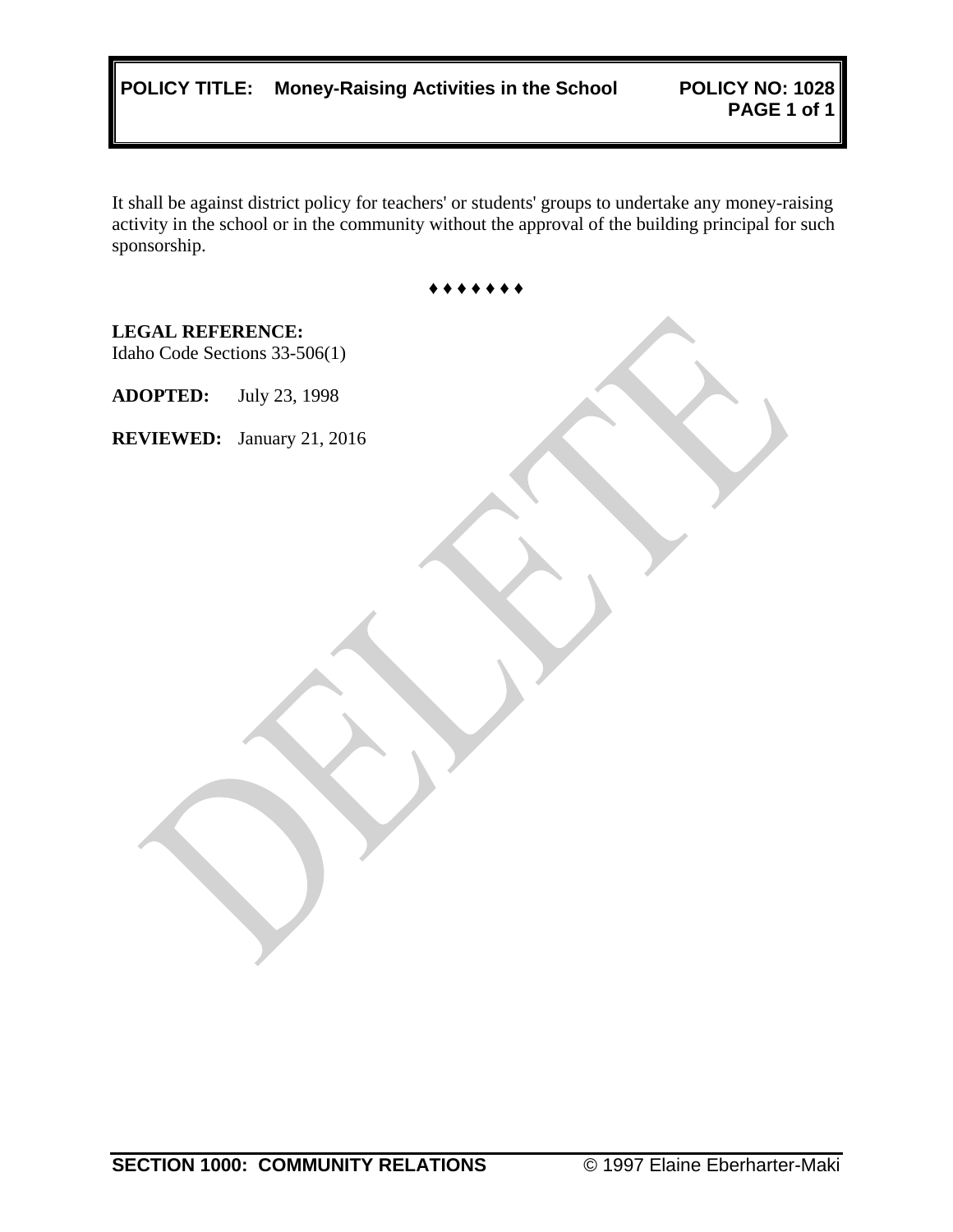No employee of the school district shall solicit or encourage solicitation of gifts for himself or herself.

While recognizing that action of other individuals or organizations cannot be controlled, it is the intent of the school district to discourage such individuals or organizations from presenting gifts to school employees except in recognition of special occasions or special services rendered to the school or community.

District employees are urged to refuse to accept any gift that would tend to place them or the district in a compromised or embarrassed position.

Teachers are specifically directed not to obligate themselves to give prizes or awards of any intrinsic value to students or accept gifts of consequence from them.

# ♦ ♦ ♦ ♦ ♦ ♦ ♦

#### **LEGAL REFERENCE:**

Idaho Code Sections 33-506(1) 18-1351 18-1356 18-1359

18-1360

**ADOPTED:** July 23, 1998

**REVIEWED:** January 21, 2016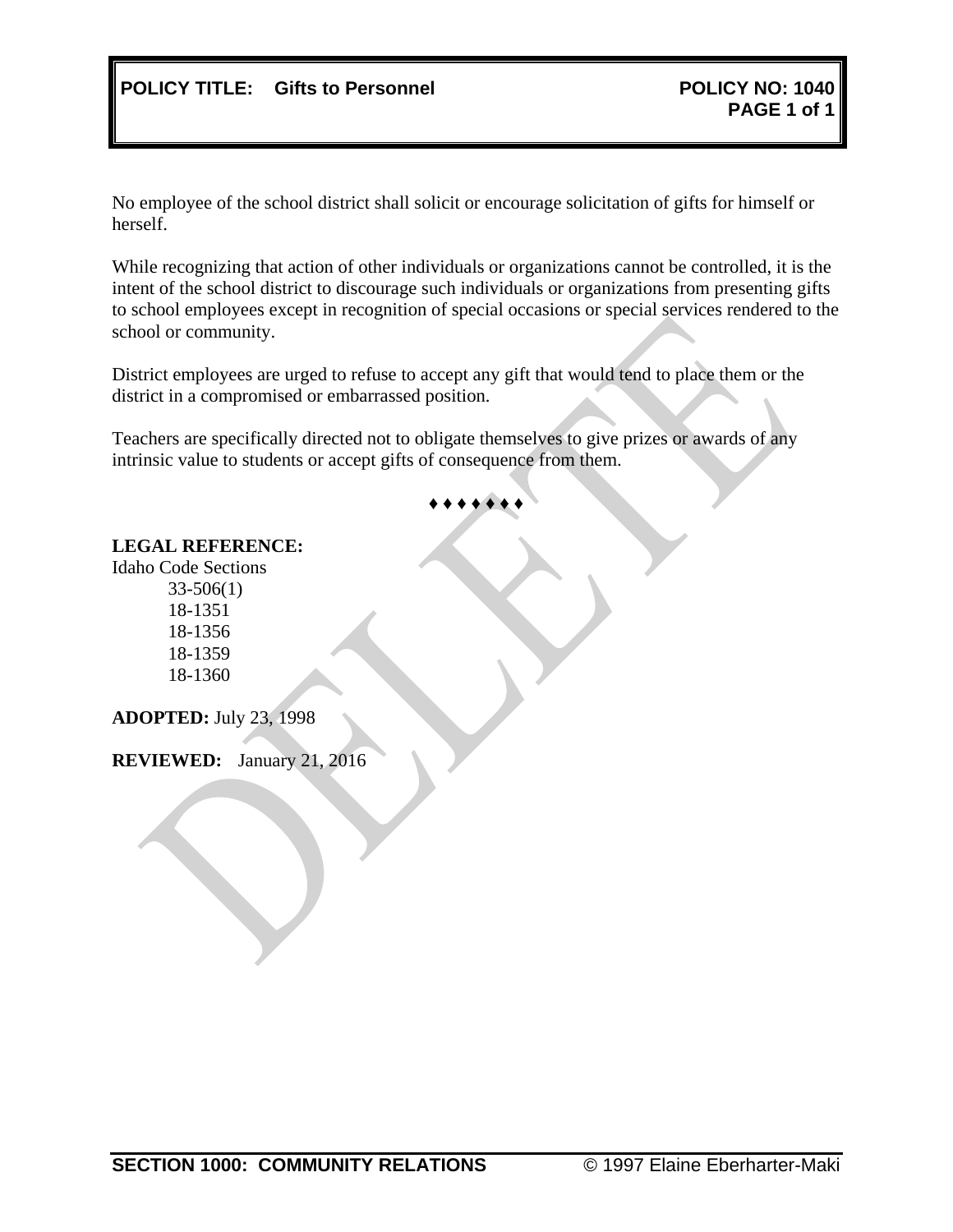*It is against district policy for any school employee to loan district equipment to individuals or organizations unless the loan is a condition of the rental of a school facility.*

*Nothing in this policy prevents the district from loaning equipment to other taxing units or other agencies in emergency situations.*

*The board of trustees reserves the right to waive the above policy based on the merit of the request for use of the equipment.*

**♦ ♦ ♦ ♦ ♦ ♦ ♦**

#### **LEGAL REFERENCE:**

Idaho Code Sections

33-506(1) – Organization of Board of Trustees 33-601 – Real and Personal Property

#### **ADOPTED:**

#### **AMENDED:**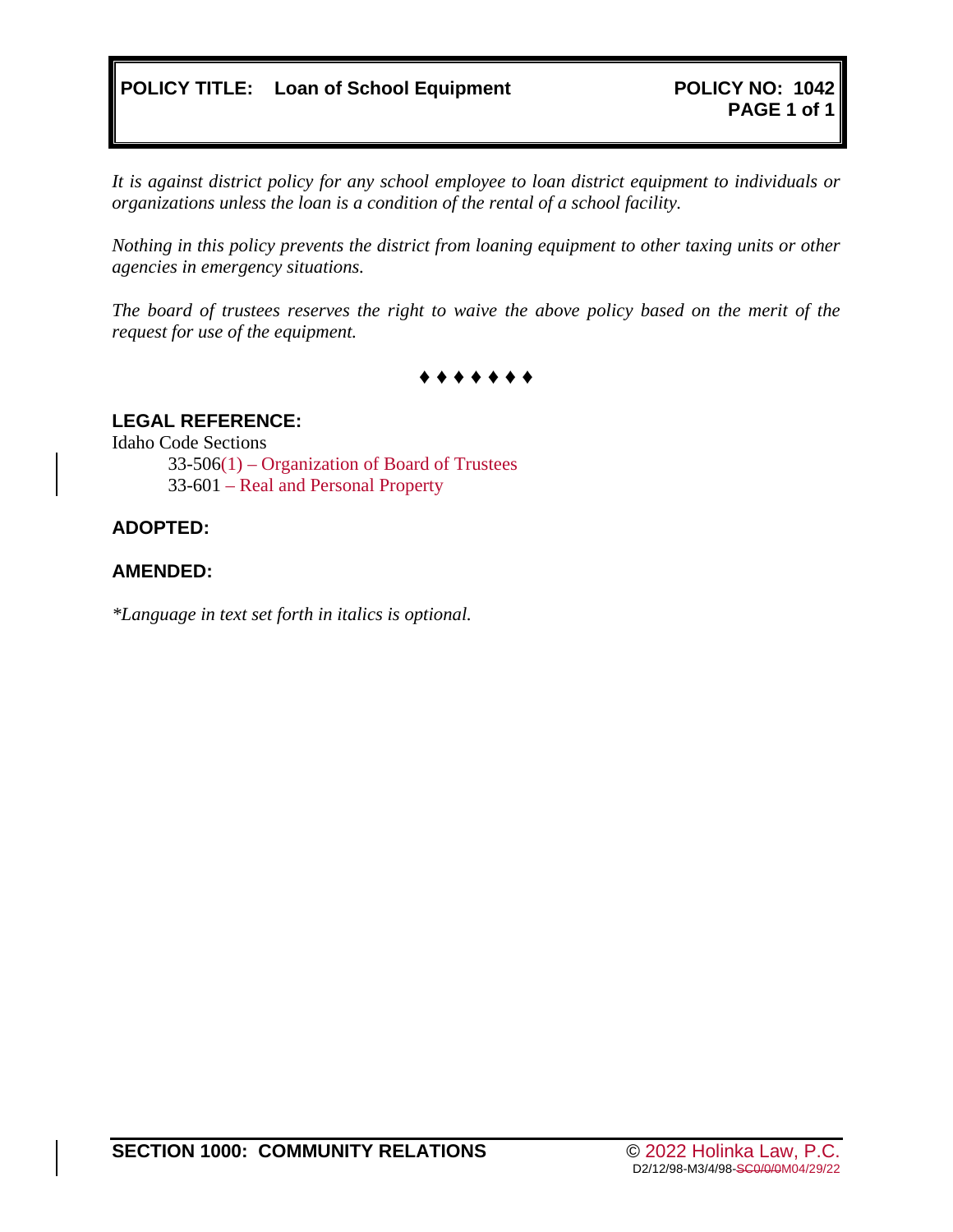#### **POLICY TITLE: Advertising and Distributing Materials in the Schools by Non-School Related Entities POLICY NO: 1044 PAGE 1 of 2**

*No organization may advertise or distribute flyers or other materials that, in the sole discretion of the Principal/Superintendent: (1) are a disruption to the educational process; (2) defamatory, obscene, vulgar, or indecent; (3) violate the rights or privacy of others; (4) promote products in violation of school policies; (5) conflicts with the Board's mission and policies; (6) endorses a political cause, activity, party or candidate for political office or position; (7) advances or endorses any religious organization; (8) promotes non-district programs or services offered by the \_\_\_\_\_\_\_\_\_ School District; (9) promotes hostility, disorder, or violence; or (10) adversely affects the School District's reputation or image. No material, literature, or advertisement shall be posted or distributed without advance approval as described in this policy. This policy does not create a public forum for public expression.*

*Solicitation of sales or use of a school name, logo, or likeness of this School District to promote any product or interest is not permitted. No advertising shall be allowed in classrooms or in any other venue where such advertising would be principally directed at students.*

### *DEFINITIONS*

*For the purposes of this policy, the following definitions apply:*

*"Advertisement" is any statement or visual representation designed to promote sales of a product or service.*

*"Sponsorship" is any statement or visual representation designed to name the organization that provides funding or other support for a particular service, and to display a single contact point, without reference to a product or service.*

### *COMMERCIAL COMPANIES*

*The distribution of materials or advertising of commercial products or services is not permitted in school buildings or on school grounds or properties unless pre-approved as described in this policy. Commercial companies may purchase space for advertising on or in: (1) athletic, theater, or music programs; (2) athletic fences or scoreboards; (3) student newspapers, yearbooks, or other school publications; or (4) other appropriate locations. Advertisements on athletic fields, scoreboards, or other school property locations require Board approval. Advertisements in athletic, theater, or music programs; student newspapers yearbooks, or other school publications; and any commercial material related to graduation, class pictures, or class rings require Principal/Superintendent approval. Free commercially-sponsored teaching aids may be used if the content of the teaching aids is approved by the building Principal.*

### *COMMUNITY, EDUCATIONAL, CHARITABLE, OR RECREATIONAL ORGANIZATIONS*

*Community, educational, charitable, recreational, or similar groups may advertise events pertinent to student involvement or is educationally related. All materials or advertisements must: (1) be approved in advance by the Principal/Superintendent; (2) be student oriented; and (3) prominently display the sponsoring organization's name and affiliation. The school reserves*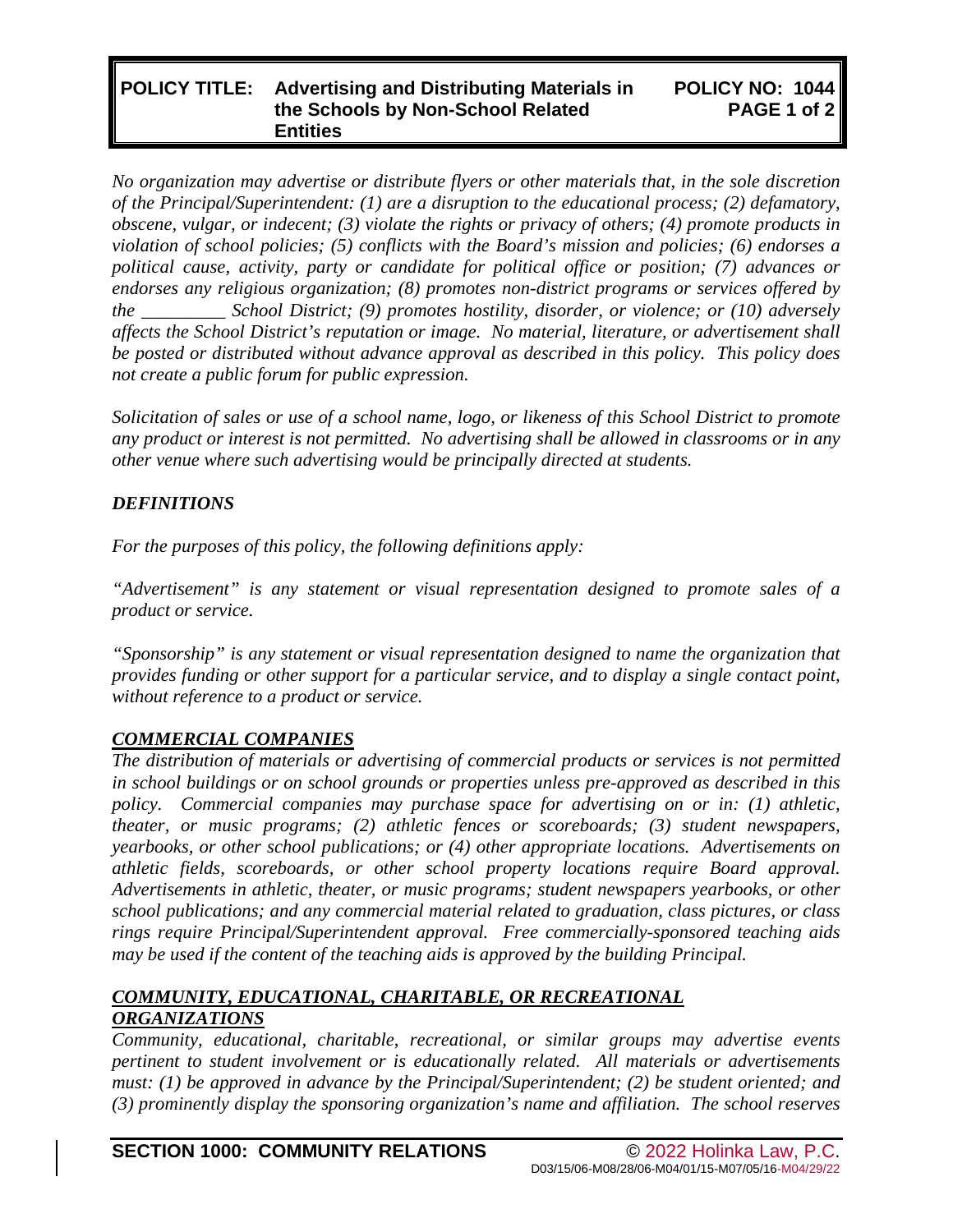*the right to decide where and when any advertisement or material is distributed, displayed, or posted.*

### *POLITICAL ISSUES OR SPECIAL INTERESTS*

*Materials or advertising related to political issues or special interests will not be allowed on school property without having submitted a written request to and received a written approval from the superintendent of schools in advance of the distribution. Only those groups or organizations that have materials directly related to the curriculum and determined by the superintendent to be educationally related may receive approval for distribution.*

**♦ ♦ ♦ ♦ ♦ ♦ ♦**

### **LEGAL REFERENCE:**

Idaho Code §Section 33-506(1) – Organization of Board of Trustees

DiLoreto v. Downey Unified Sch. Dist., 196 F.3d 958 (9<sup>th</sup> Cir. 1999)

*Berger v. Rensselaer Central School Corp.*, 982 F.2d 1160 (7th Cir. 1993), cert. denied, 113 S.Ct. 2344 (1993).

*DiLoreto v. Downey Unified School Dist.*, 196 F.3d 958 (9th Cir. 1999).

*Hedges v. Wauconda Community Unit School Dist., No. 118*, 9 F.3d 5 (7th Cir. 1993).

*Lamb's Chapel v. Center Moriches Union Free School Dist.*, 508 U.S. 385, 113 S.Ct. 2141 (1993).

*Sherman v. Community Consolidated School Dist. 21*, 8 F.3d 1160 (7th Cir. 1993), cert. denied, 114 S.Ct. 2109 (1994).

*Victory Through Jesus Sports Ministry v. Lee's Summit R-7 Sch. Dist.*, 640 F.3d 329 (8th Cir. 2011), cert. denied, 132 S.Ct. 592 (2011).

# **ADOPTED:**

### **AMENDED:**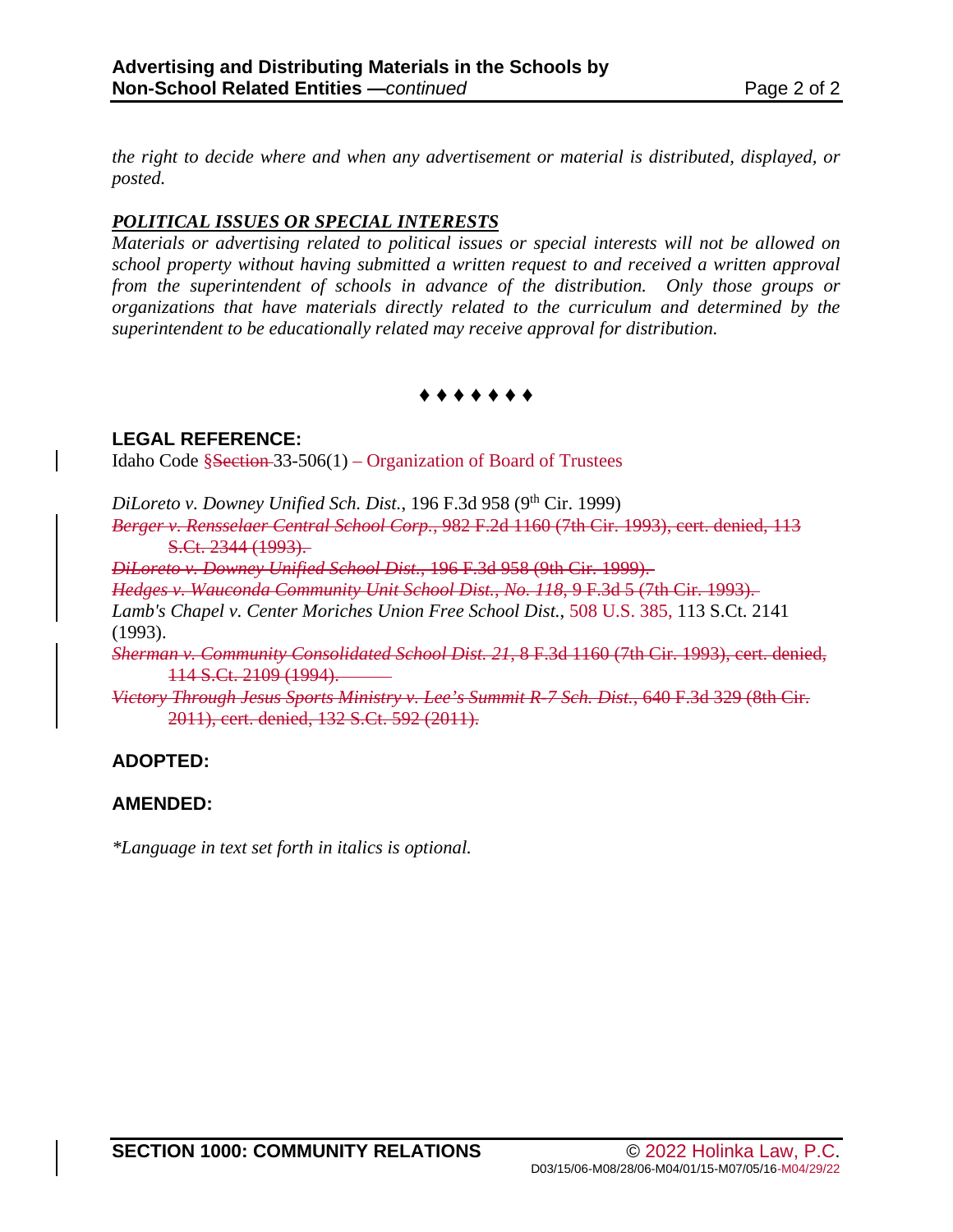### **POLICY TITLE: Parental Notifications of Teacher Qualifications**

In accordance with applicable provisions of the Elementary and Secondary Education Act, the district will provide notice to parents of teacher qualifications, testing requirements and language instruction for English learners as set forth in this policy.

#### **INFORMATION FOR PARENTS**

At the beginning of each school year, the district administration will notify parents of each student attending a Title I school that the parents may request, and the administration will provide on parental request and in a timely manner, information regarding the professional qualifications of the student's classroom teachers, including, at a minimum, the following:

- 1. Whether the teacher has met state qualification and licensing criteria for the grade levels and subject areas in which the teacher provides instruction.
- 2. Whether the teacher is teaching under emergency or other provisional status through which state qualifications for licensing criteria have been waived.
- 3. The teacher's baccalaureate degree major Whether the teacher is teaching in the field of discipline of the certification of the teacher.
- Any other graduate certificate or degree held by the teacher, and the field of discipline of the certification or degree.
	- 5.4. Whether the student is provided service by paraprofessionals and, if so, their qualifications.

### **TITLE I SCHOOLS**

Additionally, Title I schools in the district must provide the parent/guardian of each enrolled student the following information in a timely manner:

- 1. Information on the level of achievement and academic growth, if applicable and available, of the parent's child in each of the state academic assessments required under federal law.
- 2. Timely notice that the parent's child has been assigned, or has been taught for four (4) or more consecutive weeks by, a teacher of a core academic subject who is not highly qualifiedwho does not meet applicable state certification or licensure requirements at the grade level and subject area in which the teacher has been assigned.

### **TESTING TRANSPARENCY**

At the beginning of each school year, the district will notify the parents of each student attending a Title I school that the parents may request, and the district will provide the parents on request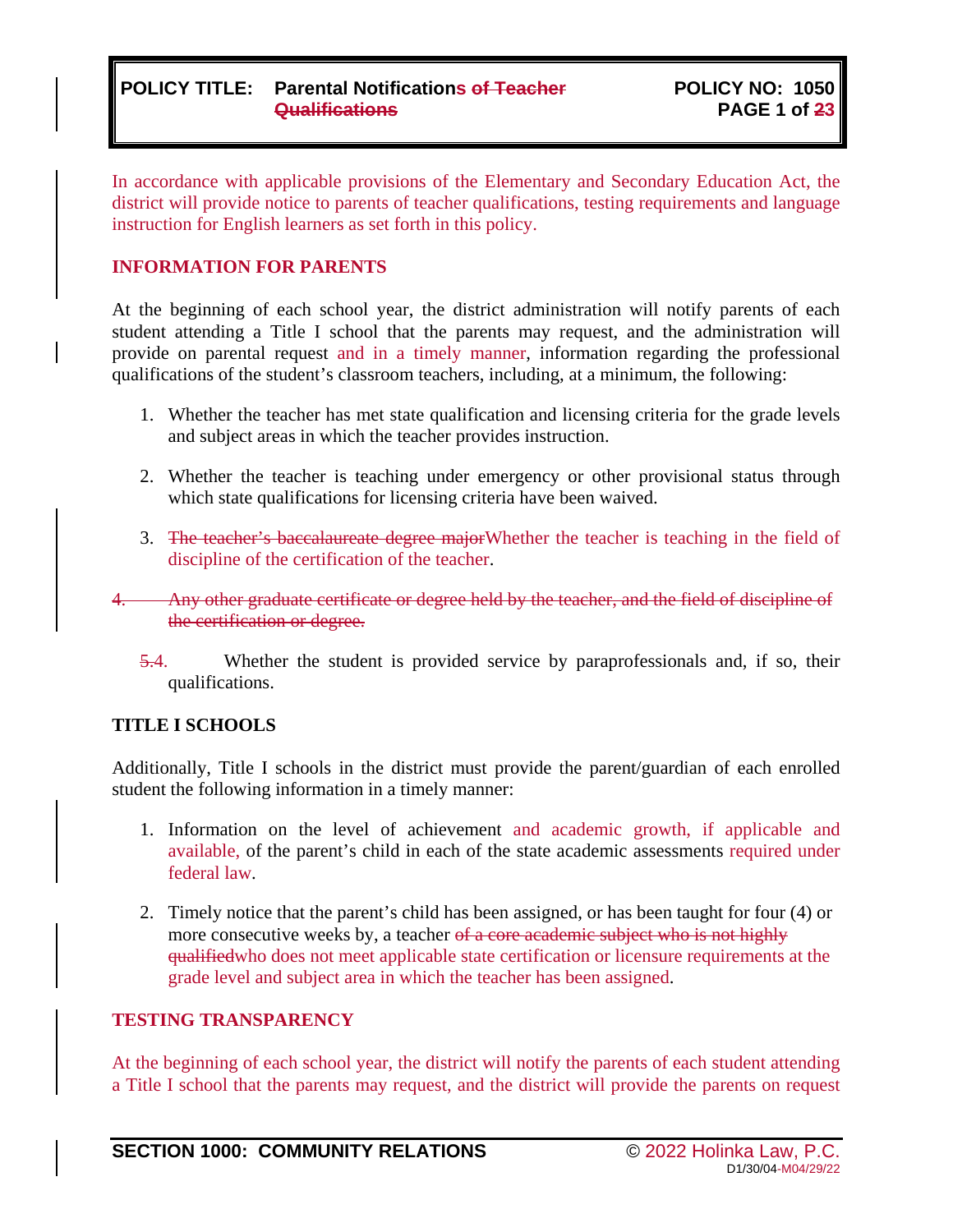in a timely manner, information regarding any state or district policy regarding student participation in any assessments mandated by federal law and by the state or district, which must include a policy, procedure or parental right to opt the child out of such assessment, where applicable.

The district will make widely available through public means (including by posting in a clear and easily accessible manner on the district's website and, where practicable, on the website of each school served by the district) for each grade served by the district, information on each assessment required by the state to comply with federal law, other assessments required by the state and, where such information is available and feasible to report, assessments required district-wide by the district, consistent with applicable provisions of the Elementary and Secondary Education Act.

### **LANGUAGE INSTRUCTION FOR ENGLISH LEARNERS**

For children previously identified as an English learner, not later than thirty (30) days after the beginning of the school year, the district will inform parents of an English learner identified for participation or participating in such a program, of the following:

- 1. The reasons for the identification of their child as an English learner and in need of placement in a language instruction educational program.
- 2. The child's level of English proficiency, how such level was assessed, and the status of the child's academic achievement.
- 3. The methods of instruction used in the program in which their child is, or will be, participating and the methods of instruction used in other available programs, including how such programs differ in content, instructional goals, and the use of English and a native language in instruction.
- 4. How the program in which their child is, or will be, participating will meet the educational strengths and needs of their child.
- 5. Ho such program will specifically help their child learn English and meet age-appropriate academic achievement standards for grade promotion and graduation.
- 6. The specific exit requirements for the program, including the expected rate of transition from such program into classrooms that are not tailored for English learners, and the expected rate of graduation from high school (including four-year adjusted cohort graduation rates and extended-year adjusted cohort graduation rates for such program).
- 7. In the case of a child with a disability, how such program meets the objectives of the individualized education program of the child under the Individuals with Disabilities Education Act.
- 8. Information relating to parental rights that includes written guidance (i) detailing the right that parents have to have their child immediately removed from such program upon their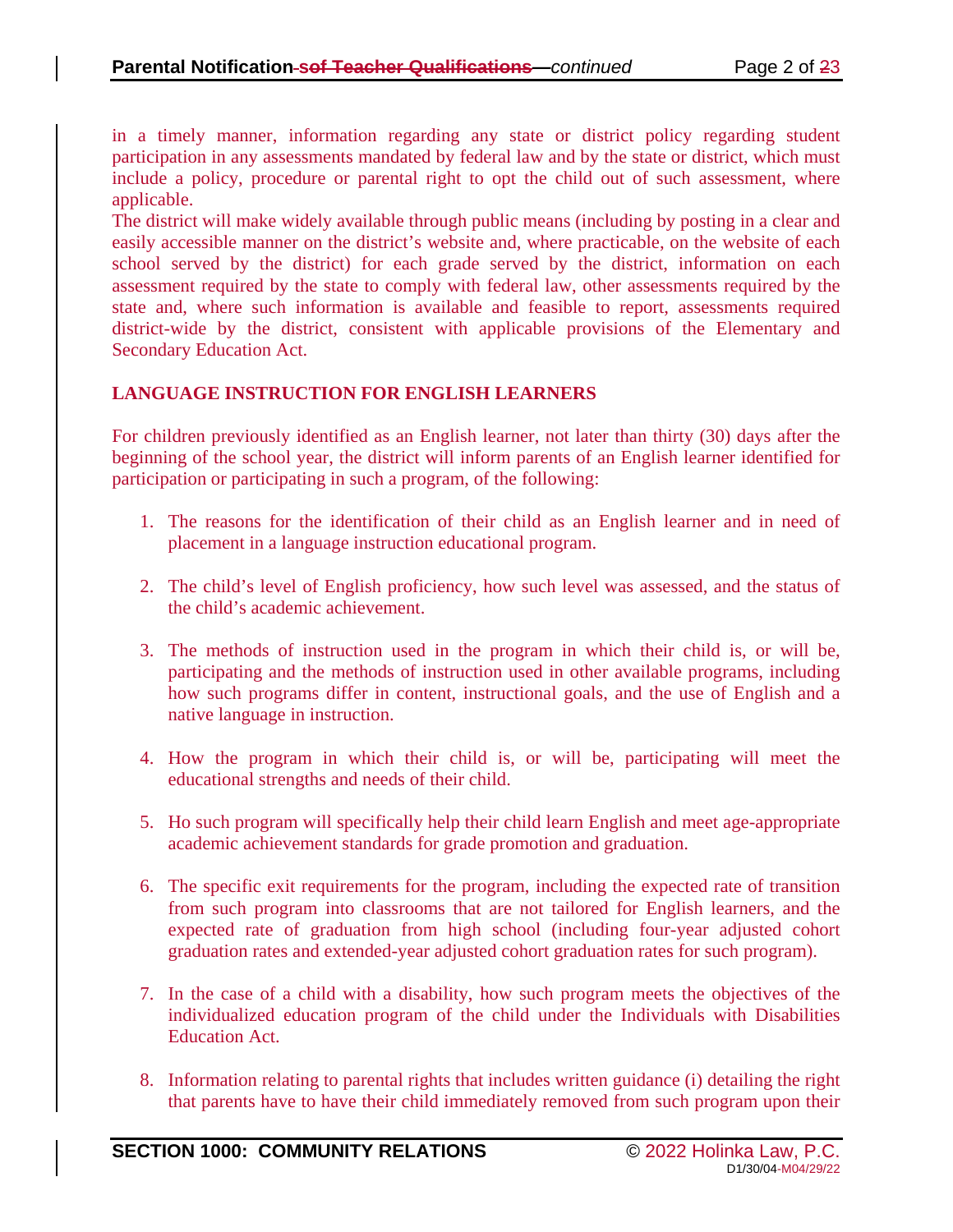request; (ii) detailing the options that parents have to decline to enroll their child in such program or to choose another program or method of instruction, if available; and (iii) assisting parents in selecting among various programs and methods of instruction, if more than one program or method is offered.

For children who have not been previously identified as an English learner prior to the beginning of the school year but is identified as an English learner during the school year, the district will notify the child's parents during the first two (2) weeks of the child being placed in a language instruction educational program. Such notification will include the same information set forth above for children previously identified as English learners.

In addition to the notices to parents of English learners required by this policy, the district will implement an effective means of outreach to parents of English learners to inform parents how they can be involved in the education of their children and be active participants in assisting their children to attain English proficiency, achieve at high levels within a well-rounded education and meet the challenging state academic standards expected of all students. For purposes of this policy, an effective means of outreach includes noticing opportunities for, and holding, regular meetings with parents of English learners.

### **NOTICE REQUIREMENTS**

The district or school will provide the notice and information required in this policy in a uniform and understandable written format, including alternative formats upon request, and, to the extent practicable, in a language that the parents can understand.

### **♦ ♦ ♦ ♦ ♦ ♦ ♦**

### **LEGAL REFERENCE:**

No Child Left Behind Act, Section 1111(h)(6)Elementary and Secondary Education Act of 1965  $(Section 1112(e)(1(B(ii)))$ 

34 CFR §Part 200.61 – Parents Right to Know

### **ADOPTED:**

**AMENDED:**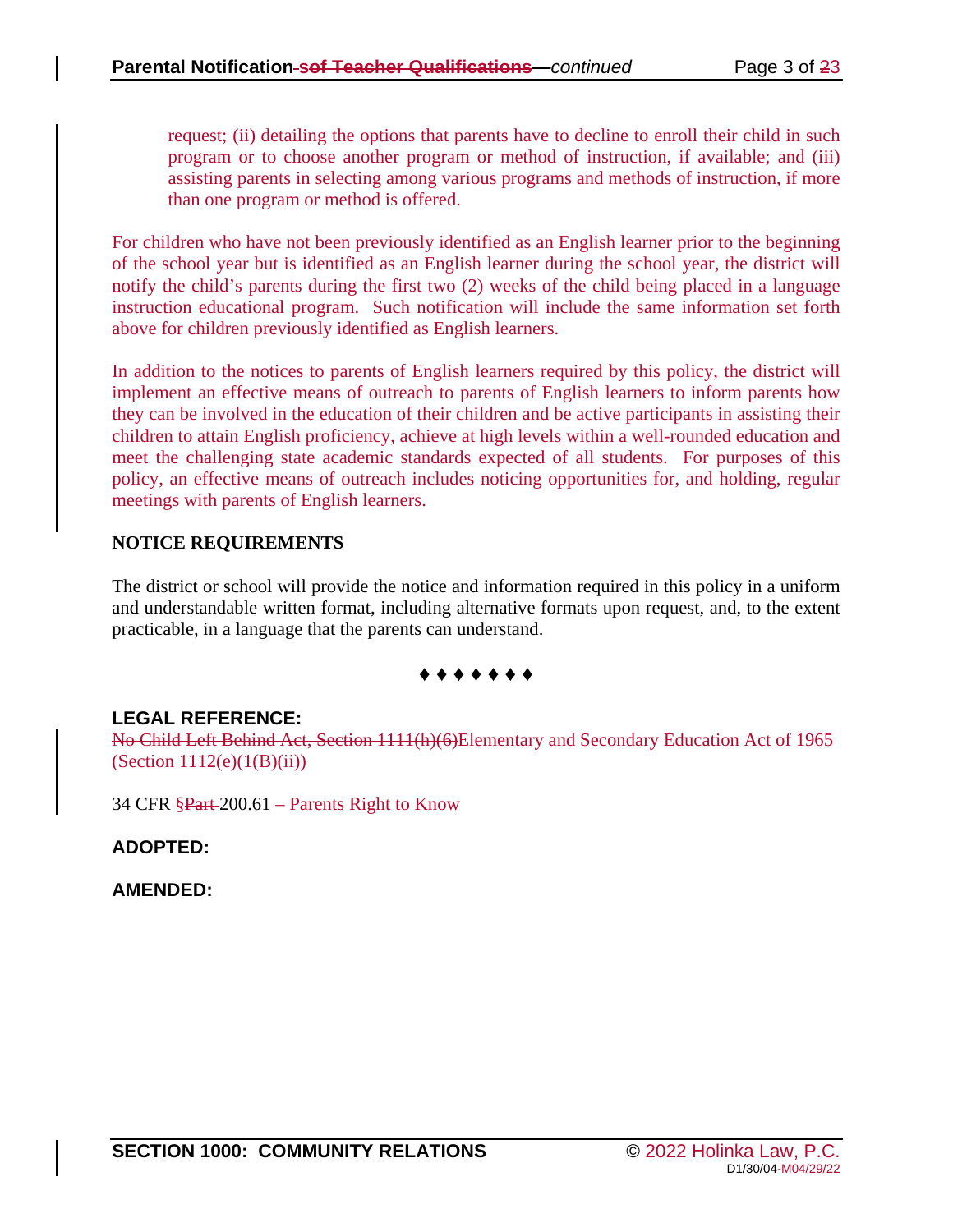# **POLICY TITLE: Parental Notification of Teacher Qualifications**

At the beginning of each school year, the district administration will notify parents of each student attending a Title I school that the parents may request, and the administration will provide on parental request, information regarding the professional qualifications of the student's classroom teachers, including, at a minimum, the following:

- 1. Whether the teacher has met state qualification and licensing criteria for the grade levels and subject areas in which the teacher provides instruction.
- 2. Whether the teacher is teaching under emergency or other provisional status through  $\cdot$  which state qualifications for licensing criteria have been waived.
- 3. The teacher's baccalaureate degree major.
- 4. Any other graduate certificate or degree held by the teacher, and the field of discipline of the certification or degree.
- 5. Whether the student is provided service by paraprofessionals and, if so, their qualifications.

### **TITLE I SCHOOLS**

Additionally, Title I schools in the district must provide the parent/guardian of each enrolled student the following information in a timely manner:

- 1. Information on the level of achievement of the parent's child in each of the state academic assessments.
- 2. Timely notice that the parent's child has been assigned, or has been taught for four (4) or more consecutive weeks by, a teacher of a core academic subject who is not highly qualified.

### **NOTICE REQUIREMENTS**

The district or school will provide the notice and information required in this policy in a uniform and understandable written format, including alternative formats upon request, and, to the extent practicable, in a language that the parents can understand.

♦ ♦ ♦ ♦ ♦ ♦ ♦

# **LEGAL REFERENCE:**

No Child Left Behind Act, Section 1111(h)(6) 34 CFR Part 200.61

**ADOPTED:** May 15, 2001

**AMENDED:** August 26, 2004

**REVIEWED:**January 21, 2016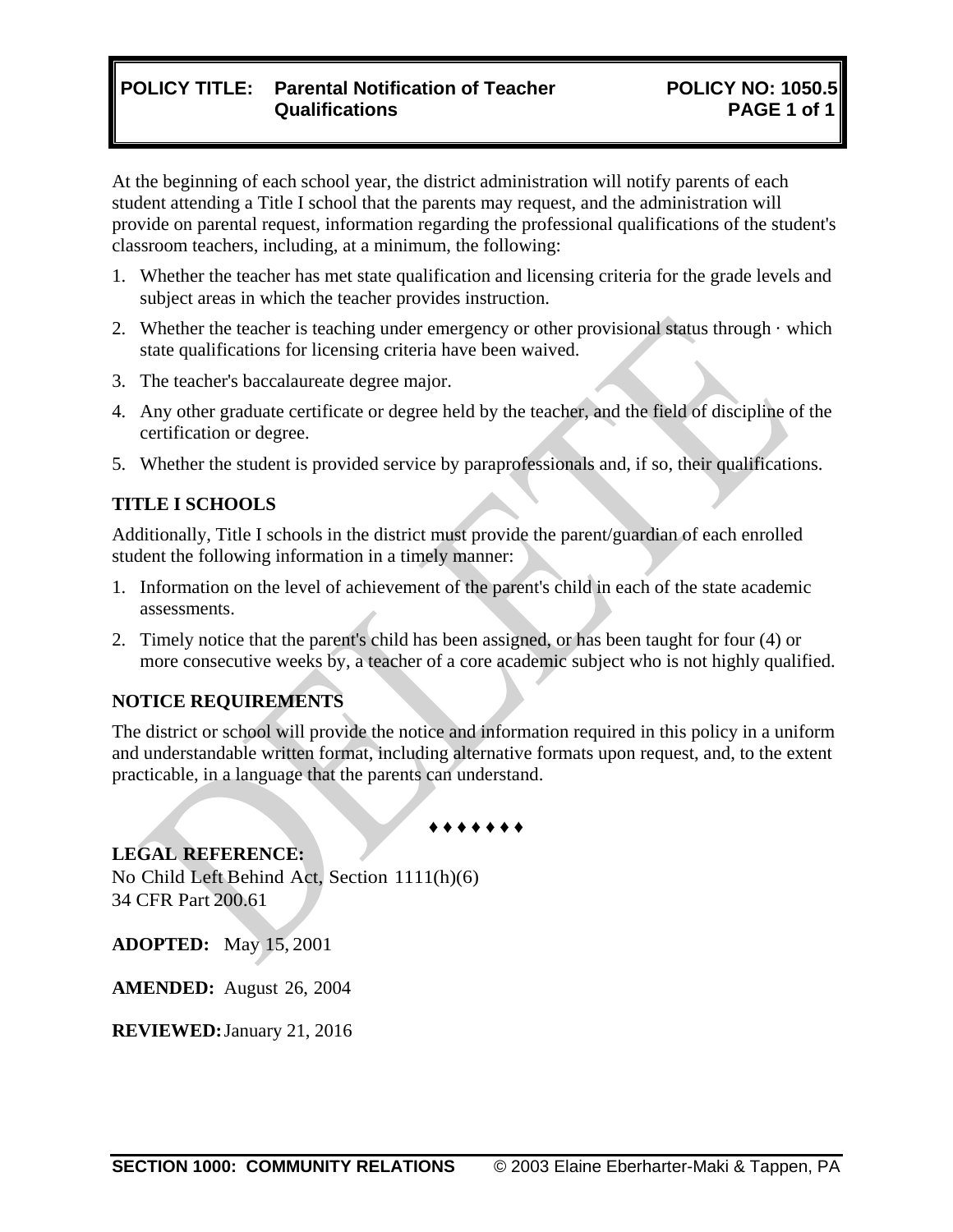# **POLICY TITLE: Recruitment of High School Students POLICY NO: 1054**

It is the policy of this district that military recruiters shall have access to secondary school students, in the same manner and to the same extent as is provided to postsecondary educational institutions and prospective employers.

Except as provided herein, upon request made by military recruiters for military recruiting purposes, the district will provide access to secondary school student names, addresses, electronic mail addresses (which shall be the electronic mail addresses provided by the school, if available), and telephone listings, notwithstanding the requirements of the Family Educational Rights and Privacy Act. The district will not release such information if a parent of a high school student, or a student 18 years of age or older, has submitted a request to the district that the student's information not be released.

**♦ ♦ ♦ ♦ ♦ ♦ ♦**

### **LEGAL REFERENCE:**

Elementary and Secondary Education Act (2001) Family Educational Rights and Privacy Act – 20 U.S.C. §1232g; 34 CFR Part 99

**ADOPTED:**

### **AMENDED:**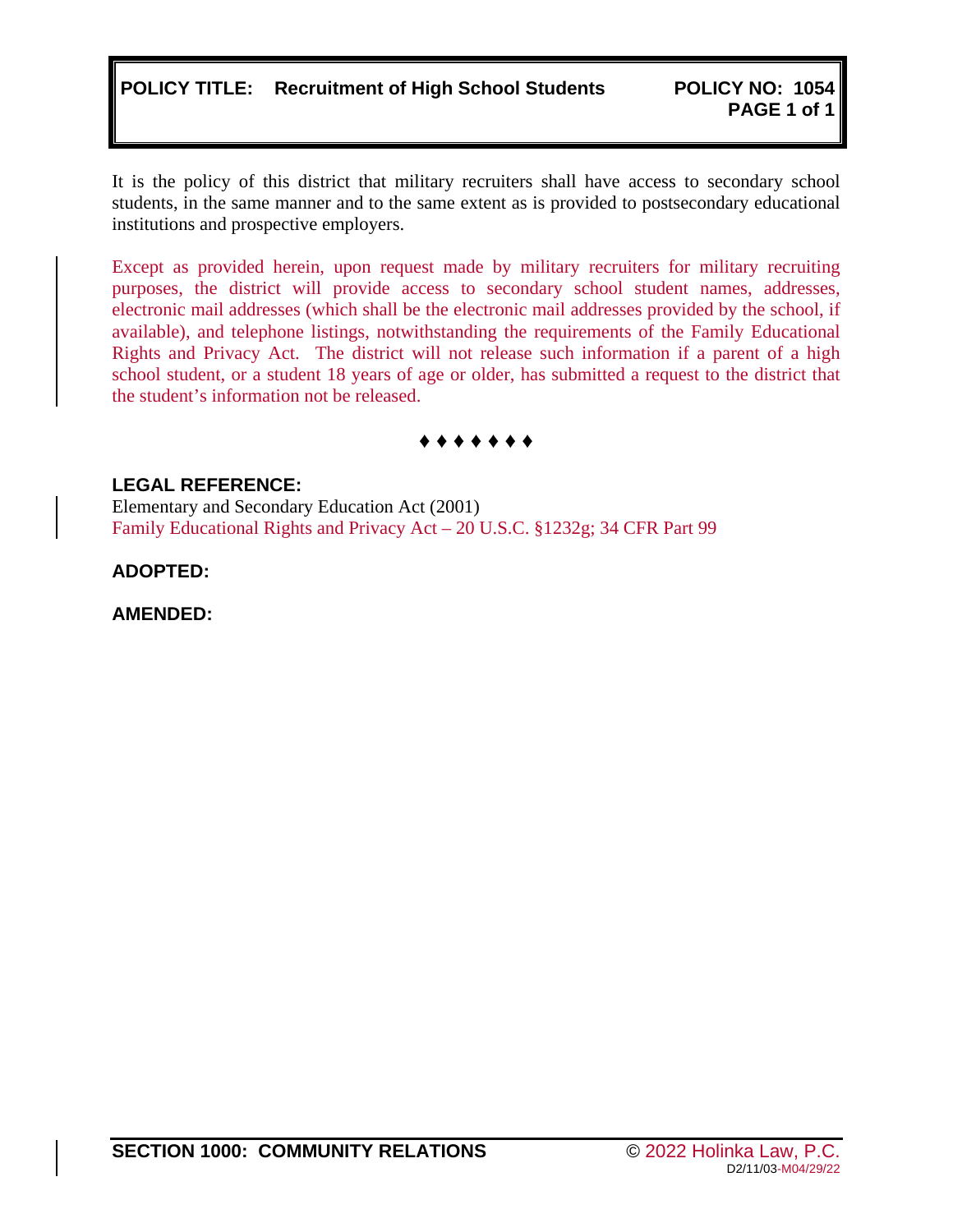# **POLICY TITLE: Drones – Unmanned Aircraft Systems [OPTIONAL POLICY]**

It is the policy of the School District to maintain a safe learning environment. The District has determined that unapproved use of drones poses a safety hazard. The use *or possession* of unmanned aircraft or aerial systems (UAS), also known as drones, is prohibited for any purpose by any person or entity at any District-sponsored event, game, match, tournament, or anywhere in, on or directly above or upon property or premises owned, maintained or used by the District for any purpose, unless otherwise preempted by applicable state or federal law. The District reserves the right to remove or refuse admission to any individual who violates this policy. The District further reserves the right to exclude any individual who violates this policy from future District events. Violators may also be reported to appropriate authorities, including the Federal Aviation Administration (FAA). Students or employees violating this policy shall be subject to formal disciplinary action pursuant to District policies.

### **DEFINITIONS**

As used in this policy, the following definitions apply:

"Unmanned aircraft system (UAS)" means an unmanned aircraft vehicle, drone, remotely piloted vehicle, remotely piloted aircraft or remotely operated aircraft that is a powered aerial vehicle that does not carry a human operator, can fly autonomously or remotely and can be expendable or recoverable.

Unmanned aircraft system does not include:

- 1. Model flying airplanes or rockets including, but not necessarily limited to, those that are radio controlled or otherwise remotely controlled and that are used purely for sport or recreational purposes;
- 2. An unmanned aircraft system used in mapping or resource management; and
- 3. *Unmanned aircraft used by school personnel with prior administrative approval for classroom instruction, grounds, facilities and maintenance, and campus security.*

### **PROCEDURES FOR USE OF DRONES**

An exception to the general rule prohibiting the use of drones may be granted in writing by the Superintendent or designee, in his/her sole discretion. Drone operators shall abide by the following procedures:

All drone operators shall be responsible for complying with Idaho law and all FAA safety guidelines and regulations (subject to change)*,* which include, but are not limited to:

- Fly The aircraft must fly below 400 feet and remain clear of surrounding obstacles.
- The operator of the UAS must mMaintain visual line of sight with aircraft at all times.
- The operator must ensure the UAS rRemains clear of and does not interfere with manned aircraft operations.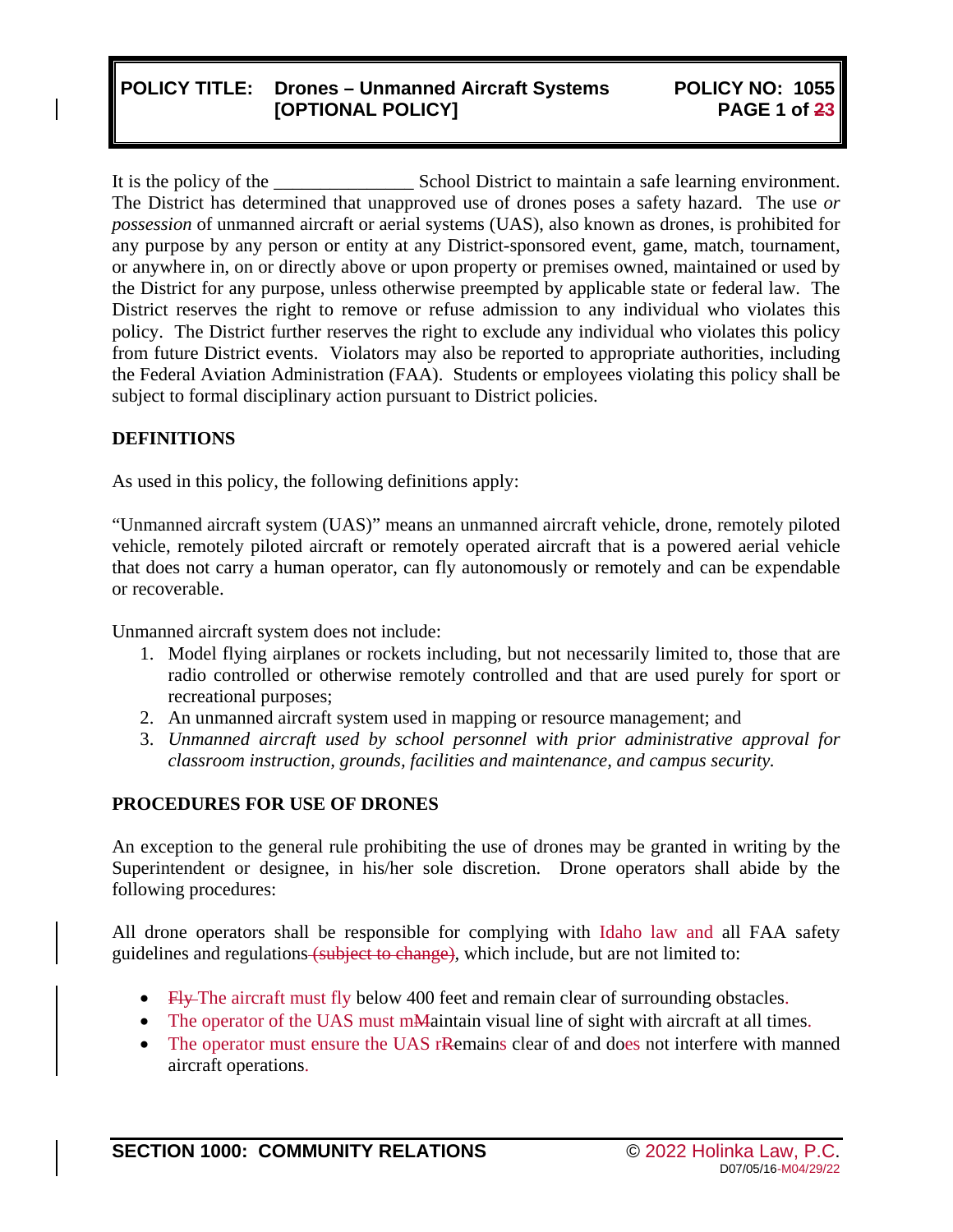- Do not fly within five (5) miles of an airport unless the airport and control tower have been notified in advanceOperation of UAS in prohibited or restricted areas (e.g. airspace or within the area of operation of airports) is prohibited unless the operator has permission to operate.
- Do not fly above or near people or stadiumsOperation of UAS over persons is prohibited unless such person is directly participating in the operation of the aircraft or is located under a covered structure or inside a stationary vehicle that can provide reasonable protection from a falling aircraft.
- Do not fly an UAS aircraft that weighsweighing more than 55 lbs. (including everything that is on board or otherwise attached to the aircraft "payload") is prohibited.
- <del>Do not be careless or reckless with aircraft</del> No person may operate UAS in a careless or reckless manner so as to endanger the life or property of another.
- No person may allow an object to be dropped from UAS in a manner that creates an undue hazard to persons or property.
- Operation of UAS at night on district property is prohibited.
- Use of UAS to conduct surveillance of, or to audio or visually record, people or property is prohibited, unless consent to do so has first been obtained.

# **Classroom**

The District understands that drones may have some educational value in the classroom setting. A teacher wishing to use/demonstrate drone technology in a classroom-related setting must adhere to the following requirements:

- 1. A clear and articulable connection between drone technology and the course curriculum must exist;
- 2. Only the teacher, or appropriately trained and licensed designee, shall be permitted to use/demonstrate drone technology on school grounds;
- 3. No student-owned drones are permitted;
- 4. Drones must be equipped with blade guards;
- 5. Eye protection is required for the drone operator and audience;
- 6. All drones must be checked in at the main office and remain in a locked location when not in use;
- 7. Drones shall not be operated indoors.;

# *Private/Commercial*

*Private or commercial individuals/entities shall be required to adhere to the following procedures and requirements:*

- *1. Requests must be made at least \_\_ hours in advance;*
- *2. Sign a contract and release of liability with the District;*
- *3. Provide proof of Certificate of Authorization (COA)—or the necessary 333 exemption as issued by the FAA, when required;*
- *4. Provide proof of Certificate of Liability Insurance for a minimum of \$1,000,000 that names the \_\_\_\_\_\_ School District as an additional insure;*
- *5. All photos/videos taken will become the property of the District;*